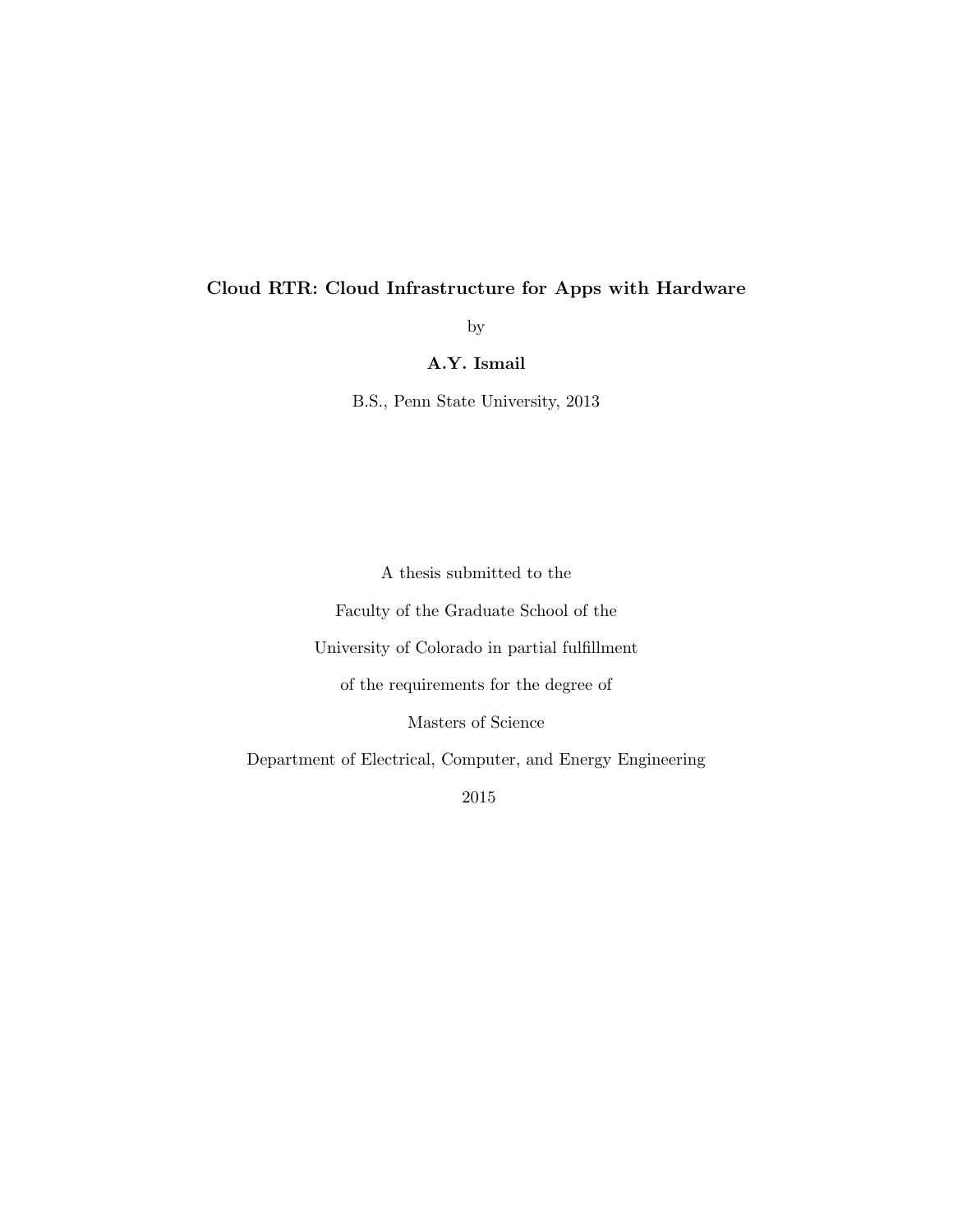This thesis entitled: Cloud RTR: Cloud Infrastructure for Apps with Hardware written by A.Y. Ismail has been approved for the Department of Electrical, Computer, and Energy Engineering

Eric Keller

Prof. Dirk Grunwald

Prof. Pavol Cerny

Date  $\_\_$ 

The final copy of this thesis has been examined by the signatories, and we find that both the content and the form meet acceptable presentation standards of scholarly work in the above mentioned discipline.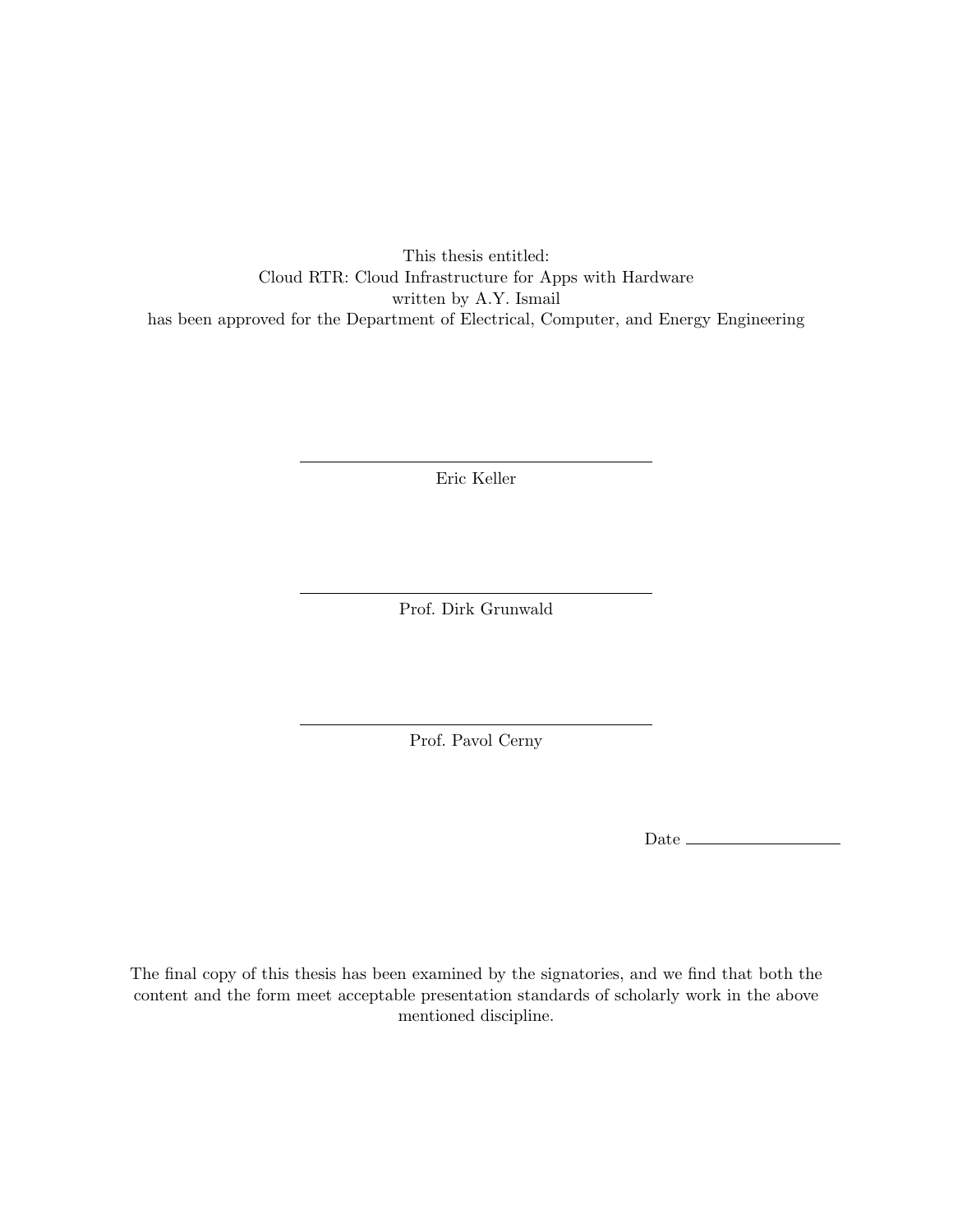#### Ismail, A.Y. (M.S., Computer Engineering)

#### Cloud RTR: Cloud Infrastructure for Apps with Hardware

Thesis directed by Prof. Eric Keller

There has been a great deal of innovation in the software space for smart phones, however, there has been virtually no room to innovate in the architecture space. By introducing a Field Programmable Gate Array (FPGA) on mobile phone platforms, developers are able to produce hardware that their applications can use. We call re-programmable hardware on mobile phones mobware. In order to introduce mobware to mobile platforms, we leverage technology that contains a processor (ARM) coupled with FPGA so we can introduce reconfigurable logic to smart phones, expose the hardware to applications, and extend a mobile operating system to allow for software control of the current hardware configuration. There are obstacles with deploying mobware so any phone can simply download it and deploy it on their FPGA. This dynamic loading of m $\bar{\text{obware}}$ is called run-time reconfiguration (RTR). Achieving RTR of hardware requires tool support and a deployment infrastructure to efficiently implement it. We present a cloud RTR deployment model that allows for the production and distribution of mobware. The deployment models converges the phone manufacturer, the application and m¯obware developer, and user. With these parties converged, this allows for the sustainable production and deployment of mobware.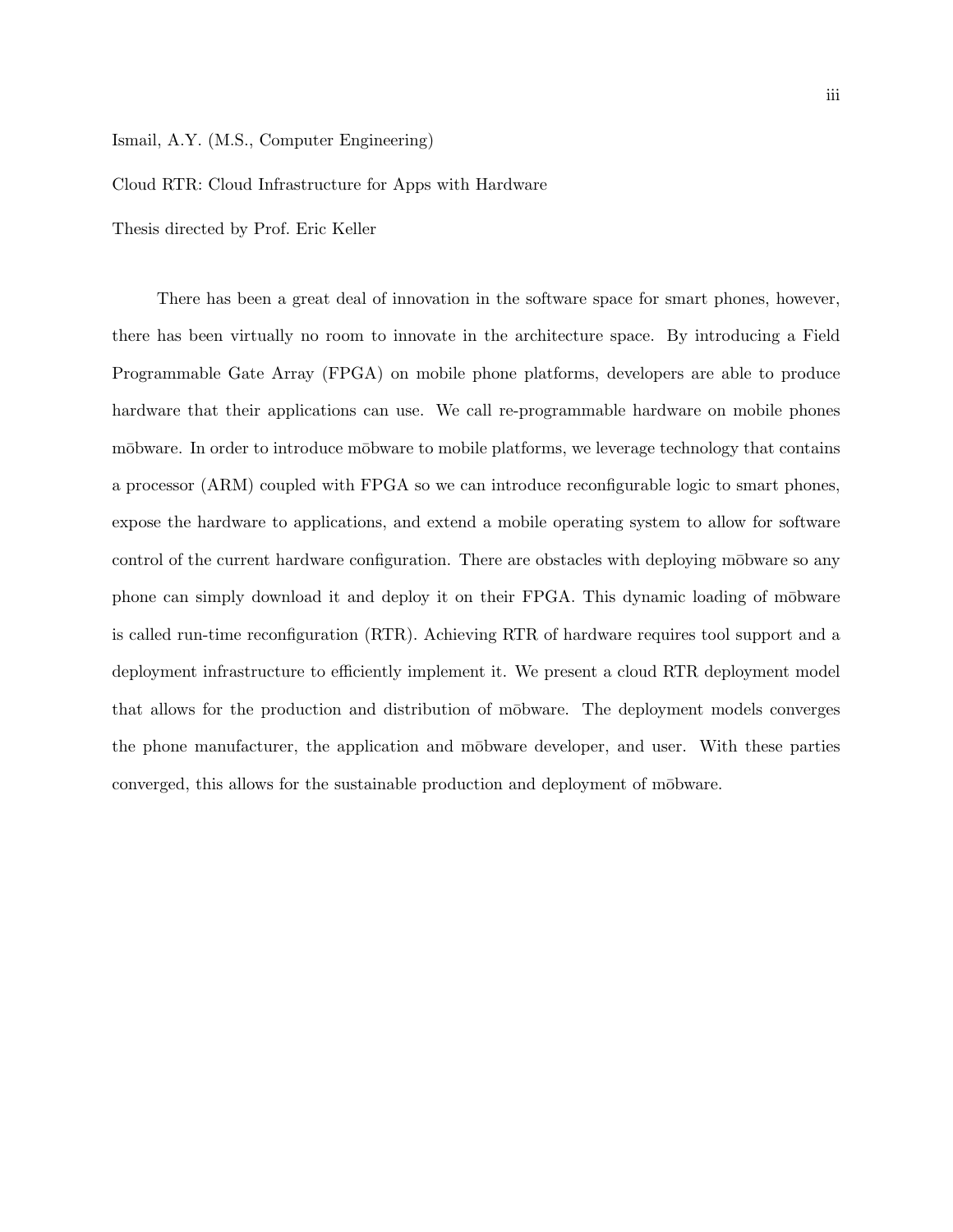# Dedication

I dedicate this work to mom and dad, the people who supported me from day one.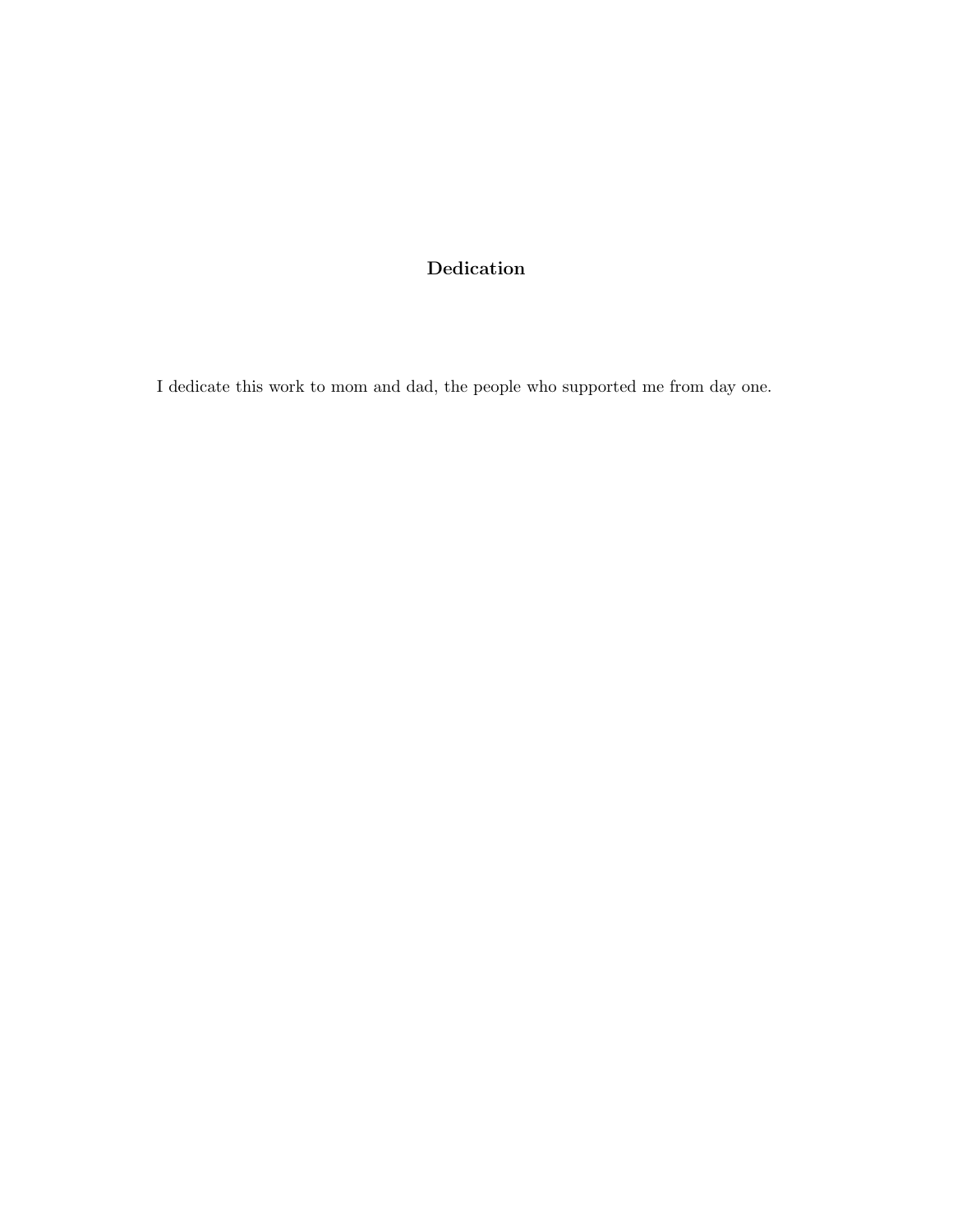## Acknowledgements

I'd like to thank my advisor Eric Keller. He provided many resources and insights that lead to the success of this project. I thank Michael Coughlin, who worked primarily on the end-system section of this project. He provided a lot of support, especially the times when there never seemed to be a solution. I thank Phil James-Roxby and Derrick Woods, from Xilinx Inc. They provided a lot of technical support and advice on how to build this system. Also, I would like to thank AppFigures for providing last years upload figures for the Google Play Store.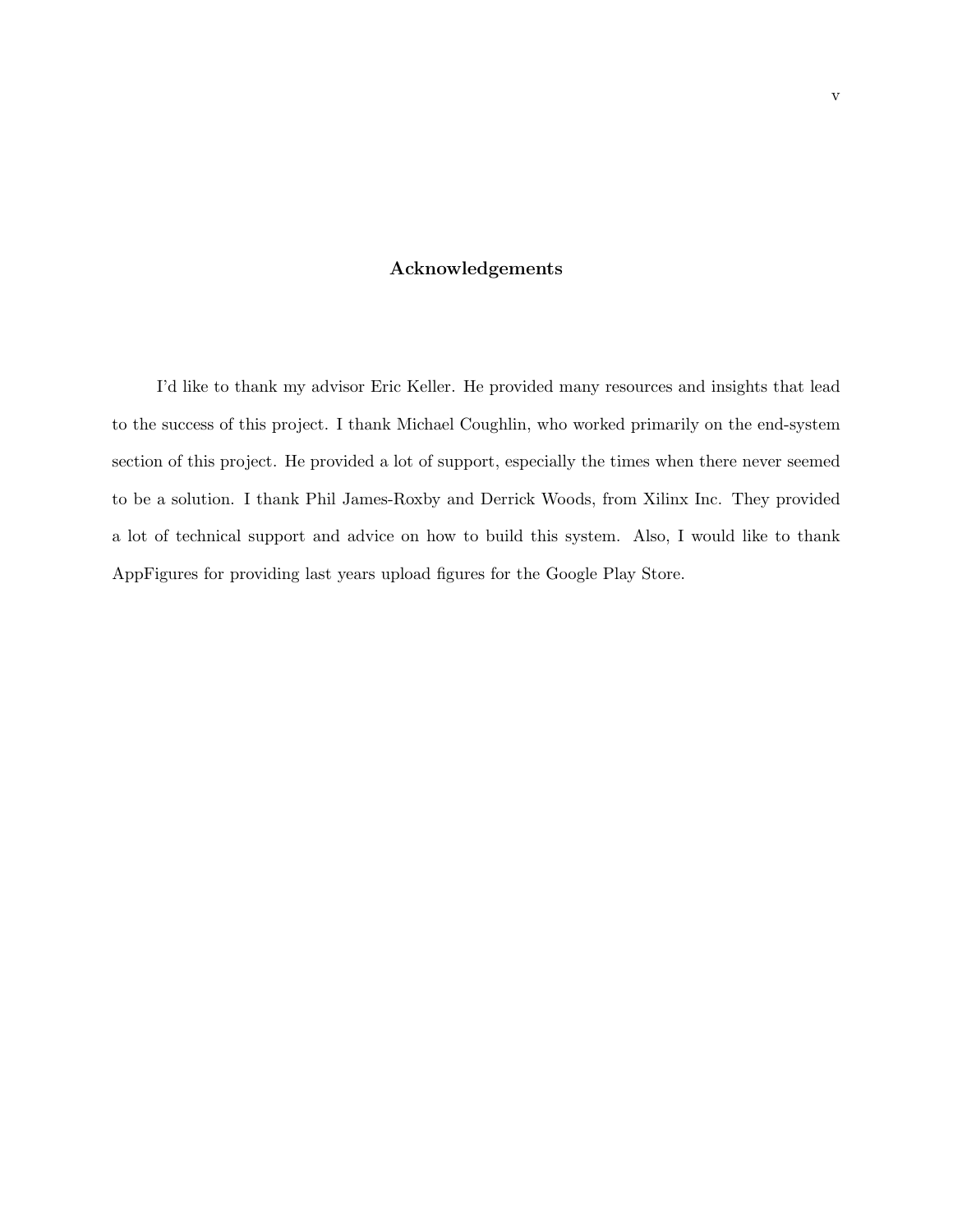## Contents

# Chapter

| $\mathbf{1}$ |     | Introduction       | $\mathbf{1}$   |
|--------------|-----|--------------------|----------------|
| $\bf{2}$     |     | Motivation         | $\overline{4}$ |
|              | 2.1 |                    | $\overline{4}$ |
|              | 2.2 |                    | 6              |
| 3            |     | Background         | 9              |
|              | 3.1 |                    | 9              |
|              | 3.2 |                    | 10             |
|              | 3.3 |                    | 10             |
| 4            |     | RelatedWork        | 12             |
|              | 4.1 |                    | 12             |
|              | 4.2 |                    | 13             |
|              |     | 4.2.1              | 13             |
|              |     | 4.2.2              | 15             |
|              | 4.3 |                    | 16             |
| $\bf{5}$     |     | Cloud RTR Approach | 18             |
|              | 5.1 |                    | 19             |
|              | 5.2 |                    | <b>20</b>      |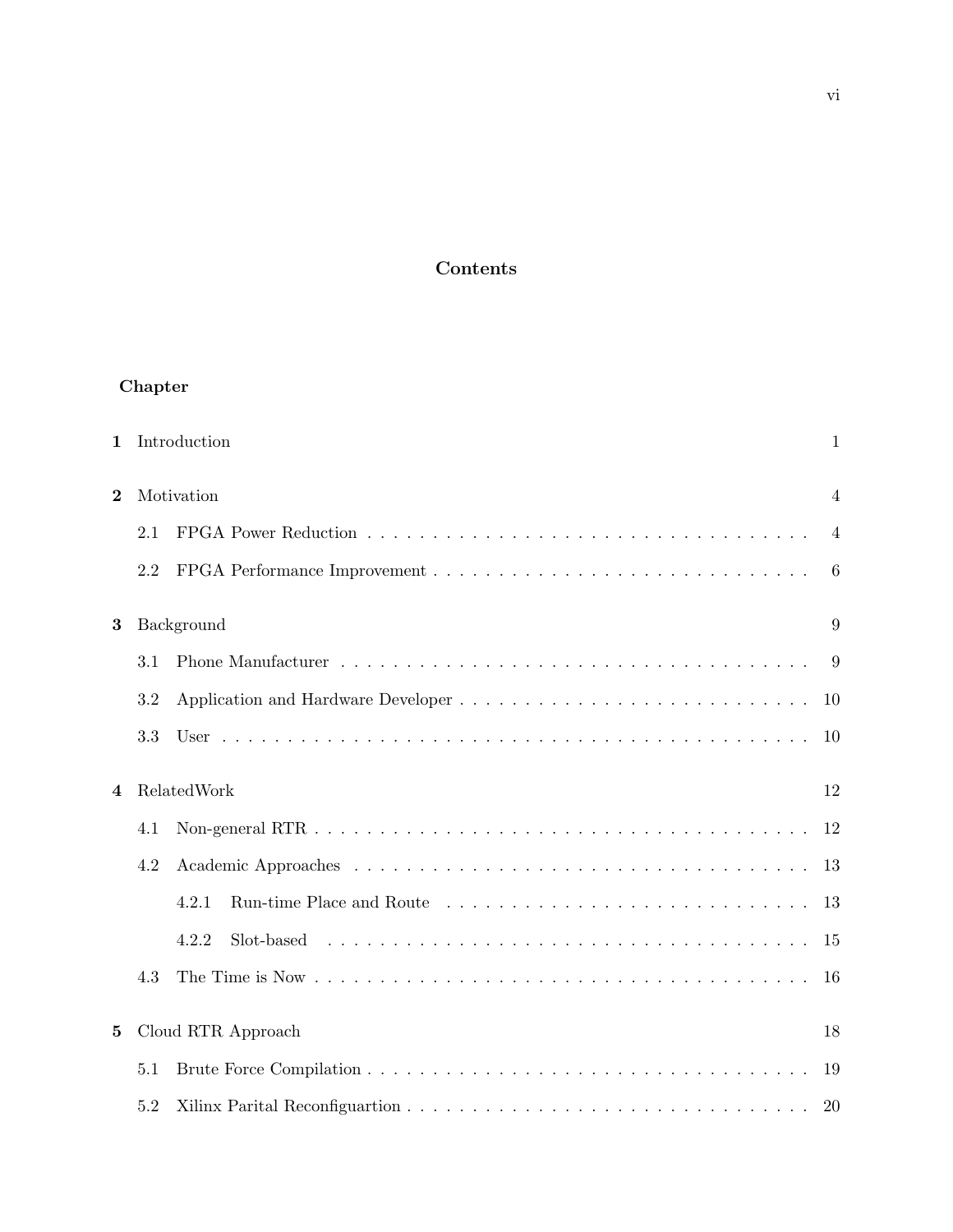|   |     | 5.2.1               |                                                                                                        |    |
|---|-----|---------------------|--------------------------------------------------------------------------------------------------------|----|
|   |     | 5.2.2               |                                                                                                        |    |
|   |     | 5.2.3               |                                                                                                        |    |
|   |     | 5.2.4               |                                                                                                        | 28 |
| 6 |     | Evaluation          |                                                                                                        | 30 |
|   | 6.1 |                     | How many RPs will be available to the developer? $\ldots \ldots \ldots \ldots \ldots \ldots \ldots$ 30 |    |
|   |     | 6.1.1               |                                                                                                        | 31 |
|   | 6.2 |                     | Is the brute-force compilation method practical? $\ldots \ldots \ldots \ldots \ldots \ldots$           |    |
|   |     | 6.2.1               |                                                                                                        |    |
|   |     | 6.2.2               |                                                                                                        |    |
|   |     | 6.2.3               |                                                                                                        |    |
| 7 |     | Future Work         |                                                                                                        | 50 |
| 8 |     | Conclusion          |                                                                                                        | 52 |
|   |     |                     |                                                                                                        |    |
|   |     | <b>Bibliography</b> |                                                                                                        | 53 |

vii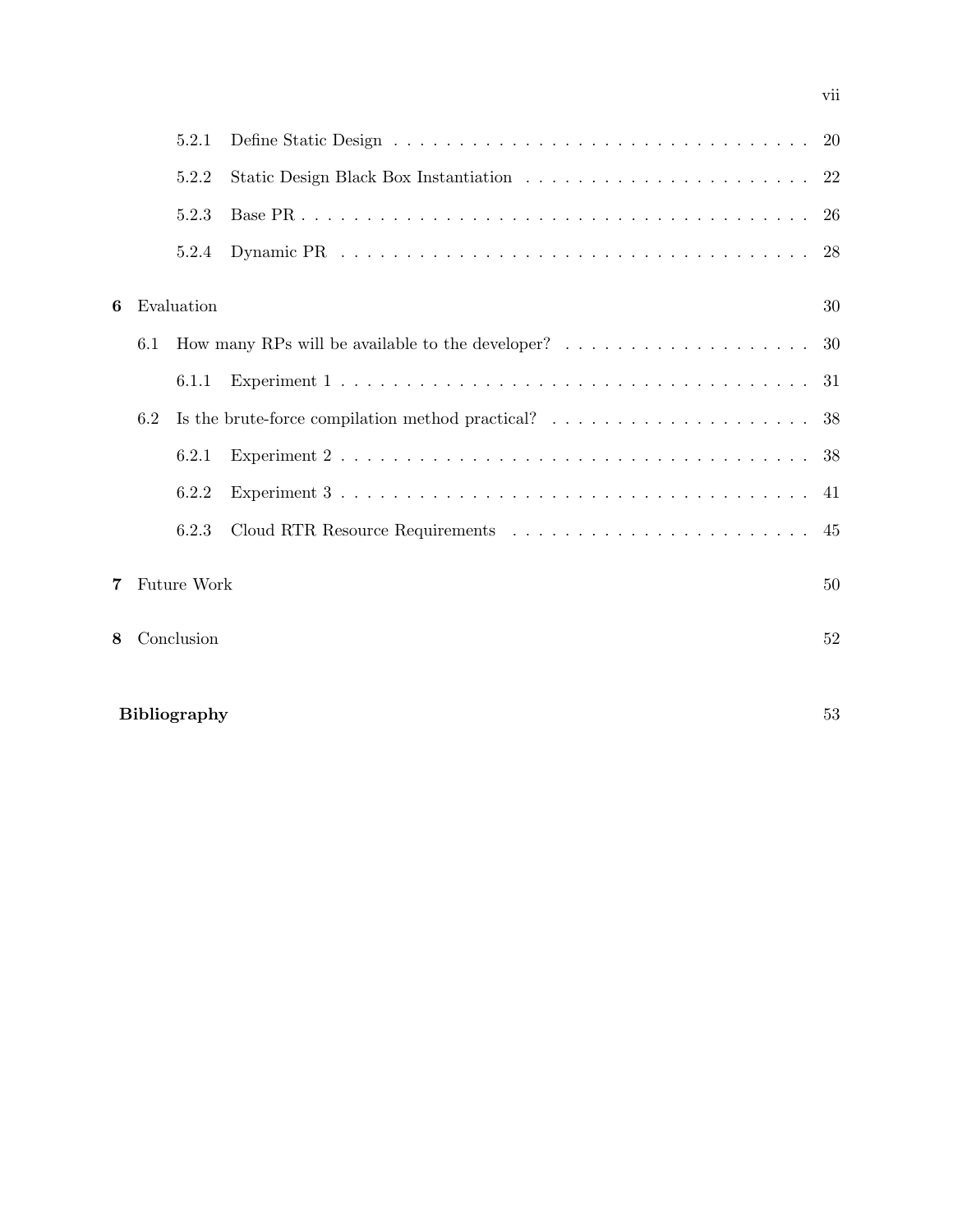## Tables

| 6.1 |                                                                                                      |  |
|-----|------------------------------------------------------------------------------------------------------|--|
| 6.2 | Synthesis resource utilization for FFT RM. $\dots \dots \dots \dots \dots \dots \dots \dots \dots$ . |  |
| 6.3 |                                                                                                      |  |
| 6.4 | Implementation resource utilization for Direct Memory Access (DMA) hardware 36                       |  |
| 6.5 | Execution times and memory usage for base PR compilation. $\dots \dots \dots \dots$                  |  |
| 6.6 | HLS synthesis execution times and memory usage of C defined FFT 22                                   |  |
| 6.7 |                                                                                                      |  |
| 6.8 | Execution times and memory usage for dynamic PR compilation $\dots \dots \dots \dots$ 42             |  |
| 6.9 | Google Play Store app upload figures provided by AppFigures. 46                                      |  |
|     | 6.10 Compilation components for dyamic PR and RM synthesis. 46                                       |  |
|     |                                                                                                      |  |
|     | 6.12 Compilation components for dyamic PR and RM synthesis for 2 RPs 48                              |  |
|     | 6.13 Compilation components for dyamic PR and RM synthesis for 6 RPs. 49                             |  |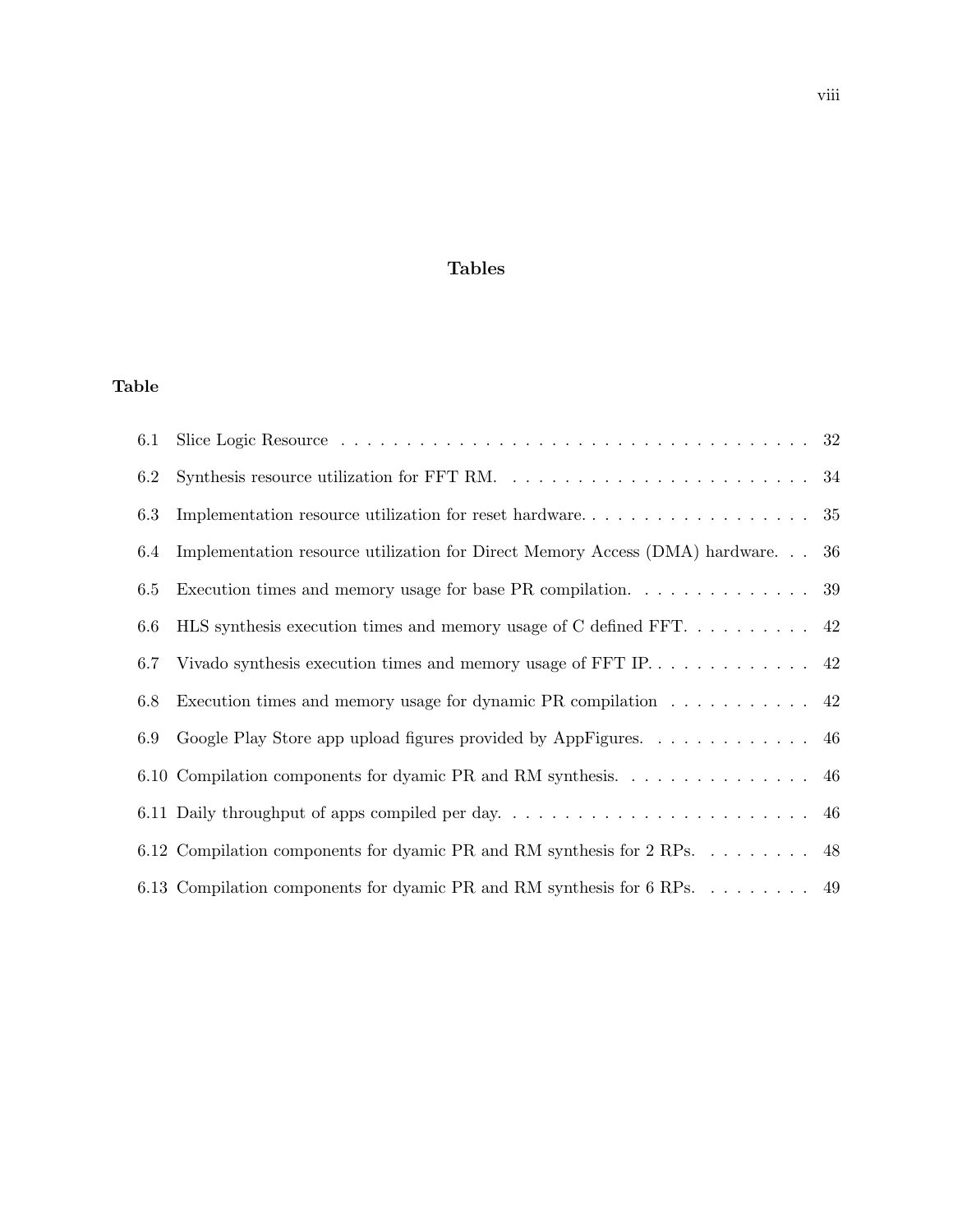# Figures

# Figure

| 2.1     | Power reduction achieved by the accelerators compared to software only execution [1].           | - 6 |
|---------|-------------------------------------------------------------------------------------------------|-----|
| 2.2     | Speedup achieved by the accelerators compared to software only execution $[1]$                  | - 6 |
| 2.3     | Execution cycles of the four versions of Gaussian Elimination. The x-axis represents            |     |
|         | the dimensions of the computation grid. Note that the y-axis is a log scale [2]. $\dots$ .      | 8   |
| 2.4     | Execution cycles of the four versions of Needleman-Wunsch. Note that the y-axis is              |     |
|         |                                                                                                 |     |
| 3.1     |                                                                                                 |     |
| 5.1     | Cloud RTR approach to the generation and deployment of mobware 19                               |     |
| $5.2\,$ |                                                                                                 |     |
| $5.3\,$ |                                                                                                 |     |
| 6.1     |                                                                                                 |     |
| 6.2     | Zynq FPGA resources layout filled with FFT hardware modules. $\ldots \ldots \ldots \ldots$ 37   |     |
| 6.3     | Execution times for performing base PR for 2 to 8 RPs. $\dots \dots \dots \dots \dots \dots$ 41 |     |
| 6.4     | Execution times for performing dynamic PR for 2 to 6 RPs. 45                                    |     |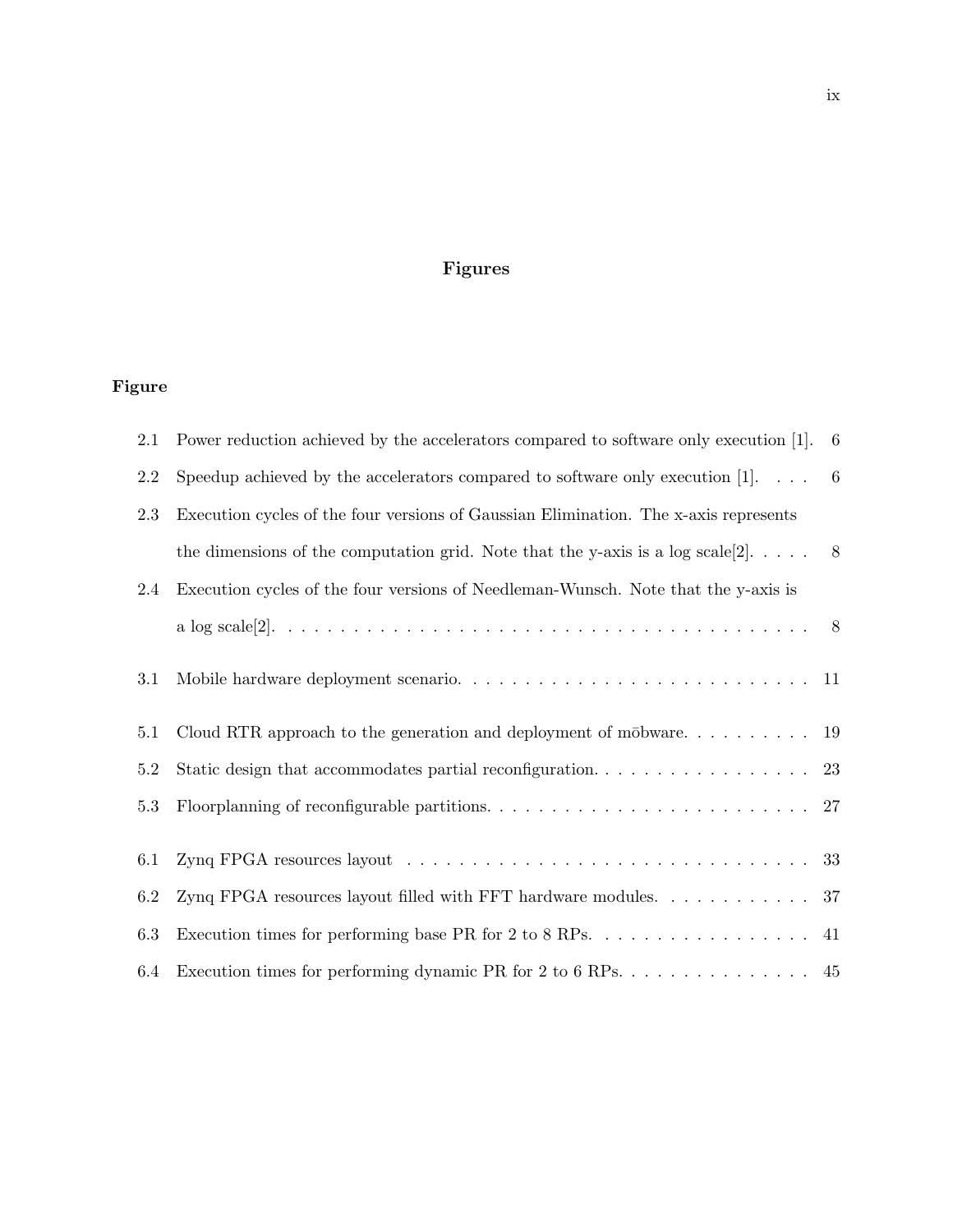## Chapter 1

#### Introduction

While there's a great deal of innovation in the software space for smart phones, there's relatively limited ability to innovate in the architecture space. Only the large vendors and a very few semiconductor companies are able to introduce new advances, whereas anyone can write software. There are many different examples of new technologies that greatly benefit from hardware support, including new wireless spectrum protocols, hardware-accelerated encryption and transparent scanning of memory or network packets. Many of these technologies can be demonstrated in laboratory environments using powerful PC or Field Programmable Gate Array (FPGA)-based platforms, or even custom silicon, but face significant hurdles to general deployment.

We have explored an alternative architecture to today's processor-centric mobile devices that introduces reconfigurable logic to smart phones, exposes the hardware to applications, and extends a mobile operating system to allow for software control of the current hardware configuration. A processor coupled with programmable logic (PL), such as an FPGA, along with operating system and development support, would open possibilities for developers to introduce new hardware as easily as they are able to introduce new software.

With the ability to expose re-programmable hardware to mobile phone applications, developers gain new hardware functionality. Technologies such as software-define radio (SDR), hardwareaccelerated encryption (AES and RSA), and digital signal processing (FFT and FIR) can be im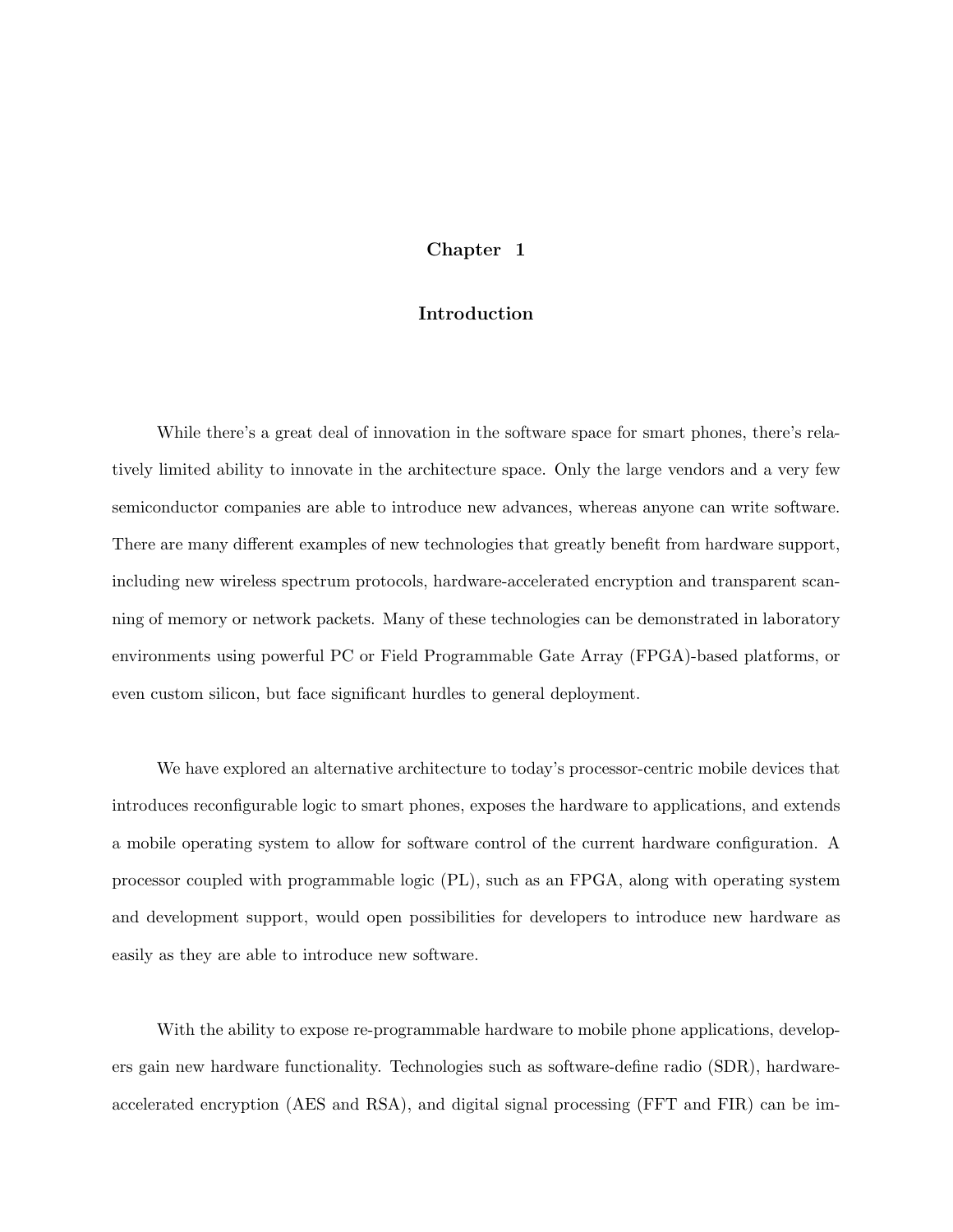plemented on the FPGA. The applications can utilize these hardware technologies to give them even greater functionality. In addition, FPGA's have proven to increase performance and reduce power consumption [1][2][3][4]. Mobile applications can take advantage of the benefits of FPGAs to increase their performance and reduce their power footprint. With this realization, it is advantageous to produce a deployment model that gives developers the ability to produce hardware that applications can use and a way to deploy their mobware (hardware utilized by mobile applications).

The greatest obstacle to introducing an FPGA to mobile phones is supporting the diversity of hardware modules required by different applications. It is not trivial to insert and replace hardware modules onto the FPGA as the hardware requirements for applications change. For example, application A utilizes an FFT and application B utilizes an AES hardware module. Between these two hardware modules, assume they take up the entire FPGA area. Application A is closed down and application C starts and it requires a FIR filter. Since there is no more room on the FPGA, the operating system would remove the FFT and replace it with the FIR filter. This process of swapping newly introduced hardware modules in and out of the FPGA at run-time is known as run-time reconfiguration (RTR). In addition, there is the more difficult scenario of general RTR, where, it is not known at compile-time what hardware modules will be swapped in and out.

There are many technical limitations to general RTR and the tools provided by FPGA vendors that have not met the demand for it, forcing the research community[5]  $|6||7||8||9| |10||11||12||13||14|$ [15] to develop their own tools and hardware. Fast forwarding to today, the hardware and tools introduced by the research community have not been adopted. The tools provided by FPGA vendors are finally able to accommodate specific scenarios of RTR with minimal support. These tools can be leveraged to implement general RTR in mobile phones and develop tools to automate the process so we can accommodate a deployment that allows developers to upload hardware designs, phone manufacturers to upload their base hardware configuration, and users to download m¯obware.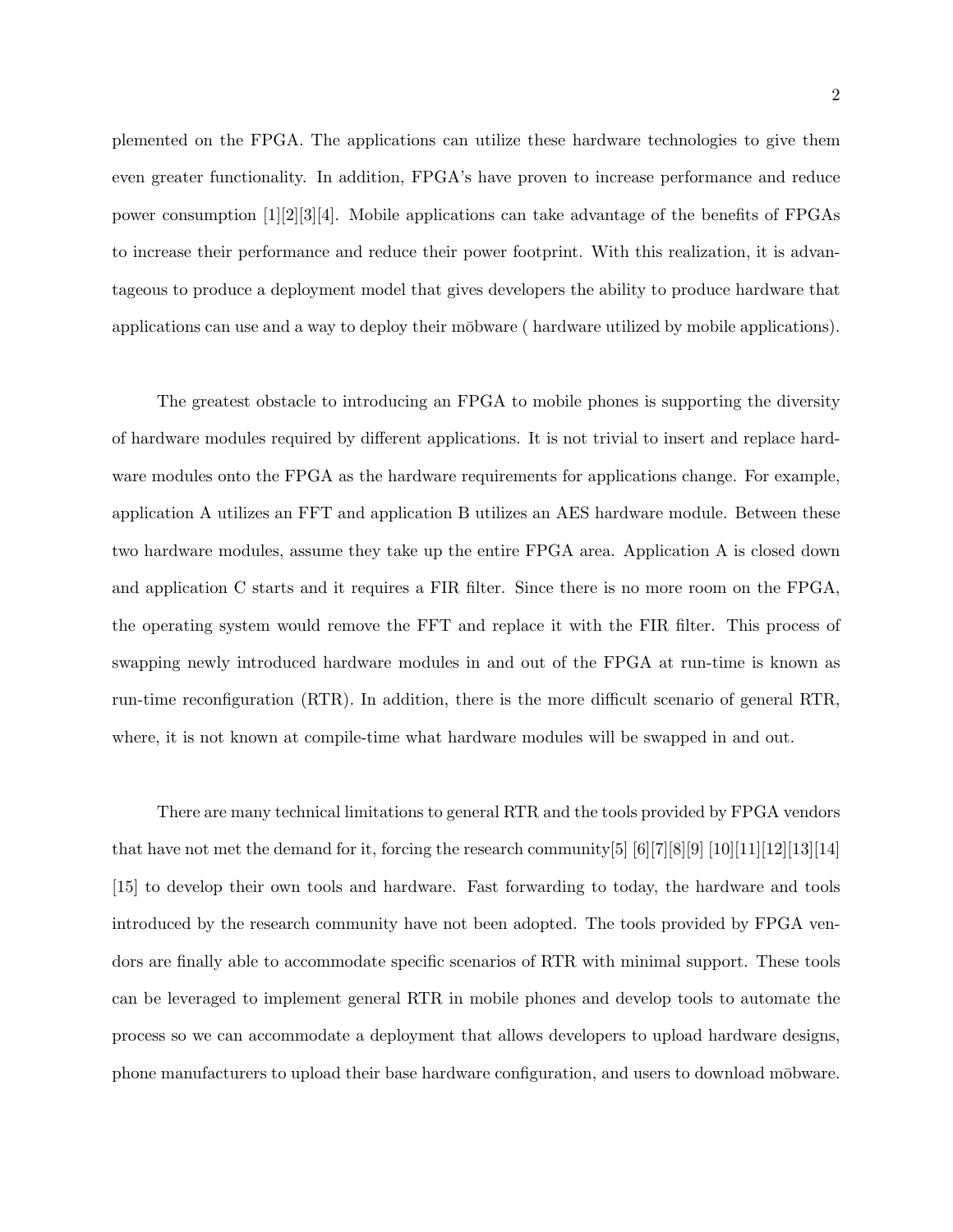We present a cloud-based deployment infrastructure that relies on the Xilinx tools for RTR and automation. We also leverage the application deployment model, in which applications are distributed through a cloud provider. This allows us to implement general RTR using only mainstream vendor tools, since all compilation can be done within the cloud. This cloud-based deployment infrastructure creates an environment that allows phone manufacturers to define and configure the base hardware, developers to design and upload mobware, and users to download this hardware without being burdened by compilation.

The contributions of this thesis is an infrastructure and process for leveraging available technology to accommodate mobware. Section 2 describes the motivation for introducing FPGAs to mobile phones. Section 3 describes the deployment scenario we want to accommodate. Section 4 describes the academic approach for general RTR. Section 5 describes our approach for achieving general RTR to support the deployment scenario. Section 6 is an evaluation of the tools of our approach. Section 7 describes work to continue in the future and section 8 concludes the work.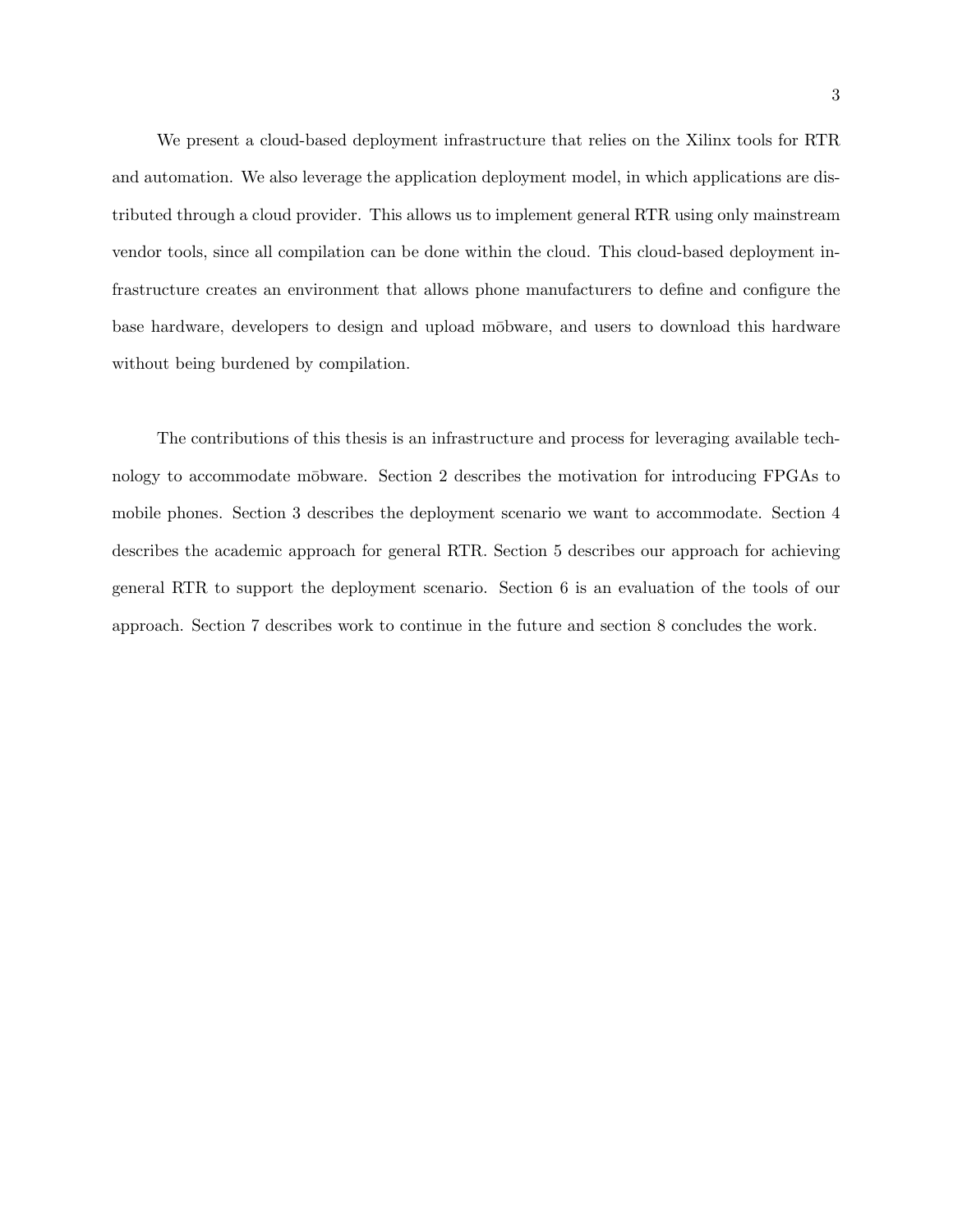## Chapter 2

#### Motivation

There is much to gain by coupling CPU's with FPGA's. A computationally intensive workload can be offloaded to the FPGA and computed at lower power and greater performance. FPGA's run at much lower frequencies than CPUs, allowing for lower power consumption. It also provides the ability for hardware parallel computation, allowing for more work to be accomplished per unit time. The benefits of FPGA's have not gone unnoticed, thus, industry and researchers have spent a lot of effort investigating the advantages of utilizing FPGAs to offload work from CPUs to increase performance and reduce power consumption [1][2][3][16][17][18][31].

## 2.1 FPGA Power Reduction

Since the late 1990's and early 2000's, CPU's have hit a power wall. As clock frequencies started to climb, power consumption climbed with it. The solution to the power wall was to reduce clock frequency, but, at the same time, increase throughput[19]. The way to do this is through parallelization.

FPGA's are an excellent way to achieve parallelization that would allow for lower clock frequencies, while increasing throughput. It has been a standard misconception that large FPGA designs have a strong relationship with power consumption, however, this is not true. It is true that power increases with larger designs, but the effect of design size on power consumption is not as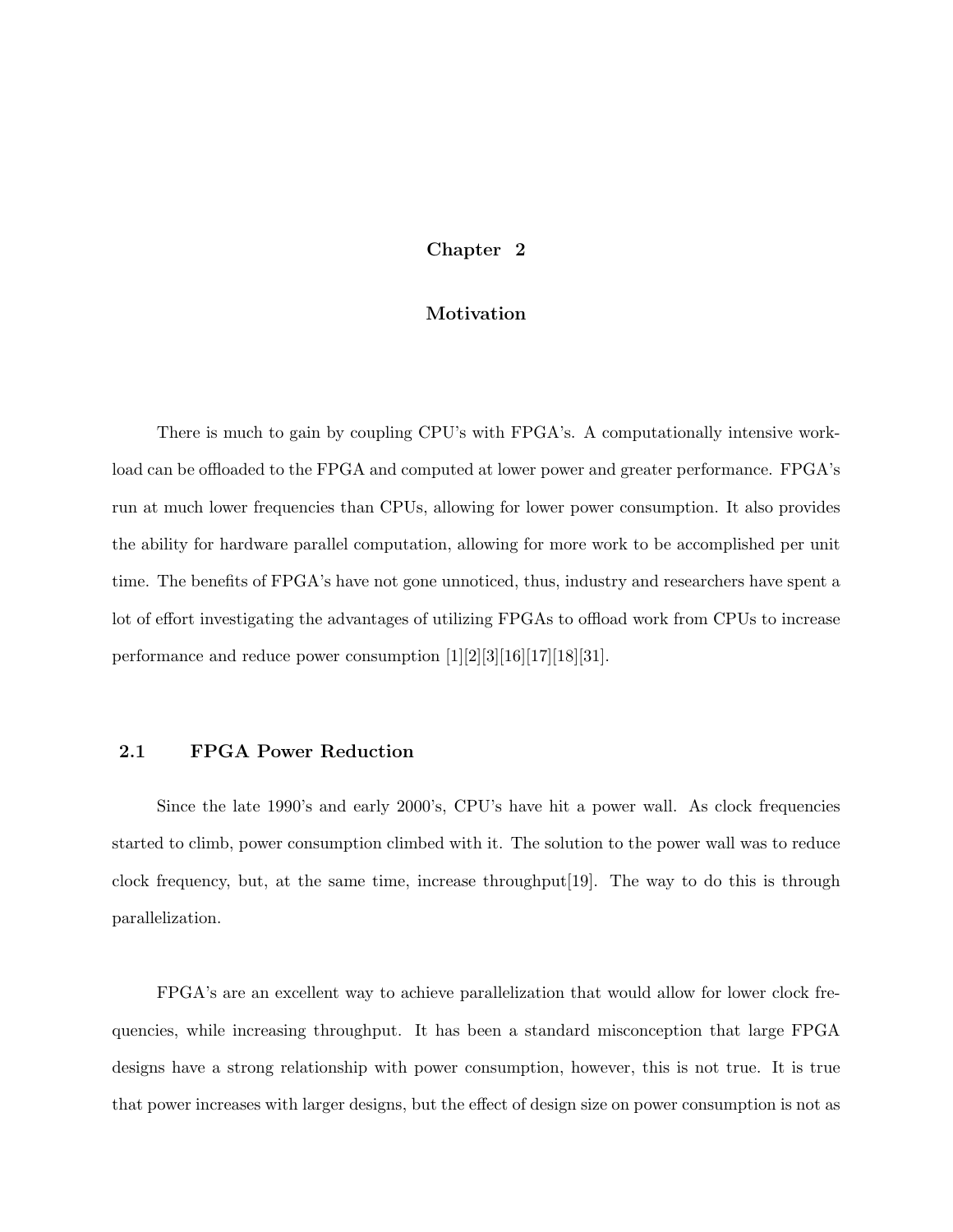great as the clock frequency. FPGA's have two sources of power consumption, static and dynamic power consumption. Static power consumption refers to power consumed as a result of current leaking from the FPGA's transistors. Dynamic power consumption refers to power consumed from current flow through transistors as they switch states [16]. The greater the frequency, the more power that is consumed. Designers have found that they can take advantage of these relationships to reduce power. The idea is simple, utilize more of the FPGA hardware to increase throughput at lower frequencies.

Possa et al. [1] explored the increased performance and reduced power consumption abilities of FPGA's when used as accelerators. They utilized a System-on-a-Programmable-Chip (SoPC), which contained a Nios II 32-bit RISC embedded processor and Altera's Cyclone III FPGA. They implemented a 15th order FIR filter in both software and hardware. They compared the power consumption of the processor that utilized a software FIR filter to the combination of the processor and hardware FIR filter. They implemented five different hardware accelerators, each differing by how they interface with the CPU. Figure 2.1 shows the power reduction achieved by the accelerators. The different colored bars correspond to the mode of the processor, such as, fast (green), economic (blue), and standard (red). After measuring power for each case, all of their hardware implementations were able to achieve power reduction in the range of 83 % to 93 %.

It is also interesting to note that they achieved 83 % power reduction utilizing a hardware block they designed using the C programming language. Being able to describe hardware in a high-level programming language such as C and achieve  $83\%$  power reduction means developers can achieve FPGA power reduction without the burden designing hardware in HDL. This work is an early indicator that high-level synthesis tools that convert high-level languages to RTL are promising and can provide the power-saving benefits of FPGA's.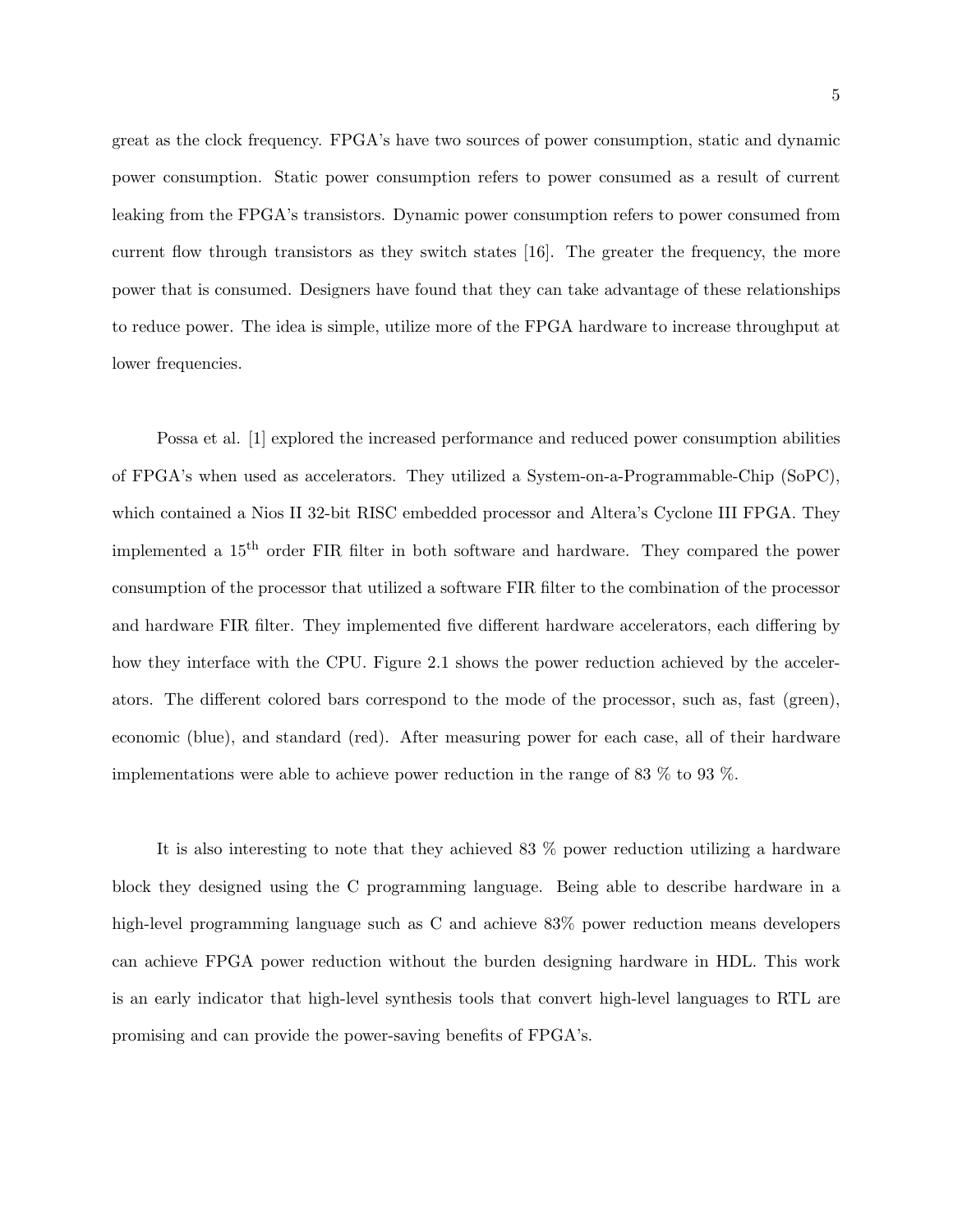

Figure 2.1: Power reduction achieved by the accelerators compared to software only execution [1].

## 2.2 FPGA Performance Improvement

In addition to power reduction, many studies have been done to quantify the performance increases of FPGA's when they are used as accelerators. As discussed earlier, Possa et al. measured the performance of the software and hardware implementations of the 15th order FIR filter. Figure 2.2 shows the speedup achieved by the hardware accelerators. All five hardware accelerators achieved speedup, however, there was a much wider range of speedup, from 5x to 117x. Nonetheless, speedup was achieved by offloading a CPU workload to an FPGA.



Figure 2.2: Speedup achieved by the accelerators compared to software only execution [1].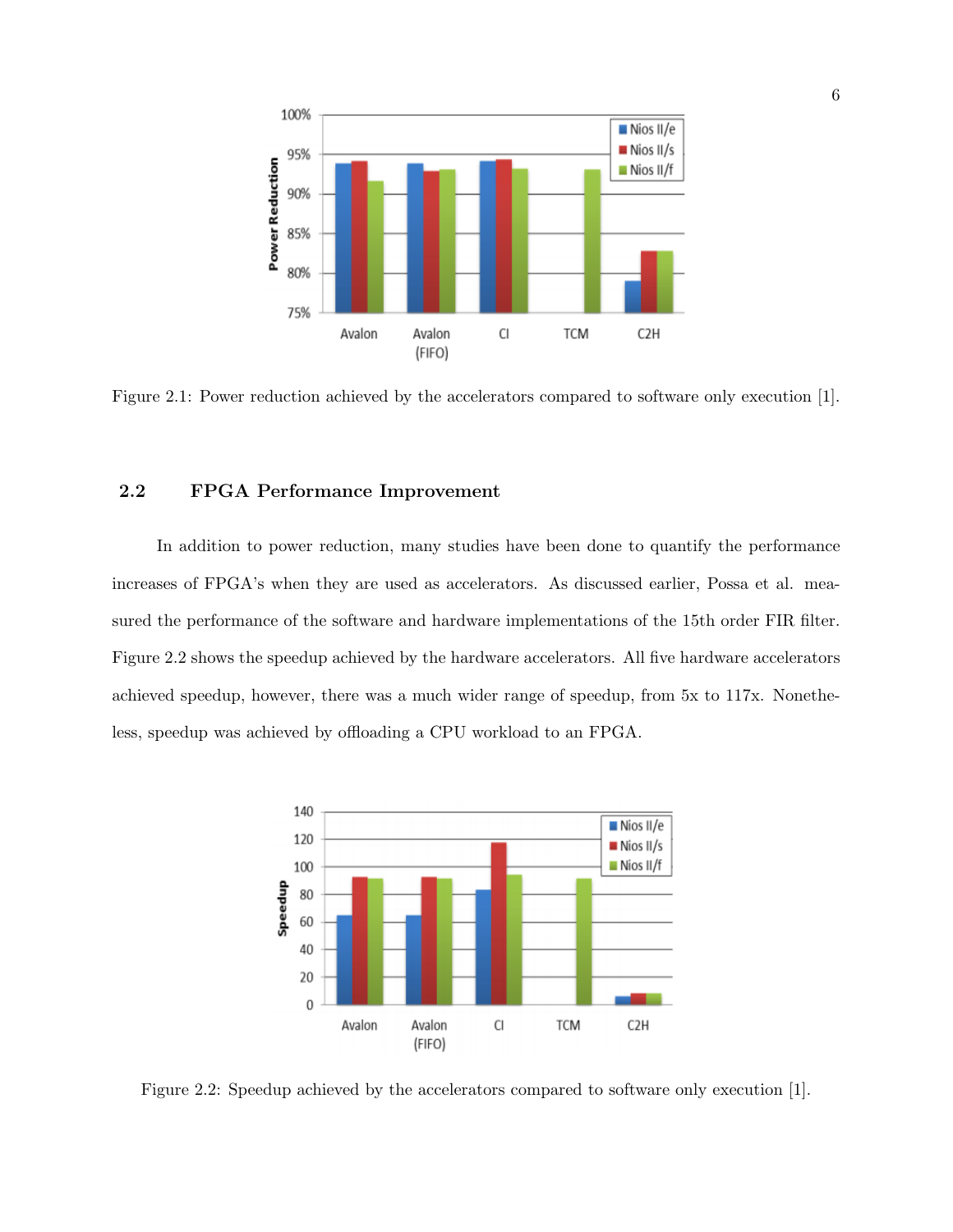Cullinan et al. [3] did a comparative study of CPU's, GPU's and FPGA's. They utilized two Intel Xeon 5650 CPUs, Xilinx Virtex-5 FPGA and NVIDIA's GeForce GTX460 and 9600 GTX+ GPU. They tested the performance of each platform using a wide range of benchmarks. In their research, they implemented a Fast Fourier Transform (FFT) in each platform and compared execution times. They found the FPGA to be 10.76 times faster than the CPU and 26.67 times faster than the GPU (when including transfer time for the GPU to send and receive data).

An even more extensive study was done by Che et al. [2]. They compared the performance of GPU's and FPGA's when doing computational intensive work for CPUs. They utilized the Intel Xenon CPU, Xilinx Virtex-II Pro FPGA, and NVIDIA's GeForce 8800 GTX GPU. They implemented and analyzed three applications for each platform, Gaussian Elimination, DES, and Needle-Wunsch. More specifically, Gaussian Elimination is a linear algebra computation that solves for all variables in a linear system. DES is a cryptographic algorithm that does mostly bit-wise operations. Needle-Wunsch is a dynamic programming algorithm used for DNA sequence alignment. For each platform, they measured the clock cycles to complete each application. Figure 2.3 and 2.4 shows the performance for all three computation platforms for the Gaussian and Needleman-Wunsh computations, respectively. The FPGA outperformed the CPU and GPU for all of the applications. They did not even bother to graph the results from the DES application because the FPGA took only 83 cycles, while the GPU took  $5.8 \times 10^5$  cycles. For Gaussian Elimination computation, the GPU started to catch up to the FPGA for input sizes larger than 2048.

The conclusion of this work is that FPGA's can complete many applications in significantly less cycles than CPUs and GPUs. Note that the CPU, FPGA, and GPU are clocked at different frequencies, therefore, their cycle times differ. FPGAs run at the slowest frequency, therefore, they take the longest time per clock cycle. Also, they may have the longest cycle, but they generally take the least amount of cycles to complete the computations. This suggests comparable execution times to the GPU and CPU. It also suggests that with comparable performance, FPGAs reduce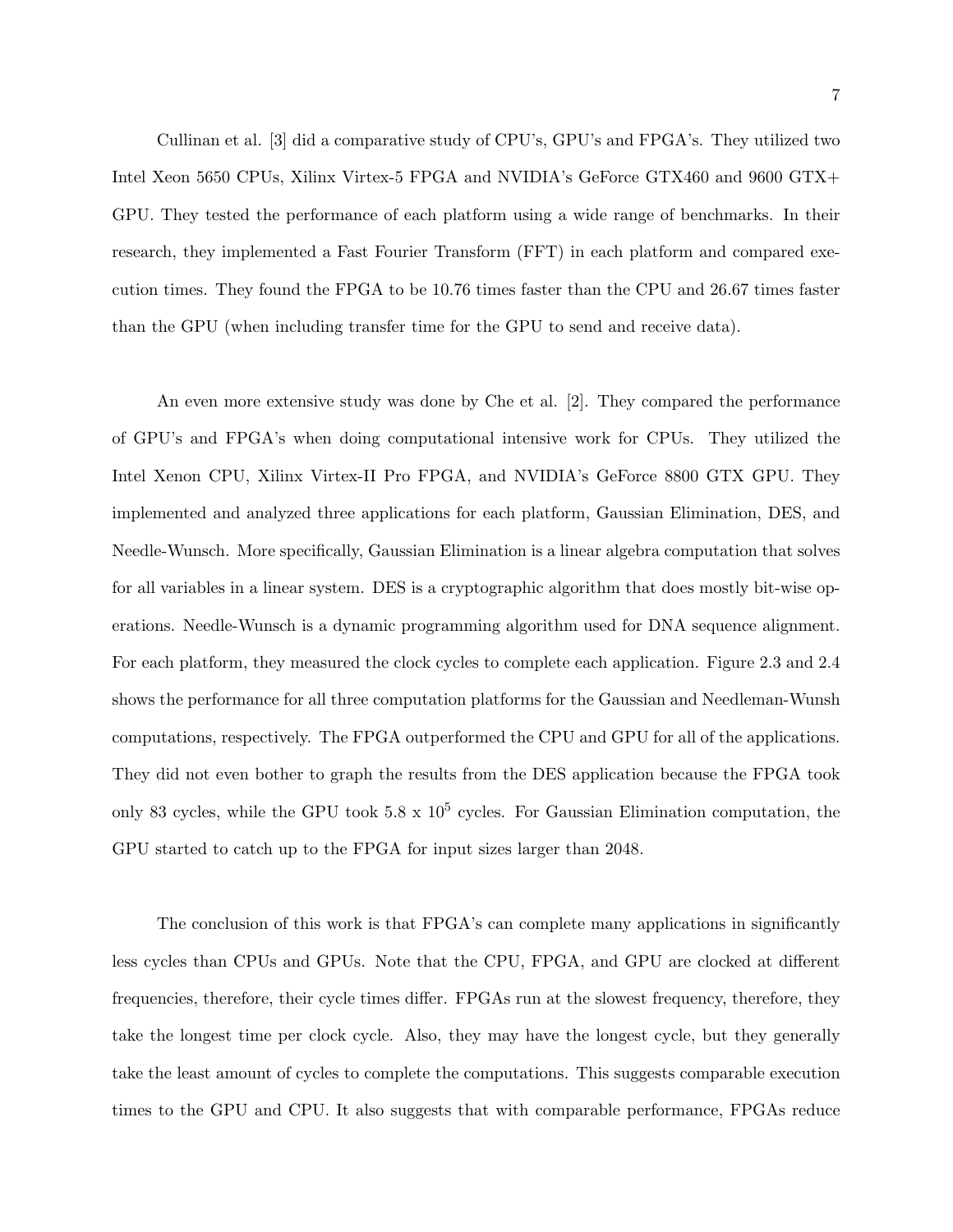power consumption since they run at lower frequencies. Based on these performance studies, it is clear that CPUs can gain tremendous performance increases when coupled with an FPGA.



Figure 2.3: Execution cycles of the four versions of Gaussian Elimination. The x-axis represents the dimensions of the computation grid. Note that the y-axis is a log scale[2].



Figure 2.4: Execution cycles of the four versions of Needleman-Wunsch. Note that the y-axis is a log scale[2].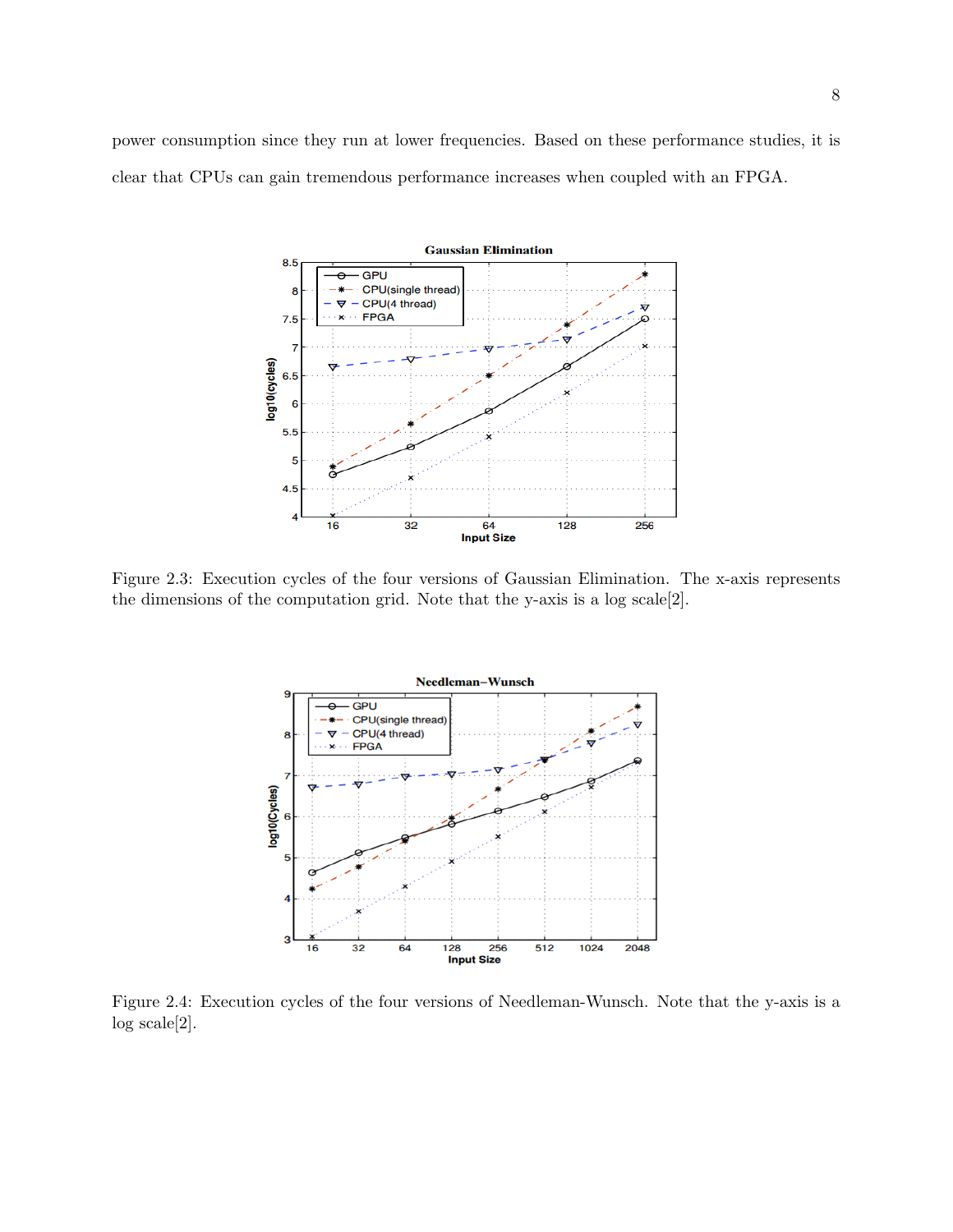## Chapter 3

#### Background

The case studies described in section 2 reflect the benefits that can be gained by introducing FPGAs to mobile phone platforms. The only obstacle is general RTR, which provides the ability to introduce new hardware and partially re-configure an FPGA at run-time to meet our mobile hardware deployment scenario. Before describing the potential solutions for general RTR, it is important to understand the deployment model and why it requires general RTR. There are three parties involved that make up the deployment scenario, the phone manufacturer, the application and hardware developer, and the user.

## 3.1 Phone Manufacturer

The mobile phone market is very large and there are a variety of phone architectures that include Apple's Iphone 6, Samsung's Galaxy S5, LG G3, and many more. If an FPGA is going to be placed in a mobile phone, it will be done by the phone manufacturer. They will specify the best FPGA architecture that suites their CPU architecture. Based on this, there is the likely possibility that there could be many hardware architectures. If developers want to design hardware for their applications, they will have to keep in mind the hardware architectures they are designing for. If there is to be any deployment model for hardware applications, there needs to be support for various hardware architectures defined by the phone manufacturer.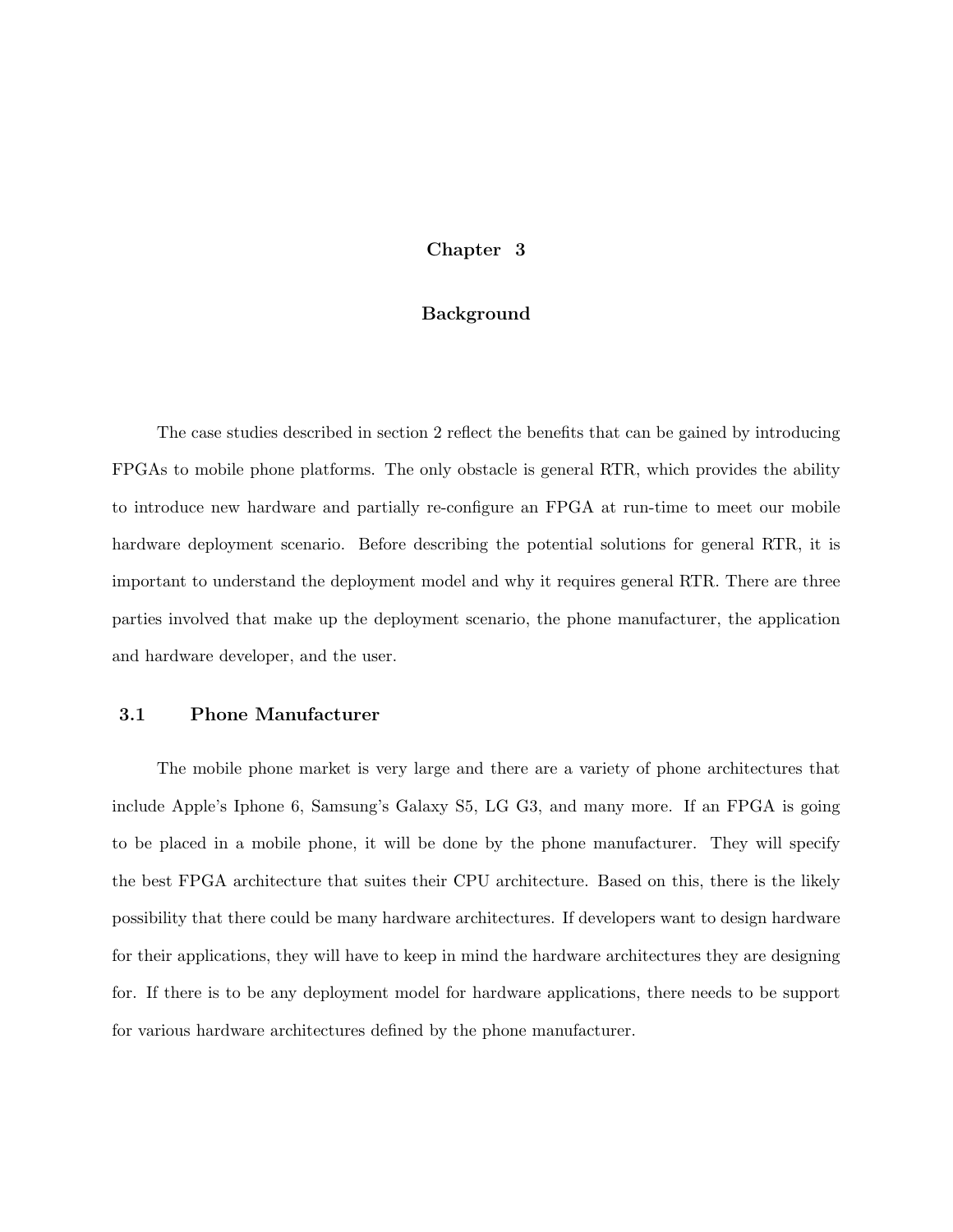## 3.2 Application and Hardware Developer

The application and hardware developer, like any application developer, are unlikely to be directly associated with the phone manufacturer. The application and hardware developer could belong to Twitter, Facebook, Quora, etc. Since they are unrelated to the phone manufacturer, they need support for their hardware definitions and the type of hardware architectures they are loaded on. It can be very cumbersome for the developer to consider multiple hardware architectures and to design accordingly. They also need a way to deploy their mobware so that the users (end-system) can download and use them. There needs to be support to allow developers to efficiently and quickly deploy their mobware.

## 3.3 User

The user, which is also the end-system, is independent of the phone manufacturer and developer. They decide which applications and hardware they would want to run. They need support for application and hardware handling. They also need a way to explore and download mobware onto their phones.

A basic representation for the hardware deployment scenario is shown in figure 3.1. The phone manufacturer is providing an FPGA base hardware design. This base design contains supportive hardware to allow modules to be reconfigured in a specified area on the FPGA. The areas that accept these reconfigurable modules (RM) are referred to as reconfigurable partions (RP).

The base design also contains hardware that allows for efficient communication between the processor and FPGA. This base design is then compiled into a static design. A static design is a place and routed hardware design with static hardware, hardware that is not reconfigurable, and RPs, areas fixed in the FPGA that house RMs. The phone manufacturer would upload their static design to the cloud. In parallel with the phone manufacturers, there are developers designing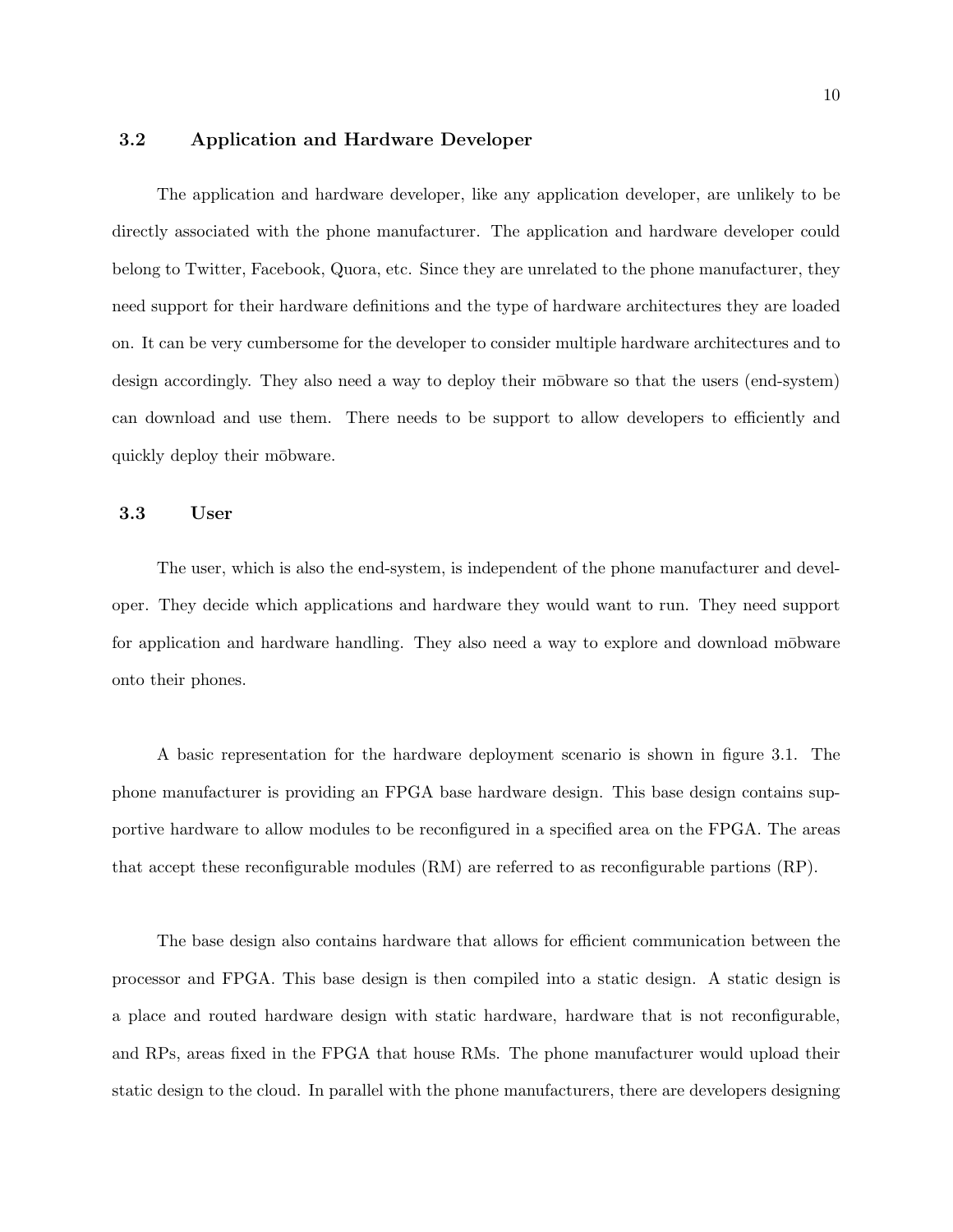hardware for their applications. These RMs must be compatible with the static design defined by the phone manufacturer. In figure 3.1, the static design and RM are uploaded to the cloud and compiled together. Once compiled and packaged together, the mobware is now compatible with the users phone and can be deployed by the cloud.

The foundation of this deployment model is general RTR. It is not known what designs the developers will develop. The design must be compiled for the hardware architecture. We must also not forget about the user. They are consuming the hardware and cannot be kept waiting for that compilation. This is a unique scenario and we look to the tools and past academic work that could provide an architecture to support this scenario.



Figure 3.1: Mobile hardware deployment scenario.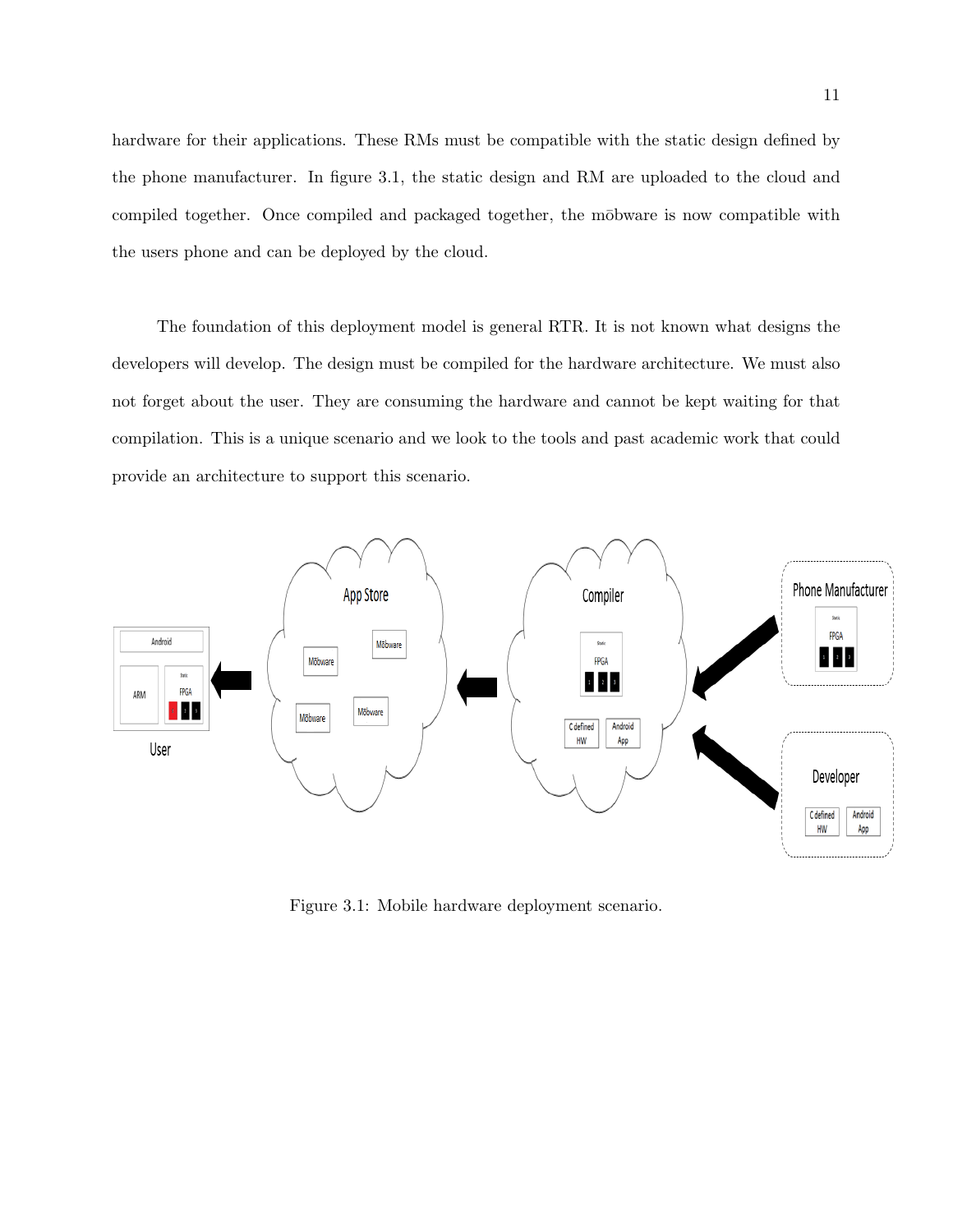## Chapter 4

#### RelatedWork

There have been many attempts to achieve general RTR by the academic community and industry. Currently, the tools provided by FPGA vendors support only non-general RTR. In this section, we describe the current supported scenario of non-general RTR and the academic attempts at achieving general RTR. We also describe the tools made available by industry that support only non-general RTR and why today we can leverage those tools to support our deployment model.

#### 4.1 Non-general RTR

The current supported scenario of RTR is non-general. Everything is known at compile-time and the hardware developer is the only party involved. They are responsible for defining the static design, designing the RMs, execution of Xilinx's partial reconfiguration tool flow, and managing the swapping of RMs in the end-system. For example, the hardware designer has a static design that utilizes a 15th order FIR filter. They find that they want to process their data, instead, with a  $20<sup>th</sup>$  order FIR filter. They also want the flexibility of swapping the FIR filters at run-time. Using Xilinx's partial reconfiguration technology and tools, they can get this functionality. They can allocate an RP on the FPGA to house either FIR filter. The filters are then compiled for that RP and become RMs. The tools then generate partial bitstreams, which are files that can configure the RP with an RM. With the partial bitstreams, they can load either into the RP, giving them the flexibility of swapping the filters at run-time. All in all, Xilinx partial reconfiguration is a very useful technology, however, it does not provide the multi-party support required by our deployment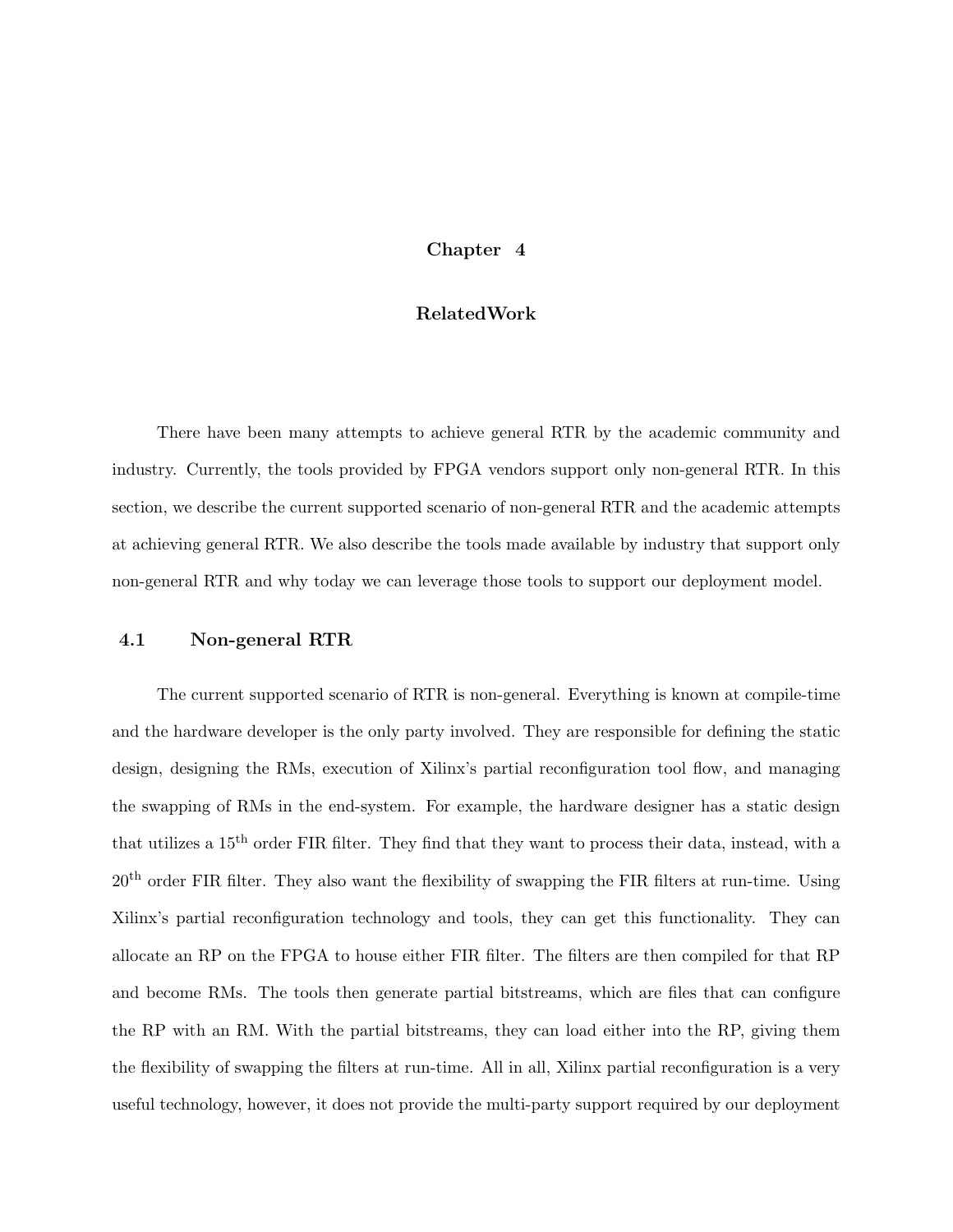scenario. It also requires knowledge of designs at compile-time, making general RTR difficult to achieve.

## 4.2 Academic Approaches

There are two main approaches that have developed to support general RTR. They are the run-time place and route and slot-based approaches.

#### 4.2.1 Run-time Place and Route

The general approach for run-time place and route is simple. The designer provides a source of hardware they want reconfigured into the FPGA. The form of the source can vary. It can be a hardware description language (HDL), netlist, or a partial bitstream, which is a stream of data that can configure portion of an FPGA. Next, the source is preprocessed at compile-time and then placed and routed onto the FPGA at run-time. To achieve fast run-time place and route, many tools have been built to manipulate already generated full bitstreams and change only the sections that correspond to the preprocessed source introduced at compile-time.

Guccione et al. [7] created the JBits software, an API to access Xilinx FPGA bitstream. Using JBits, a developer has the ability manipulate FPGA resources such as look-up-tables (LUTs), routing, and flip-flops (FFs). The API abstracts out manually setting or clearing bits in an FPGA bitstream, making resource configuring simpler. Also, the API handles all devices in the XC4000 and Virtex family. Finally, JBits manages the device bitstream and supports the reading and writing of bitstreams. By providing this functionality, JBits can support general RTR. After the source has been preprocessed, a full bitstream can be partially re-configured with the preprocessed source, at run-time. There are limitations to JBits, the most important being all bitstream configuration is done manually. All resources are explicitly stated and this can become a very cumbersome task, making general RTR very slow. Also, the hardware designer is forced to be very familiar with the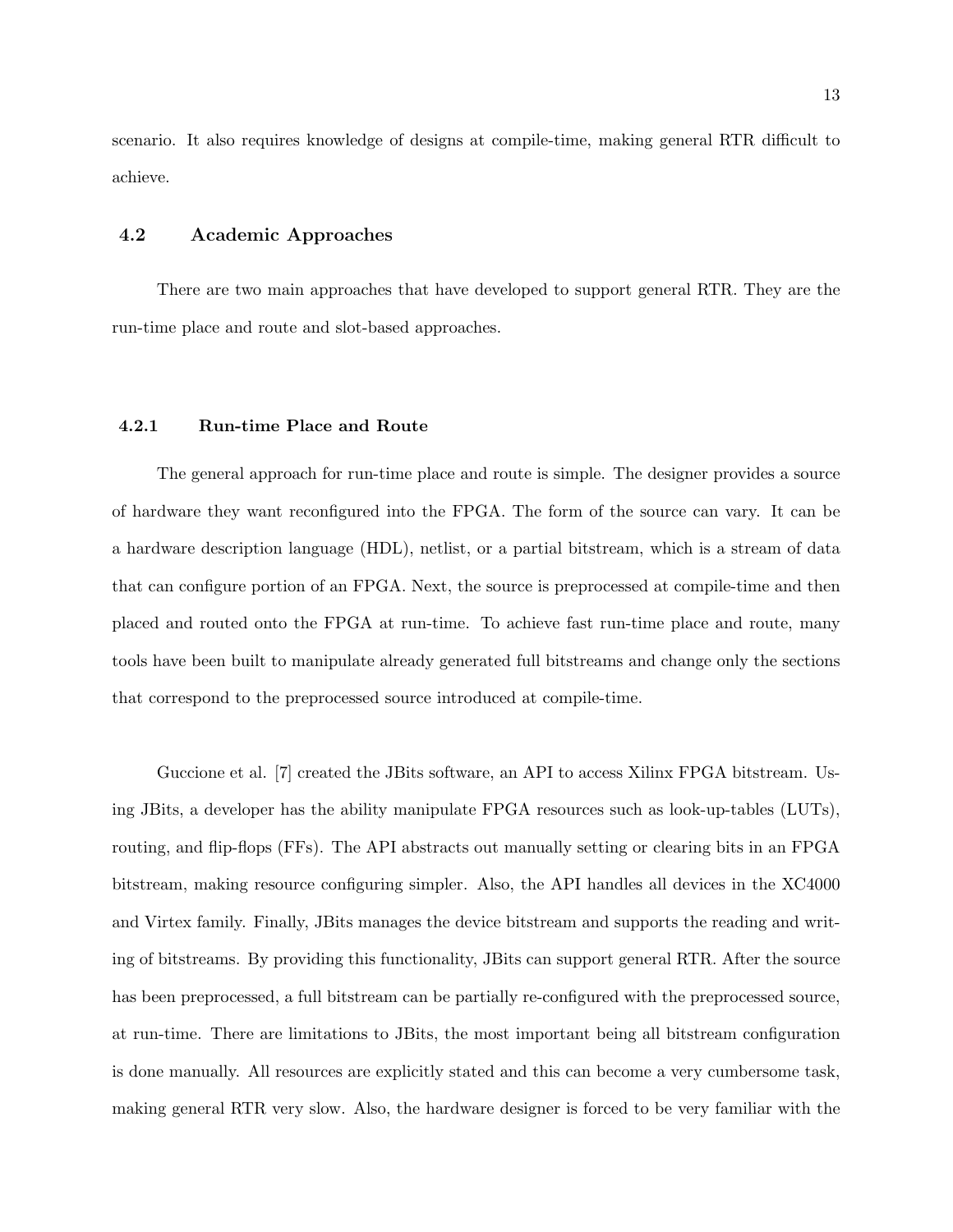FPGA architecture. In our scenario, it is unreasonable to expect application developers to learn the the nuances of FPGAs and their underlying architecture.

To solve the limitations of JBits, Keller [8] introduced JRoute, an API for routing Xilinx FPGA devices. Using JBits as a foundation, JRoute can handle routing of resources at many levels of control, from single connection to auto-routing of a bus connection. There is also support for parameterizable hardware cores, making it even easier for users to simply define ports and routing happens automatically. JRoute eliminates the JBits limitations of manual routing and strong familiarity of the FGPA device. JRoute also contained support for unrouting. When a route is unneeded or routes have changed, the API frees the resources and updates accordingly. This makes general RTR much less difficult and time consuming, however, there are still limitations. JRoute, a great effort, still proved to be inefficient to support a robust general RTR. Routing, at times, took too long or unable to make the routes. In addition, routing was not optimal, causing the performance of the hardware to plummet.

Patterson et al. [13], using the same run-time place and route approach, introduced a slotless module-based reconfiguration software. At compile-time, the software precompiles hardware modules, by providing them with external and internal communication interfaces. The modified modules are then compiled into a module bitfile (partial bitstream). At run-time, this module bitfile is placed within a sand boxed region on the FPGA, allocated routing channels, and connected to other modules. Like JRoute, this software uses a bitstream manipulation tool (BitShop) to retrofit partial bitstreams onto the FPGA and connect them to other other modules and the static design. The advantage of this slotless module-based reconfiguration approach is they are optimally placing the modules, allowing for efficient routing. They also fix all communication, internally and externally, simplifying routing between modules and the static design. Like the fate of JRoute, this software was never adopted, due to not offering the robustness and usability required by hardware designers. Also, this work only supported a single device family.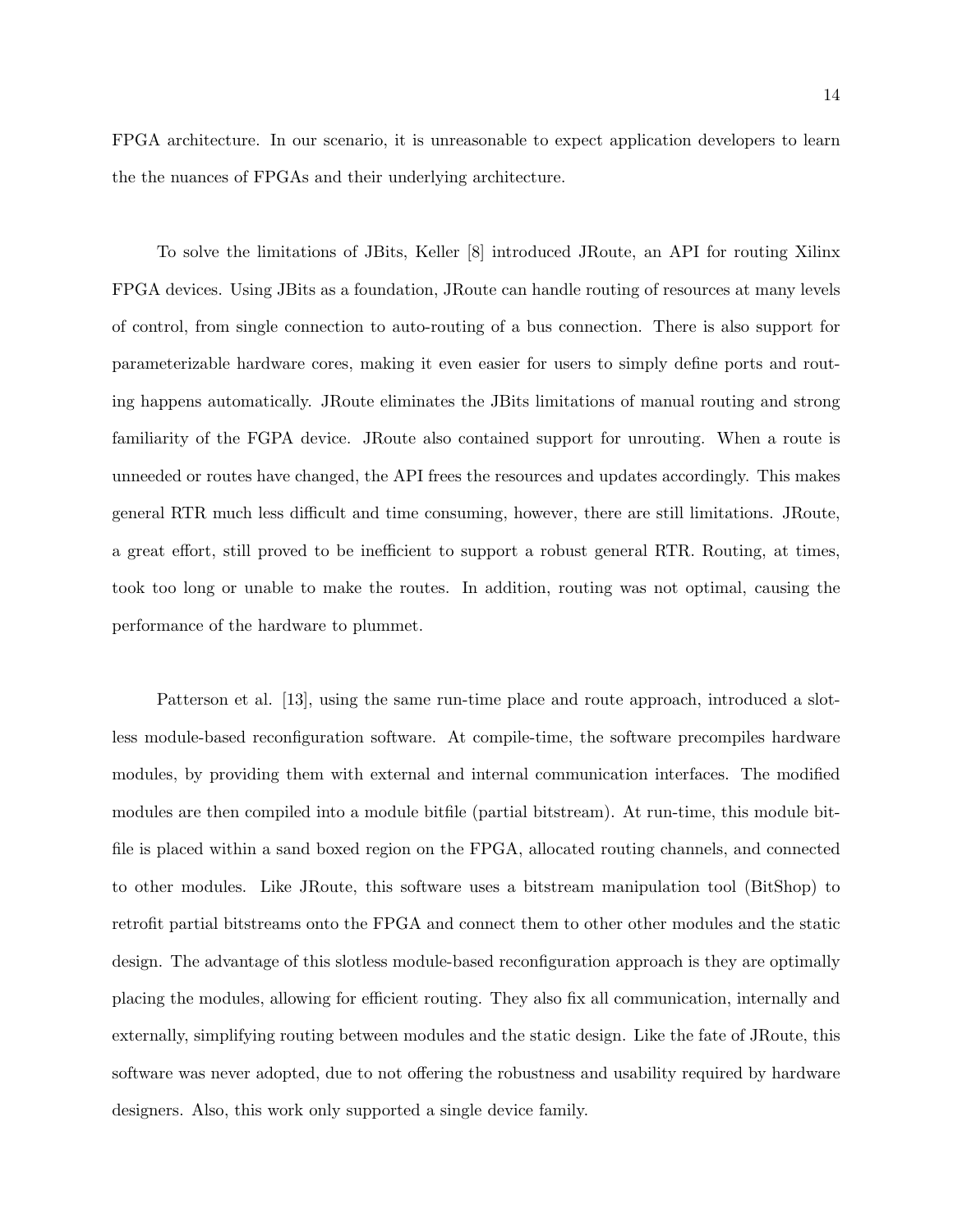#### 4.2.2 Slot-based

Slightly more successful than the run-time place and route approach, the slot-based approach uses predefine reconfigurable partitions on the FPGA to load hardware modules. At compile-time, a source design is converted into a partial bitstream. The partial bitstream is then retrofitted into the predefined slots using a bitstream manipulation tool. The advantage of predefined slots is the reduction of work at run-time. Since a partial bitstream is being placed in a slot in the fabric, configuration has already been defined. There is no need to place and route an entire source design at run-time. Only minor modifications must be made to the full bitstream to accommodate the partial bitstreams into one of its slots.

Horta et al. [20] introduced the Dynamic Hardware Plugin (DHP), a module that can be loaded into or removed from an FPGA without disturbing the rest of running hardware. In order to realize DHPs, they utilize a tool called PARBIT that is able to modify and restructure bitstreams. When a DHP is compiled, PARBIT can dynamically place the module into any region of the FPGA. The next step is to isolate regions in the FPGA to house the DHPs. They use special wires called gasket antennas that fix communication between the non-reconfigurable part of the FPGA and the DHPs. Routing within an isolated area is restricted to only routing within that area and can only connect to rest of FPGA from antennas. This constraint is supported by a modified router. Finally, they wrap the VHDL module, soon to be DHP module, to contain the antennas and add constraints to synthesis, place, and routing to place the DHP modules and mitigate any routing through the DHP site. The main disadvantage with this technology is that it only supports a single device from the Xilinx Virtex-E family. It requires a lot of preprocessing of modules and bitstream manipulation, which all can be time consuming to do at compile and run-time, respectively.

Like the slot-based approach of Horta, Majer et al. [12] developed a dynamically reconfigurable FPGA-based computer (The Erlangen Slot Machine) with a slot-based architecture that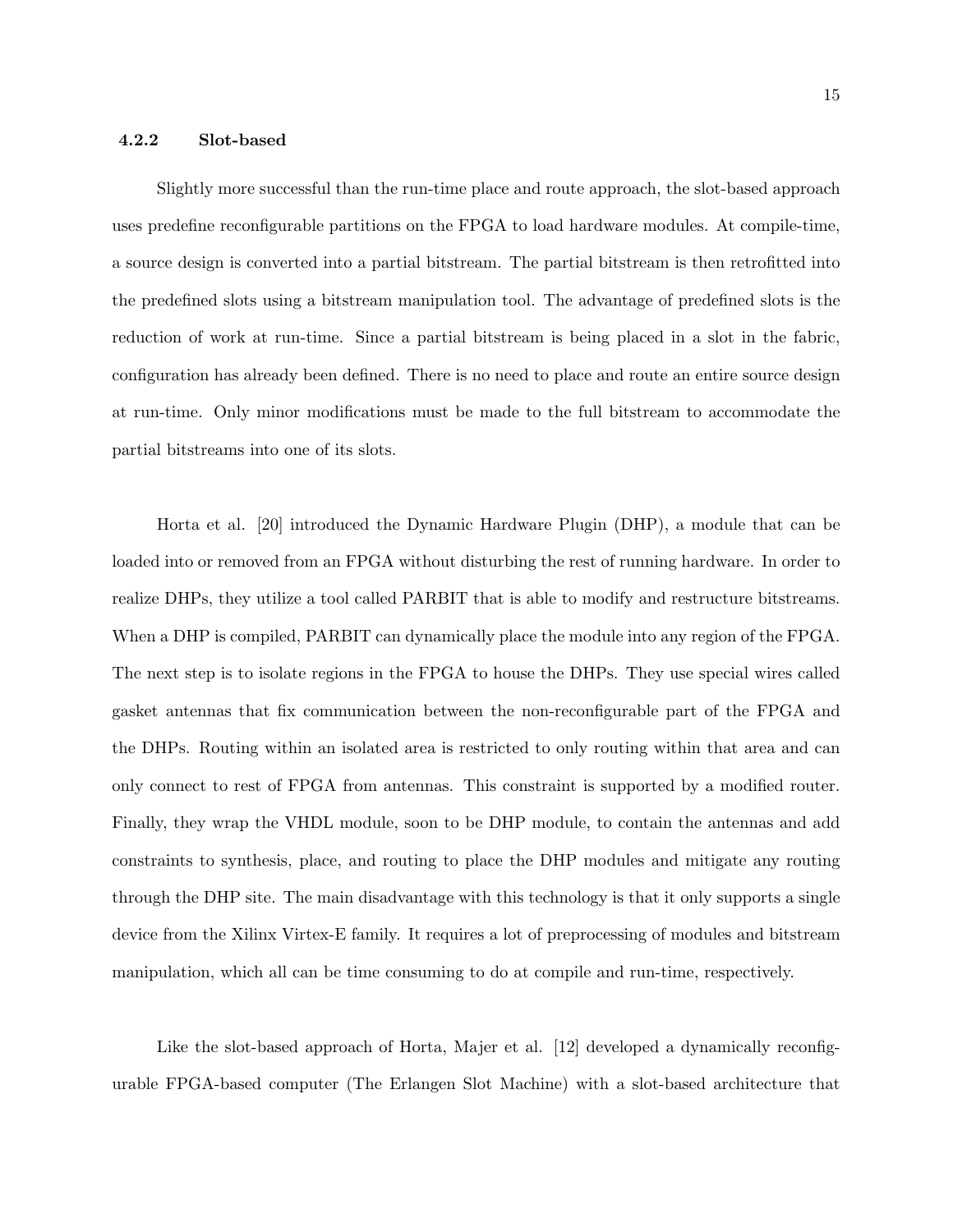mitigated the limitations of general RTR. An FPGA is broken down into slots and constrained so no signals feed-through the modules. Each slot contains resources for inter-module communication, access to external shared memory, and access to all available peripherals. Since each slot has access to every available resource, hardware modules can be loaded into each slot and the proper connections are made that will give the module all the resources it requires. This also eliminates feed-through signals since all slot interfaces are fixed and external to all other slots. In addition, just like the other attempts at general RTR, a bitstream modifier tool is required to manipulate the fabric to accommodate the new hardware module. The Erlangen Slot machine uses a hardware reconfiguration manager to handle scheduling of loading modules, slot segmentation and partitioning, loading, unloading, and relocation of modules in slots. Similarly, just like the DHPs, the Erlangen slots are designed for a specific Xilinx FPGA device and requires multiple FPGA's for slot area and slot management.

#### 4.3 The Time is Now

Both approaches, run-time place and route and slot-based, attempted to solve many of the same issues that surround RTR by constraining wire routing and modifying bitstreams to accommodate a diverse set of hardware in the same fabric location. Today, RTR is supported by Xilinx partial reconfiguration (PR), however, it is non-general. Fortunately, with the support of Xilinx PR, there are other tools and technology that can be leveraged to implement general RTR required by our mobile hardware deployment scenario described in figure 3.1, such as, Vivado High-Level Synthesis (HLS) [21] and the Xilinx's Zynq 7000 series system-on-chip (SoC) [22].

Partial reconfiguration is in mainstream tools: As discussed in the previous section, there has been lack of support in the mainstream tools for general RTR. Researchers were forced to develop their own tools and hardware to support an efficient and automated run-time reconfiguration of FPGA's. We have shown how researchers [23][8][7] were reverse-engineering and/or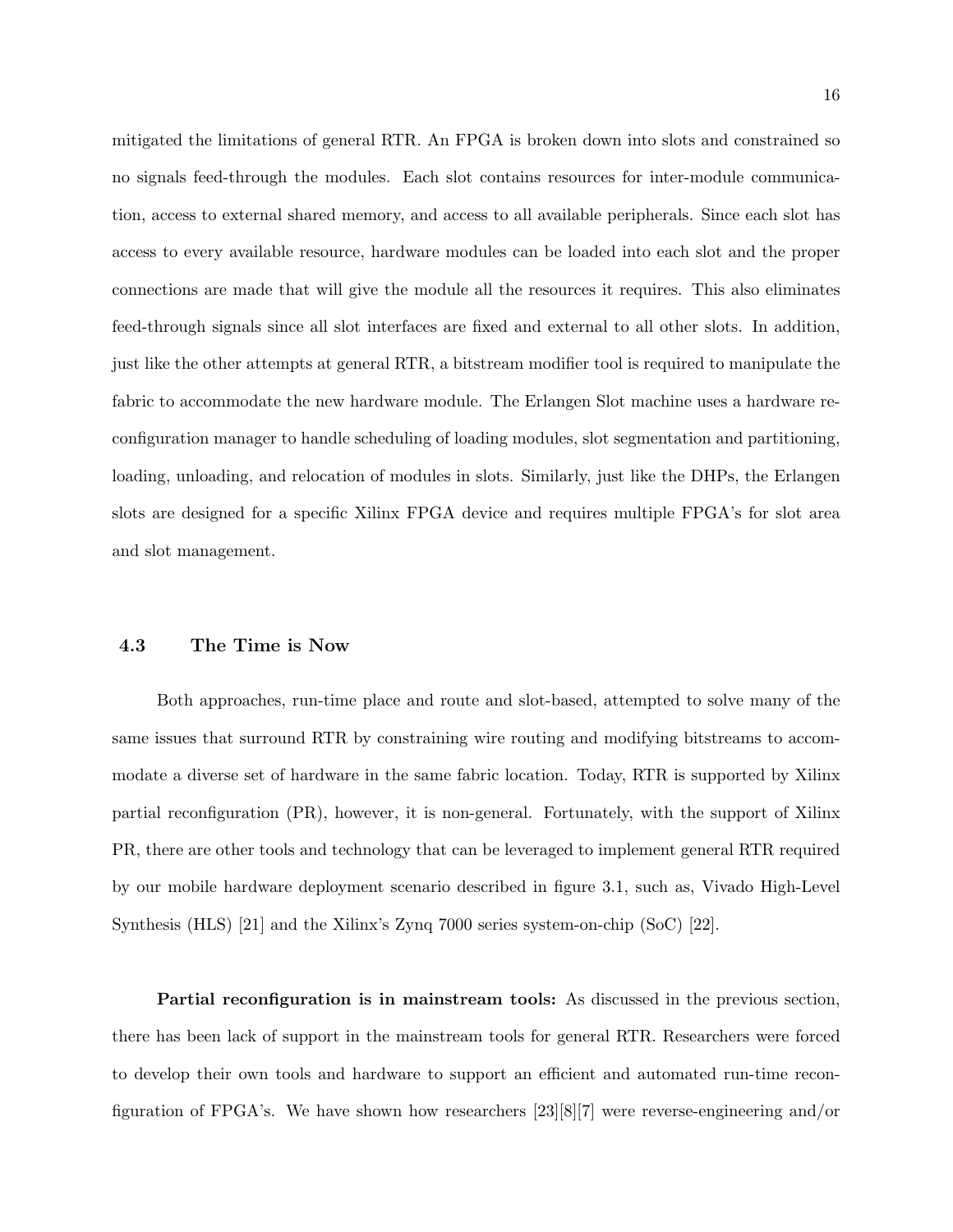altering full bitstreams generated by an FPGA vendors tools to accommodate fast RTR. Todays mainstream tools (those provided by the FPGA vendors) have full support for PR. They contain simple PR tool flows that handle floor planing and constrained placement and routing [24].They also contain a Tcl interface that we can leverage to make partial reconfiguration automated .

High level synthesis tools are available: It has been a long-held belief by many that developing hardware is hard (when compared to developing software). We have seen that a lack of usability leads to a tool not being adopted. For this reason, it is a requirement for application developers to design hardware in a high-level language, otherwise, developers would never attempt to design mobware. Fortunately, high-level synthesis tools exist. They can accept the  $C/C++$ language and convert it into an RTL design. Today, Xilinx (with Vivado's C and C++ based compilation [21]) provides high-level synthesis tools as a main design flow and are seeing commercial success. This tool provides libraries to instantiate hardware intellectual property  $(IP)$  in  $C/C++$ design. They contain testing support, where designers can write test benches for their  $C/C++$ defined hardware. Also, modules are easily exported from Vivado HLS to Vivado for partial reconfiguration.

FPGAs have embedded ARM Cortex A9: The main event that makes now the right time is that there exists a commercial off-the-shelf FPGA coupled dual-core embedded ARM Cortex A9 processor [22]. The ARM Cortex A9 (or its successor) is the same processor that is used in many smart phones today. With this, the FPGAs can be a drop-in replacement and be compatible with little or no changes to software today (in fact, these FPGAs can turn off the FPGA logic, making them simply a dual-core ARM processor, further illustrating the point).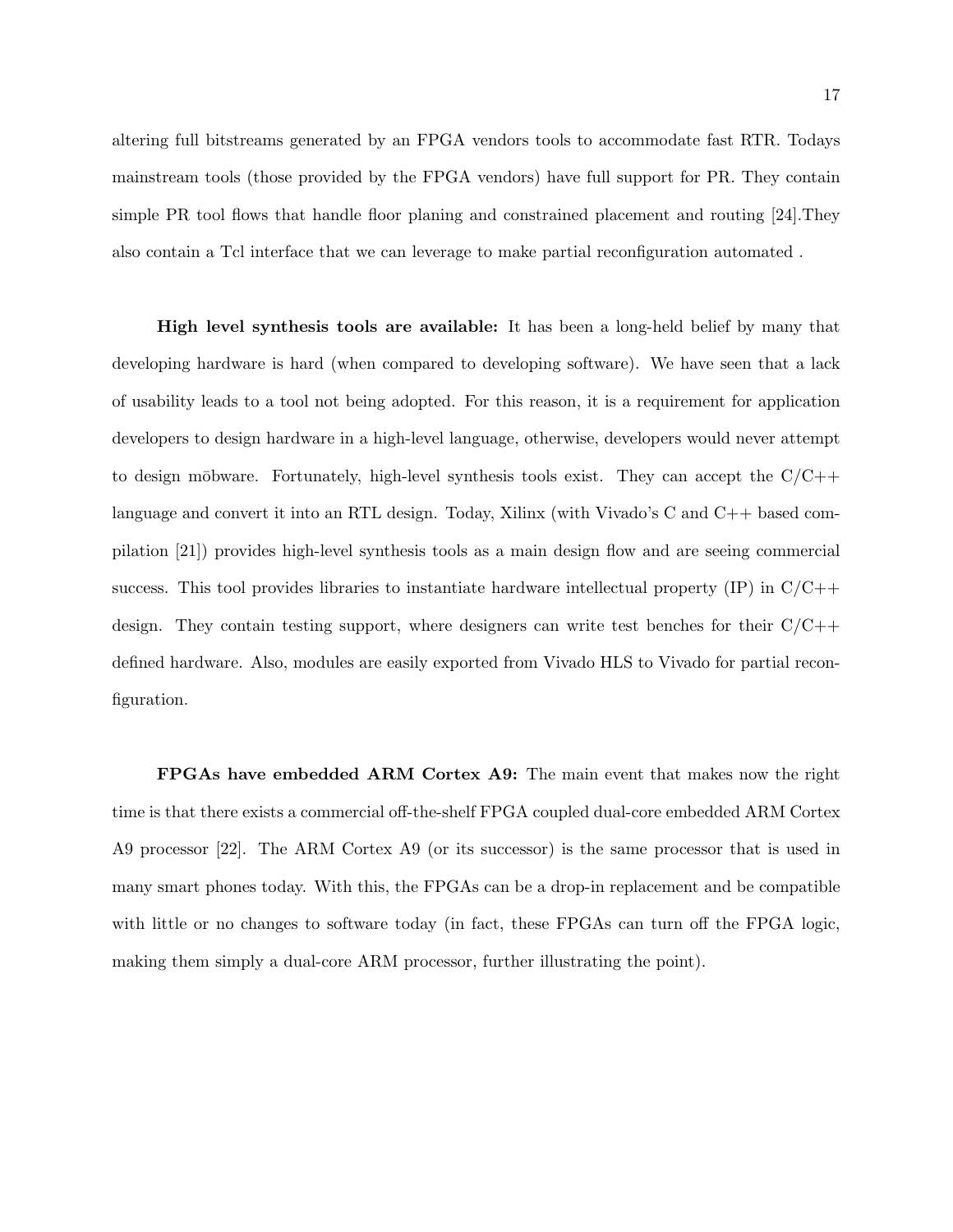#### Chapter 5

### Cloud RTR Approach

The run-time place and route and slot-based approaches failed to provide an efficient general RTR that supports the deployment scenario described in section 3. Fortunately, the tools of today can be leveraged to create a new approach to achieve efficient and automated general RTR that allows mobile phone applications to have access to hardware. The approach is called the cloud RTR approach. Figure 5.1 shows the complete cloud RTR approach that converges the three parties described in section 3 (refer back for a detailed description of each party). The phone manufacture provides the static design to the cloud. The developer provides an Android application and C defined hardware to the cloud. The cloud compiler takes the hardware defined by the user, synthesizes it into a netlist, and compiles it for each RP in the phone manufacturer's static design. Once each RP is compiled, partial bitstreams are created for each RP, which later can be swapped in or out of their respective RP. The application and partial bitstreams are placed into the app store. A user can then download the application and hardware bitstreams required by that application. Android then chooses a RP to place the hardware and loads it with the respective partial bitstream.

As mentioned earlier, the tools and technologies of today are leveraged to implement the cloud RTR approach. More specifically, Xilinx PR is used to achieve RTR. HLS is used to convert C defined hardware into an RTL design that is later synthesized into a netlist and loadable into a RP. Finally, the deployment model of mobware is leveraged to achieve the general RTR.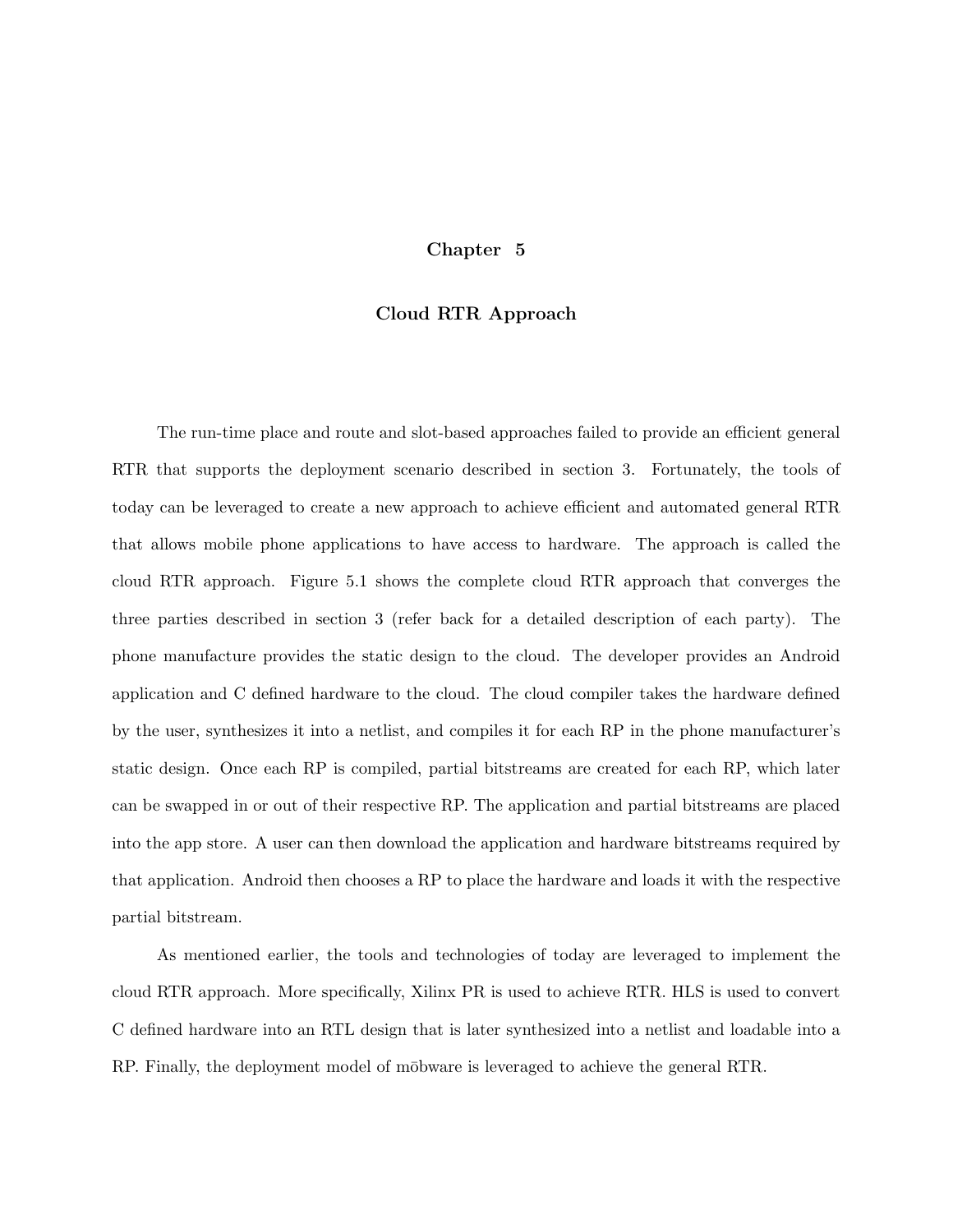

Figure 5.1: Cloud RTR approach to the generation and deployment of mobware.

## 5.1 Brute Force Compilation

The Xilinx tools alone do not achieve general RTR. They support a very specific deployment scenario where all is known at compile-time. As described in section 4.1, their scenario also only supports a single party (Hardware Developer) that wishes to achieve more functionality without using up more space of the FPGA. We also described an example of different ordered FIR filters that could be accommodated in an RP.

The example shows that any time a new RM is introduced, it must be compiled for an RP so it can become swapped in and out at the developers convenience. If there are multiple RPs and the developer wanted an RM to be placeable in all RPs, then they would compile the RM into each RP. This brute-force method could allow all RMs to be compatible for all RPs allocated onto the FPGA. By compiling each RM for each RP, this provides the general RTR that is required by the cloud RTR deployment model.

More specifically, Xilinx's PR technology can be used to implement general RTR in the cloud-based deployment infrastructure by brute-force compiling the RMs, that are uploaded by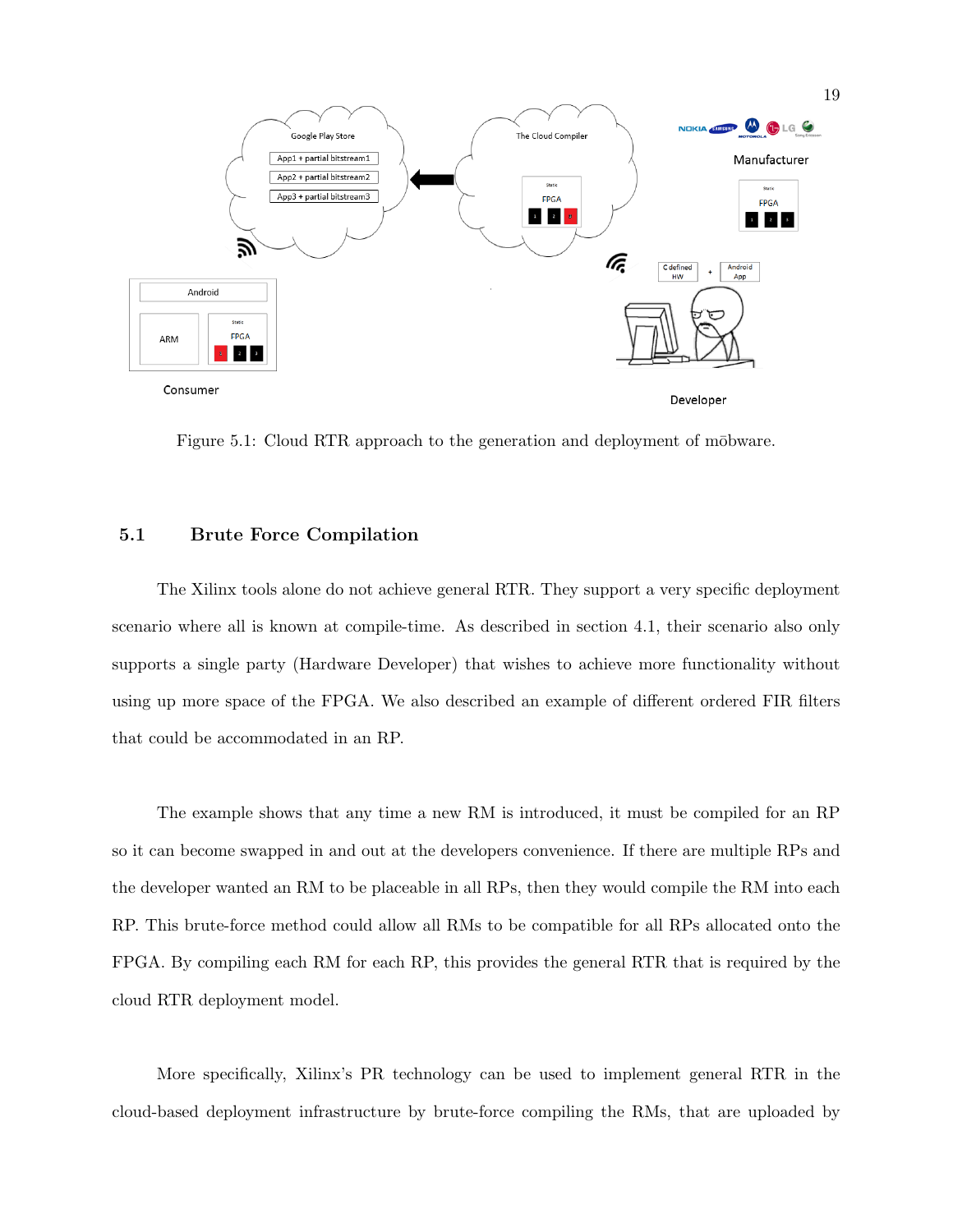developers, on all the static designs provided by the phone manufactures. Since the cloud RTR approach converges the phone manufacturer, developer, and user, the brute-force method can be implemented in the cloud. The only potential limitations are the computational requirements to support brute-force compilation of RMs. It could take too long and too many machines to service a reasonable amount of RMs. These potential limitations are investigated later.

## 5.2 Xilinx Parital Reconfiguartion

Since we can leverage Xilinx's PR to achieve general RTR through brute-force compilation, we had to learn how to implement and automate partial reconfiguration. The first step is to define a static design. The static must contain hardware to support communication between the processing system (PS) (i.e. the processor) and PL. It must also contain hardware to support partial reconfiguration. Next, the static design is fitted with N black boxes. Black boxes are simply a defined module interface with no hardware logic. The next step is to complete base PR. Base PR is creating a base static design where the static region has been routed and RPs have been floor planned and are empty. With this static routed design, we can compile any RM for any RP, assuming it meets the PR requirements that we will describe later. The process of compiling RMs using the base PR design is called dynamic PR. RMs are dynamically compiled for every RP and partial bitstreams are created. These four tasks represent the nuances of partial reconfiguration and, with brute-force compilation, allowing for general RTR.

#### 5.2.1 Define Static Design

Figure 5.2 is the static design we designed to accommodate partial reconfiguration and PS to PL communication. The PS block configures the ARM cores. It sets how the ARM cores communicate with the PL and which hardware modules it drives. There are many ways that the PS can communicate with the PL, most of which utilize the AXI4 communication protocol. AXI4 is a master/slave communication protocol and contains three interfaces.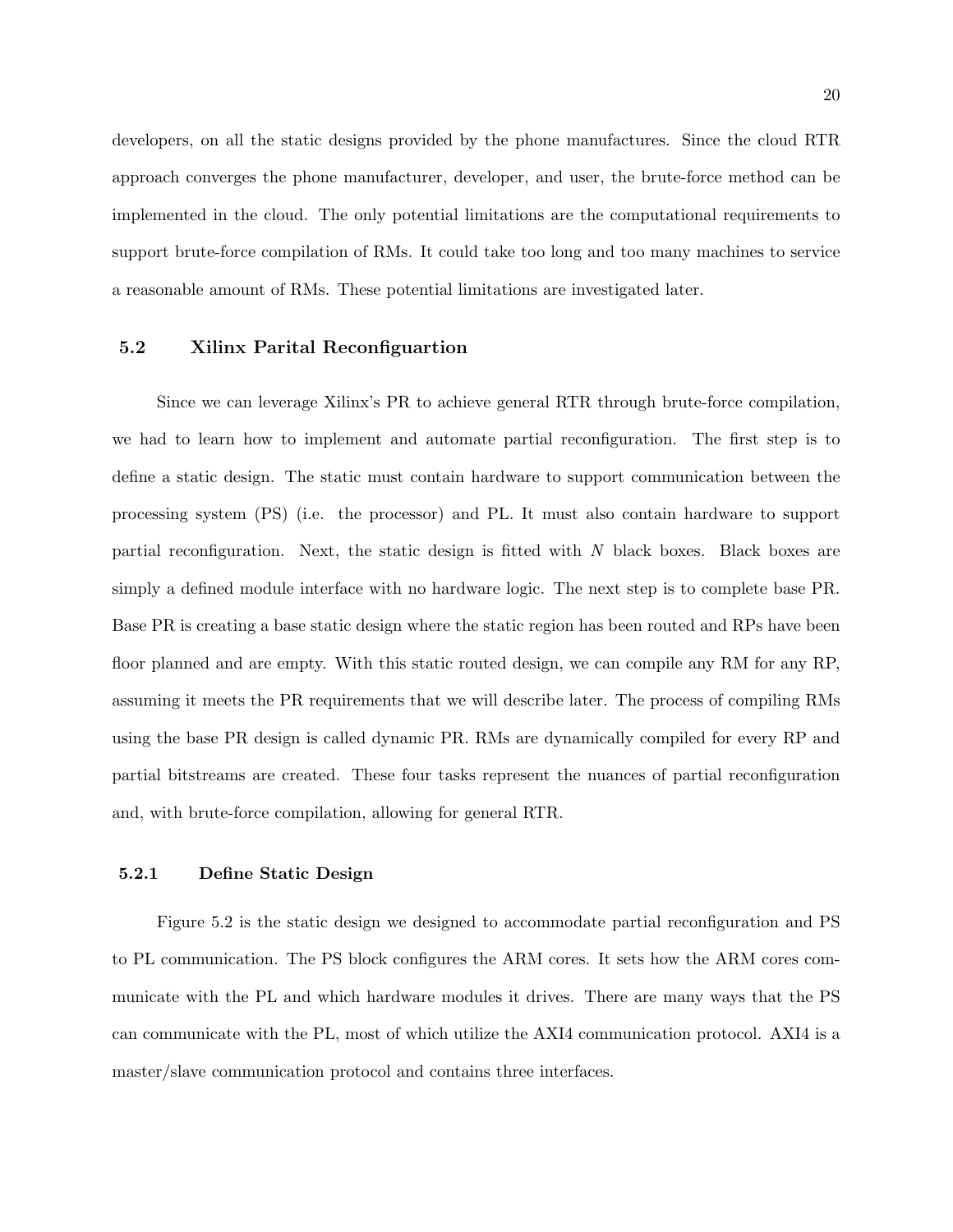- AXI4 for high-performance memory-mapped requirements.
- AXI4-Lite for simple, low-throughput memory-mapped communication (for example, to and from control and status registers).
- AXI4-Stream for high-speed streaming data [25].

The PS can only communicate through AXI4 or AXI4-Lite, suggesting that all communication transactions between the PS and PL are memory mapped. If an RM is not memory mapped, then a DMA is coupled with the RM to make it memory mapped. When the PS needs data processed by a streaming RM, it communicates an address to the DMA, the DMA extracts the data and sends it to the RM. The data is processed and returned to the DMA. The DMA then places the processed data in an area in memory that the PS can access. For this reason, we place a DMA next to every RM. This ensures that if the RM is stream-only hardware, the PS can still drive it. If the RM is memory-mapped, then the PS can directly communicate with the RM via the interconnect, shown in figure 5.2.

In addition, the AXI4 protocol is very flexible in that a master can drive multiple slaves using an AXI interconnect. An AXI interconnect gives the PS (master) control over all hardware in the PL, as long as they are connected to the interconnect as slaves. All hardware blocks to the right of the interconnect block, in figure 5.2, are slaves to the PS. The static design also contains a GPU that handles graphics for the Android OS. This block will be unneeded in practice, since mobile phones have dedicated GPUs to handle graphics, however, we need this block to display graphics on our emulation platform.

Finally, the static design contains a reset hardware block. When an RM is swapped with another RM, the new RM must reset. This ensures that the new RM starts in a good starting state and will function correctly. It also clears the hardware that may contain unwanted values that would disrupt function of the new RM. Normally, this is handled by the hardware itself. A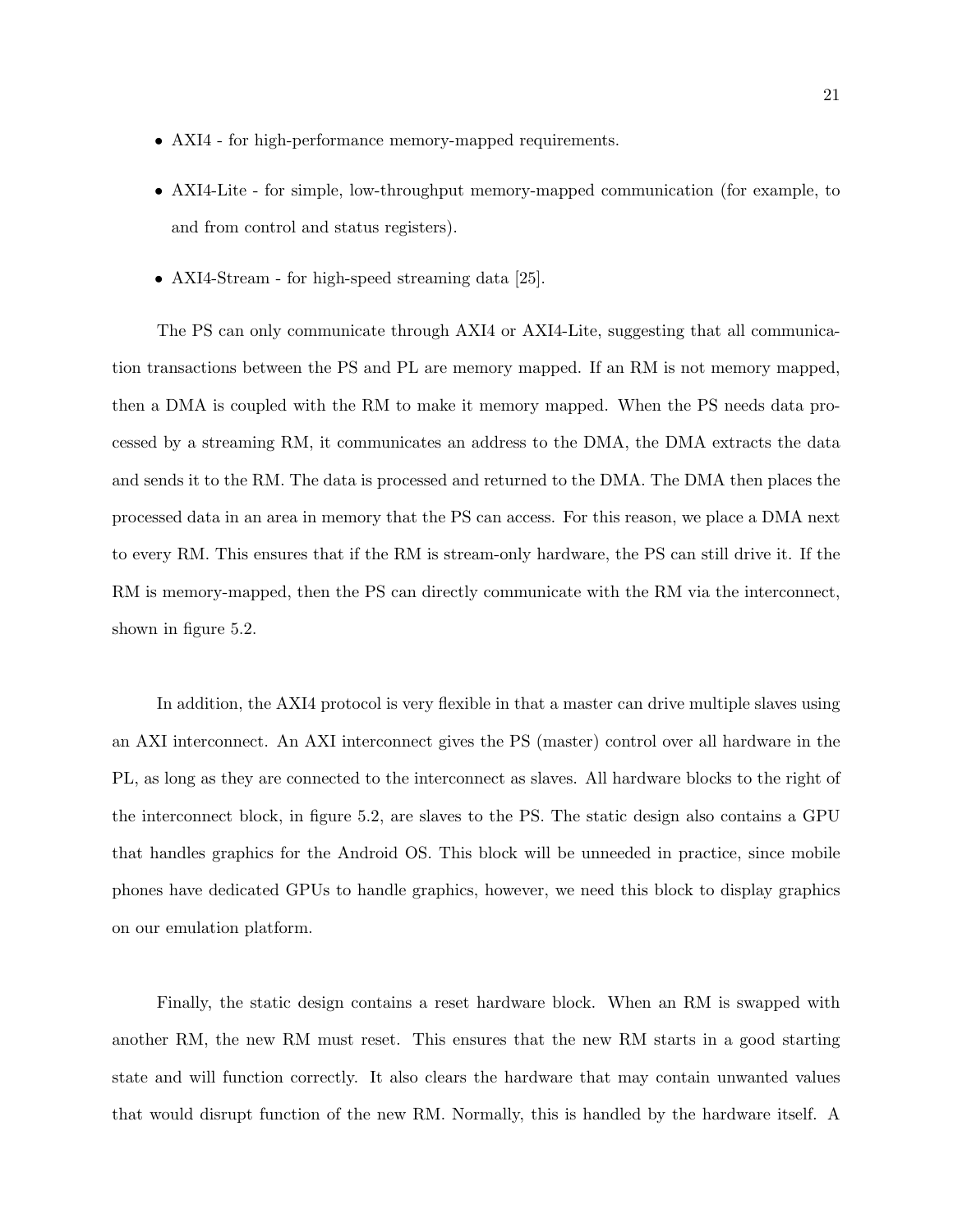property known as RESET AFTER RECONFIG can be placed on every RM, forcing a reset after reconfiguration. Unfortunately, this did not meet the requirements for our static design.

All RMs have an AXI interface, meaning the state of the transactions between the AXI master driving the original RM remains even after reset of the new RM. During the first attempts at partial reconfiguration, loading of a partial bitstream by the PS would hang. To mitigate this issue, a reset block was implemented to put AXI communication of the RM into reset. When this happens, the PS notices that the RM communication interface is in reset and resets its own communication with the RM. Once communication on both sides have been reset, the original RM can be replaced by the new RM, without hanging the PS during loading of the partial bitstream. Note that the PS is driving the reset block. When partial bitstream is to be loaded, the PS first resets the RMs AXI communication.

Note the thin box around the RM, reset, and DMA hardware blocks. This is to signify that these blocks are based on the number of RMs that are defined in the static design. A reset and DMA block are needed for each RM. We later will discuss the resources utilized by the support hardware and its impact on the number of RPs we can place in the FPGA.

#### 5.2.2 Static Design Black Box Instantiation

When defining the static design, we must place an  $N$  amount of black boxes to serve as place holders for RPs. Black boxes are hardware modules with only an interface and no internal logic. When a black box is synthesized, the tools recognize it as a black box and allow partial reconfiguration properties to be applied to it. Note that static design in figure 5.2 is designed in Vivado as a block design. Block designs are one level of abstraction above HDL. When a block design is compiled, it is converted into HDL. Once the block design has all the components in figure 5.2, N amount of hardware modules are added to serve as place holders for the black boxes. Since the HDL contains instantiations of N actual hardware modules, we must modify the HDL to reflect  $N$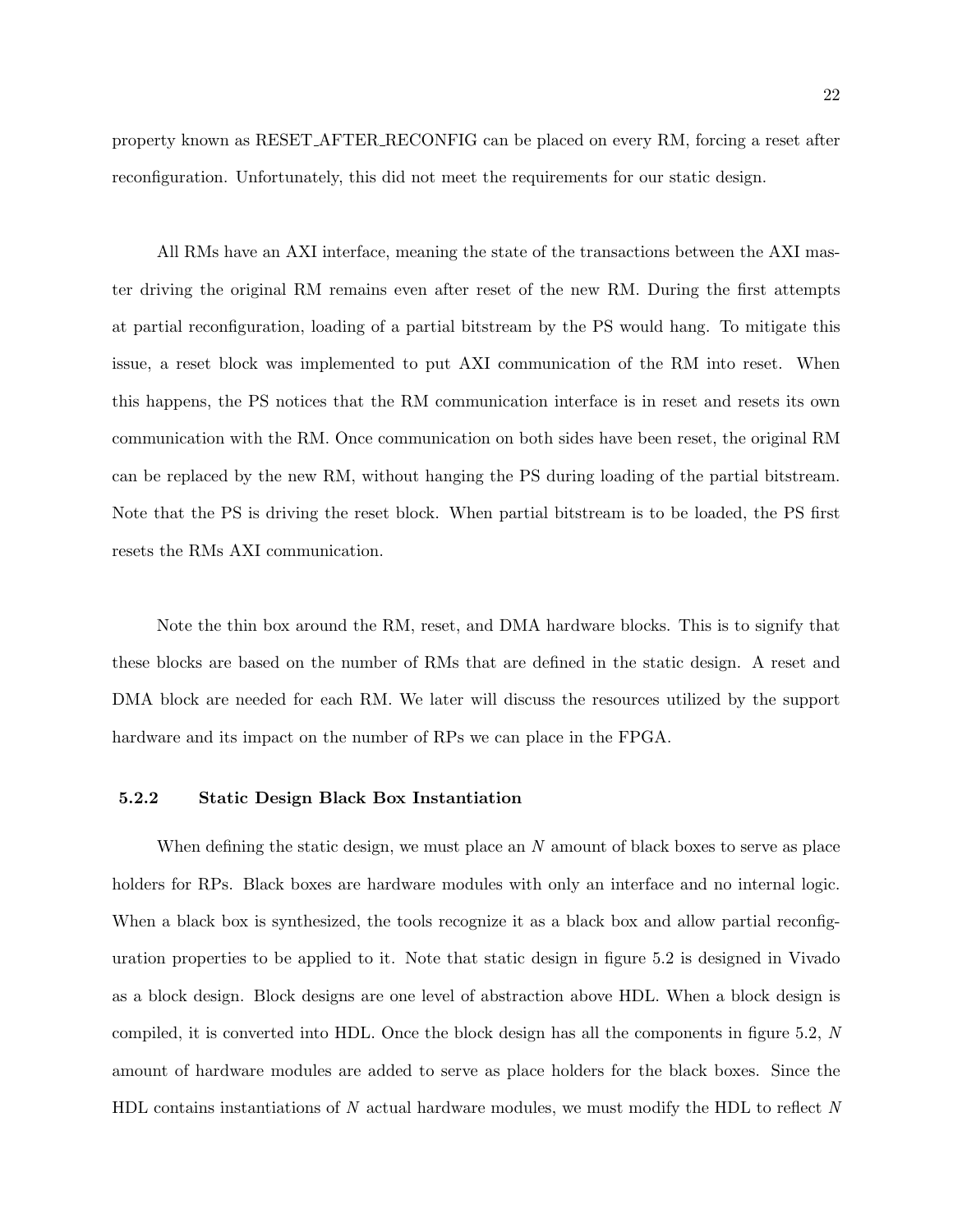

Figure 5.2: Static design that accommodates partial reconfiguration.

black boxes.

```
1 system_simple_fft_0_0 simple_fft_0
2 \mid (. a clk (sys_100m_clk),
3 . a p _ start (GND_1),
4 . a reset n (reset_axi_0_reset_out),
5 .in_r_TDATA(axi_dma_0_M_AXIS_MM2S_TDATA),
6 . in_r_TREADY(axi_dma_0_M_AXIS_MM2S_TREADY),
7 .in_r_TVALID(axi_dma_0_M_AXIS_MM2S_TVALID),
8 . out r TDATA (simple fft 0 out r TDATA),
9 .out_r_TREADY(simple_fft_0_out_r_TREADY),
10 . out_r_TVALID(simple_fft_0_out_r_TVALID));
```
The verilog code snippet above is an instantiation of an FFT in a top-level design (static design). This snippet is also HDL that was generated from a block design. This top-level design does not use all of the ports of the FFT. If this FFT instantiation was turned into a black box and then an RP, all RMs compiled for that RP would be restricted to that interface. By using a reference design as a place holder, there is the risk that the reference interface can be shortened if the top-level design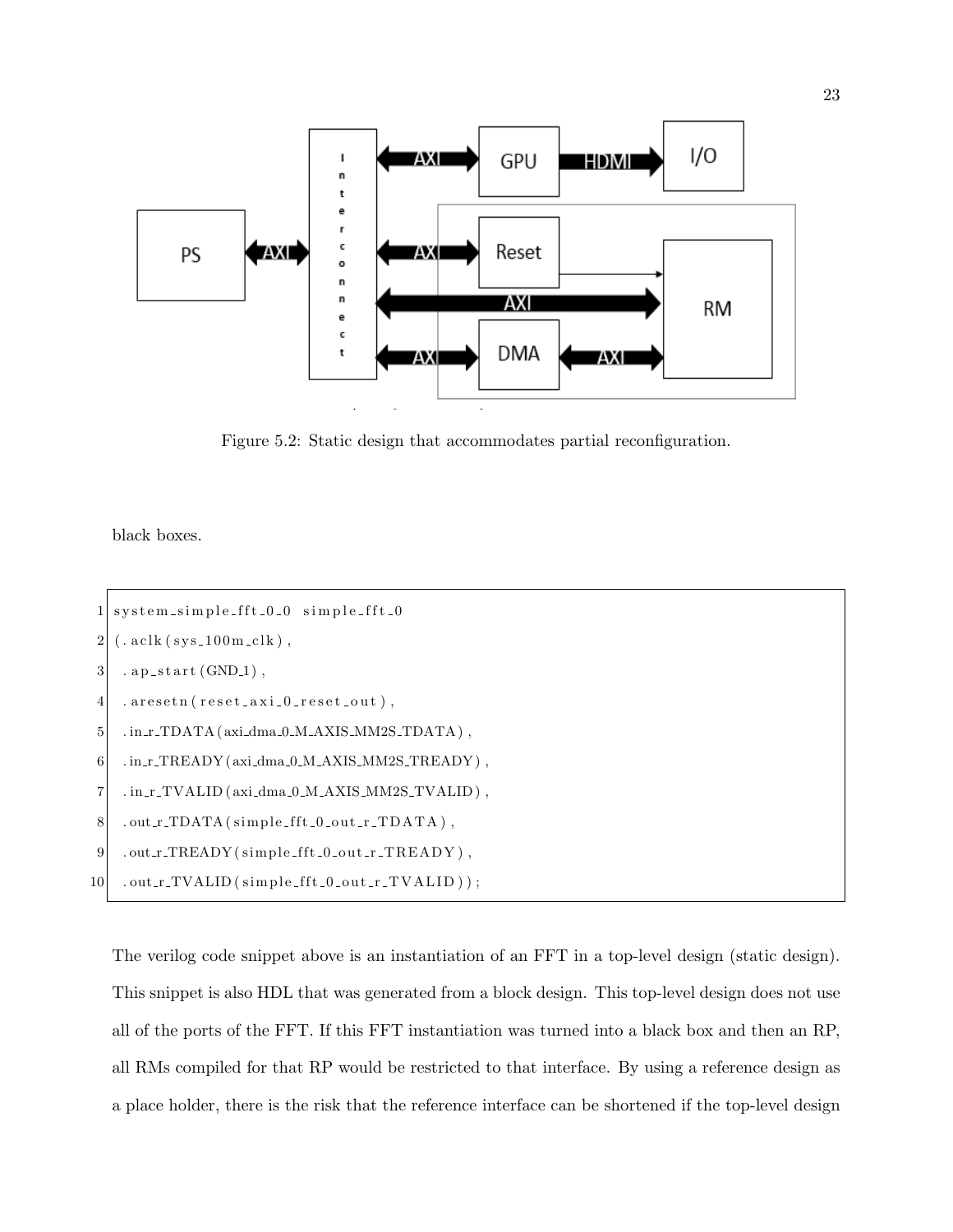does not use these ports. There are two solutions for this problem. The first is to add the missing ports before moving further in the PR tool flow. The second is to ensure that the RMs loaded into this eventual RP have the same interface. The latter is optimal since the top level design does not use these ports. For the sake of simplicity and efficiency, we do the former because it is less work to add missing ports than to modify the original design.

We have developed a tool that scans the top-level design for the reference design instantiations and adds the missing ports. It is given a top-level design HDL file and a reference design interface that defines what the interface should be and makes changes accordingly. The code snippet below shows the updated FFT instantiation. It now contains three added ports, ap ready, ap done, and ap idle, which are absent from the original definition of the FFT hardware module.

To make this instantiation a black box, the module instantiation in the code below must be placed at the end of the top-level file. This will indicate to the Vivado that this module is a black box module and can be given partial reconfiguration properties. Note that there must be a module instantiation for each black box. In the code below, both instantiations would lead to a single black box. To accommodate more black boxes, we would add another FFT interface and FFT module instantiation. The tool described above also adds these module instantiations to the top-level design once it finishes adding the missing ports.

Interface matching between RMs and the static design is a requirement for PR to work. All RMs do not make any assumptions on the top-level environment. They are synthesized separately from the top-level design, which is known as out-of-context (OOC) synthesis. If the static design is to accommodate RMs, it must contain the correct interface, even if some of the ports are unused. For example, if the FFT with an interface below was OOC synthesized, all the ports would be visible in the generated netlist. If this FFT was placed in an RP that was defined by the interface above, PR of the FFT onto the FPGA would fail.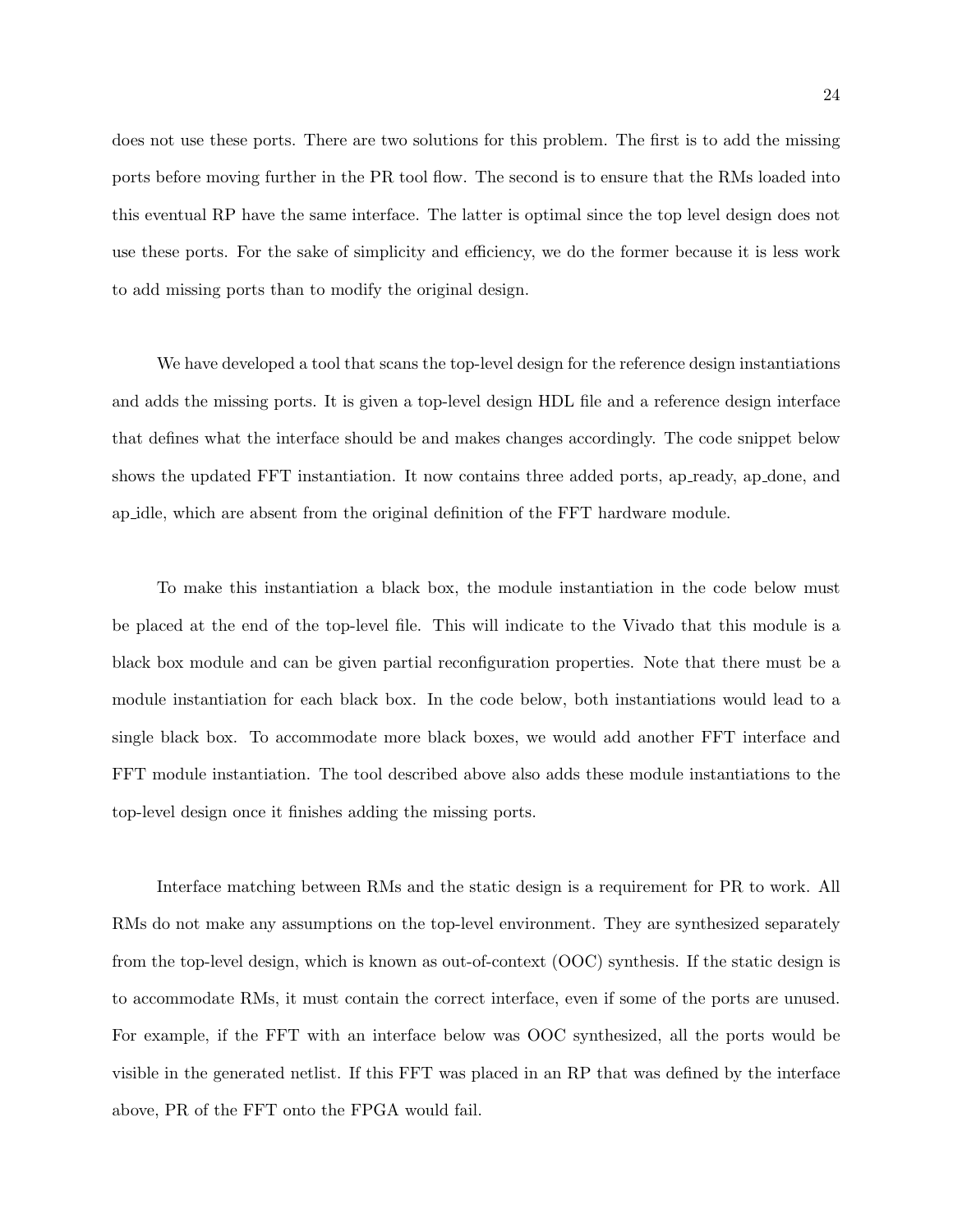$1 / U$ pdated FFT interface

```
2 system_simple_fft_0_0 simple_fft_0
```

```
3 (. in_r_TVALID (axi_dma_0_M_AXIS_MM2S_TVALID),
```

```
4 . in_r_TREADY (axi_dma_0_M_AXIS_MM2S_TREADY),
```

```
5 . in_r_TDATA (axi_dma_0_M_AXIS_MM2S_TDATA),
```

```
6. out_r_TVALID(simple_fft_0_out_r_TVALID),
```

```
7. out_r_TREADY(simple_fft_0_out_r_TREADY),
```

```
8. out_r_TDATA(simple\_fft\_0_out_r_TDATA),
```

```
9. a r e s e t n ( \text{reset} a x i \text{0} r e s e t \text{1} out),
```

```
10. a clk (sys_100m_clk),
```

```
11. a p_start (GND_1),
```

```
12. ap_ready(ap_ready0),
```

```
13. ap-done (ap-done 0),
```

```
14. a p _i d l e ( a p _i d l e 0) ) ;
```

```
15
```
//Module instantiation placed at the end of top level file

```
17 \text{ module } system_simple_fft_0_0
```

```
18 \#(parameter)
```

```
19 RESET ACTIVE LOW = 1
```

```
20 ) (input in_r_TVALID,
```

```
21 output in_r_TREADY,
```

```
22 input [32 - 1:0] in_r_TDATA,
```

```
23 output out_r_TVALID,
```

```
24 input out_r_TREADY,
```

```
25 output [32 - 1:0] out_r_TDATA,
```

```
26 input aresetn,
```

```
27 input aclk,
```

```
28 input ap_start,
```

```
29 output ap-ready,
```

```
30 output ap done ,
```

```
31 output a p_idle );
```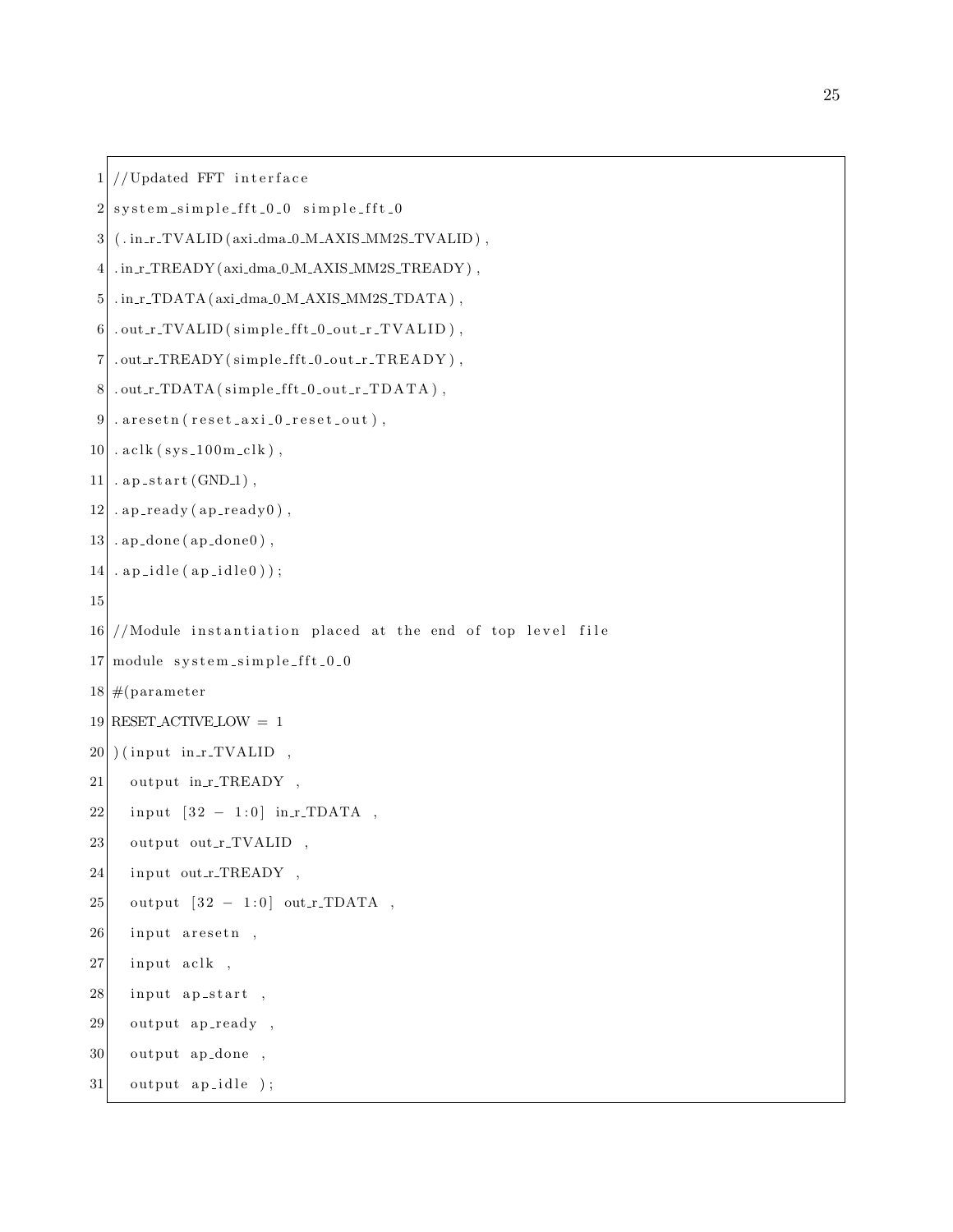#### 5.2.3 Base PR

Base PR refers to building the base static design with RPs, so that new RMs can be compiled and partial bitstreams generated. The base partial reconfiguration tool flow executes the following:

- (1) Convert black boxes of a synthesized static design into floor-planned RPs
- (2) Fill the RPs with a reference design and place and route (i.e. implement the design)
- (3) Save reference implementation for verifying future implementations
- (4) Remove the RMs from the referent implementation
- (5) Save static routed implementation for future implementation of RMs
- (6) Generate a full bitstream

More specifically, the first step of base PR is configuring black boxes as reconfigurable. This is easily done by applying the following Tcl command to each black box:

| 1  set_property HD.RECONFIGURABLE true [get_cells <black box="" module="" name="">]</black> |  |  |
|---------------------------------------------------------------------------------------------|--|--|
|---------------------------------------------------------------------------------------------|--|--|

Once each black box has been configured as reconfigurable, they are loaded with an RM. This is done to floor plan each black box. By loading hardware into the black boxes, the tools can then determine the correct amount of resources that would be required by that RM. Figure 5.3 shows the process of floor planning of black boxes into RPs, known to the tools as pblocks. Each square, outlined in purple, are a section of resources of the FPGA that are dedicated to any RM that is loaded into that RP. Also, the RPs are placed on clock boundaries (boxed in red). When an RM is removed from an RP and replaced with another, the new RM will reset itself. This is configured by placing the RP clock boundary and the following Tcl command:

1 set property RESET AFTER RECONFIG true [get pblocks <pblock Name>]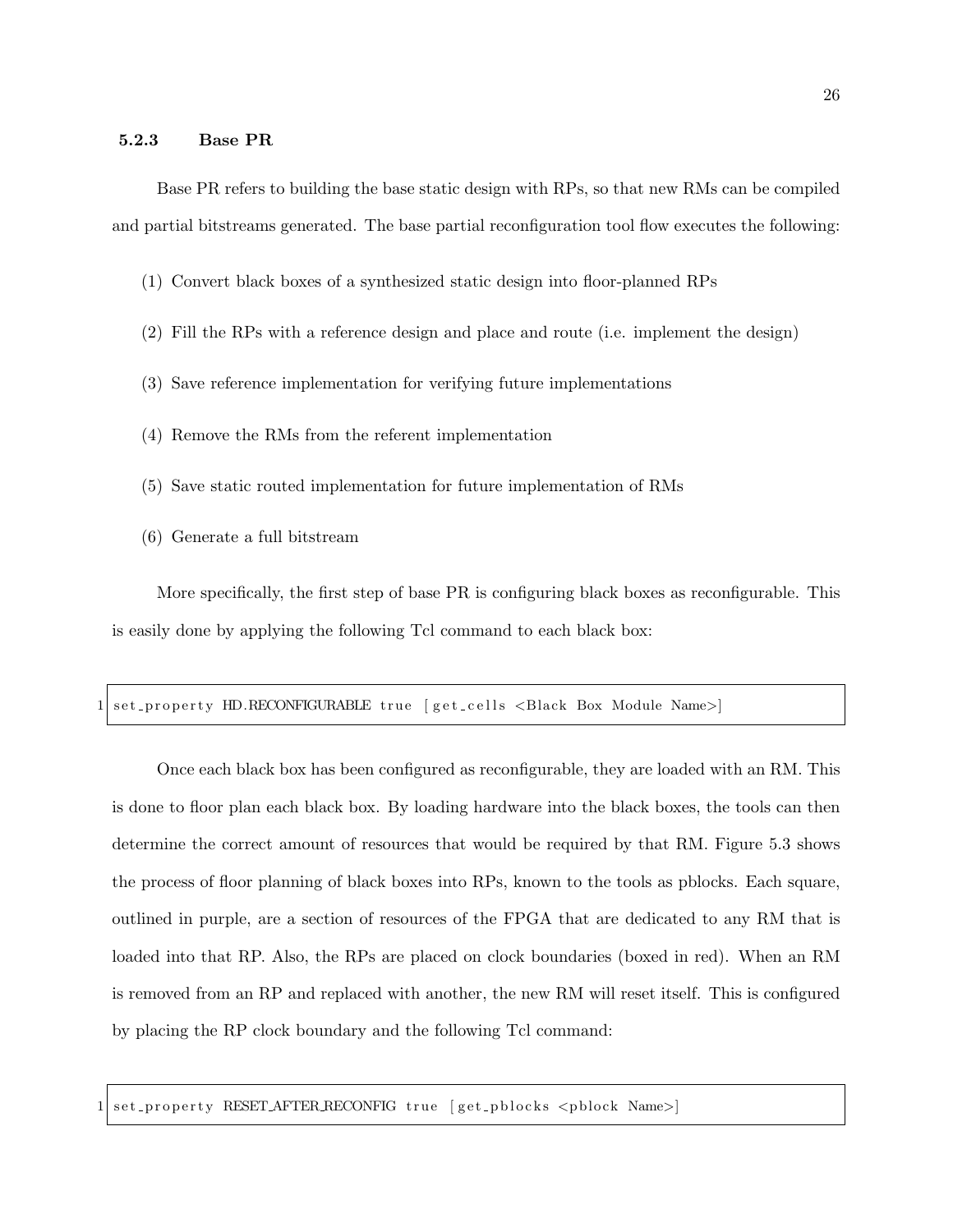We briefly mentioned the RESET\_AFTER\_RECONFIG property in section 5.2.1. This indicates to the tools that we want reset to occur after reconfiguration. Setting the RP on the clock boundary is a prerequisite. It is imperative to have this property, otherwise, will have to manually reset the entire RM. Even though there is a manual reset for AXI transactions, it does not reset the entire RM.



Figure 5.3: Floorplanning of reconfigurable partitions.

Once floor planning is finished, the entire design is placed and routed. This is done to create a base implementation that can be used to verify future implementations with different RMs loaded into the static design. Next, the RMs are carved out of the RPs and this base design is saved as a checkpoint. At this point, we have a checkpoint that has routed all of the static design and contains empty partitions for other RMs. This checkpoint can be used to compile other RMs. There is no need for floor planning and defining black boxes as reconfigurable for RMs we wish to compile in the future. Finally, we generate a full bitstream. This full bitstream will serve as the out-of-the-box configuration for the FPGAs in the mobile phones.

In addition, base PR is generally only run once. If there are updates to the static design, then it must be done again. With respect to our cloud RTR approach, we expect this to happen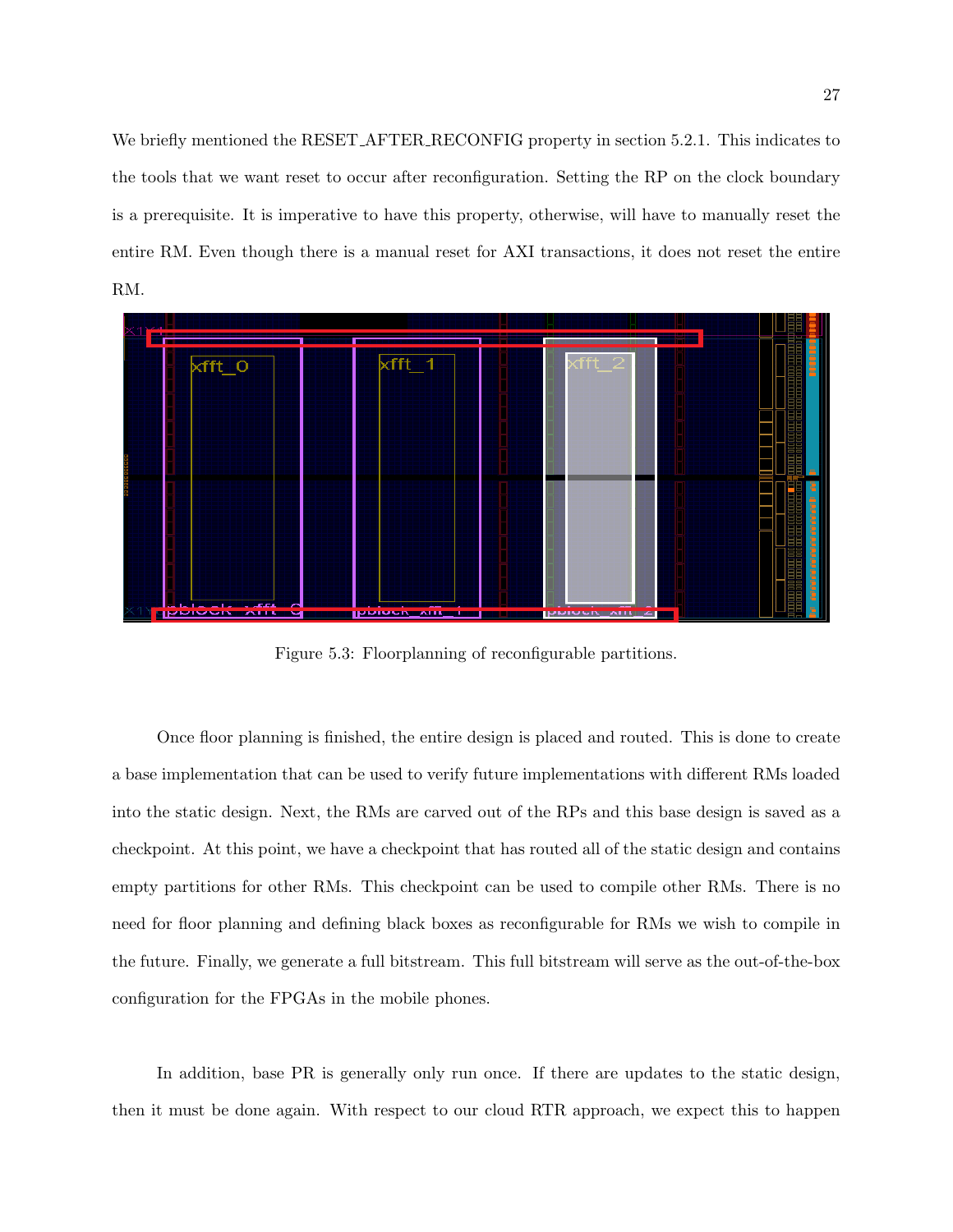infrequently. Also, to support the case of static design updates, we have automated this process. We developed a tool that contains the parameters for floor planning and looks in a specific directory for an RM to place in the newly defined RPs.

#### 5.2.4 Dynamic PR

Dynamic PR refers to the partial reconfiguration tool flow when a new RM is introduced and must be compiled for every RP in the FPGA. This process is very similar to base PR and executes the following:

- (1) Lock the design
- (2) Load each RM into every RP
- (3) Place and route (i.e. implement the design)
- (4) Verify
- (5) Generate partial bitstreams

More specifically, dynamic PR starts with the checkpoint created by base PR, a routed static design with RPs. First, the routing in the check point is locked down with the following command:

## lock\_design -level routing

This provides routing consistency when new RMs are compiled for each RP. The next step is to load the new RM into every RP and then placed and routed. Now that the design with the new RM has been implemented, it can be compared to the implementation from base PR. If there is any inconsistencies, there has been an error in the partial reconfiguration tool flow. If verification passes, bitstreams are generated. A partial bitstream is generated for each slot. To load the RM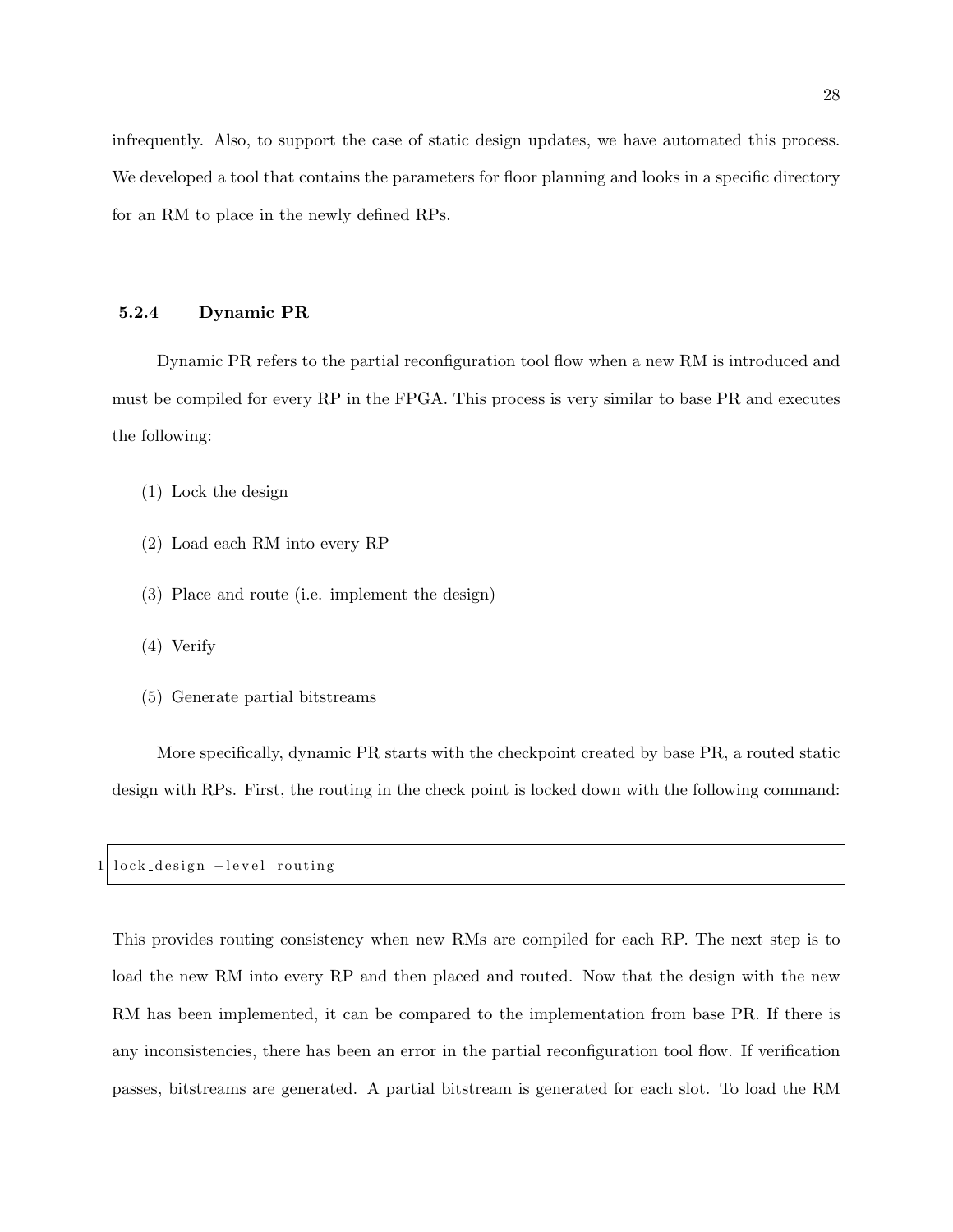into a slot, it's respective partial bitstream must be loaded in.

In addition, in order to load an RM into the RP, it must be synthesized OOC. When hardware is uploaded to the cloud, it comes in the form of the C language. The C defined hardware must be synthesized by HLS, so it can be placed into the RPs. This adds to the overall overhead of dynamic PR. This overhead will also vary depending on the size of the RM.

Similarly, like base PR, we have automated this process. Our tool generates the script to compile an RM for each of the available RP's defined in the static routed design. It verifies against the base PR implementation and generates the partial bitstream. All in all, the tool expects the OOC synthesized RM and the static routed checkpoint to complete dynamic PR.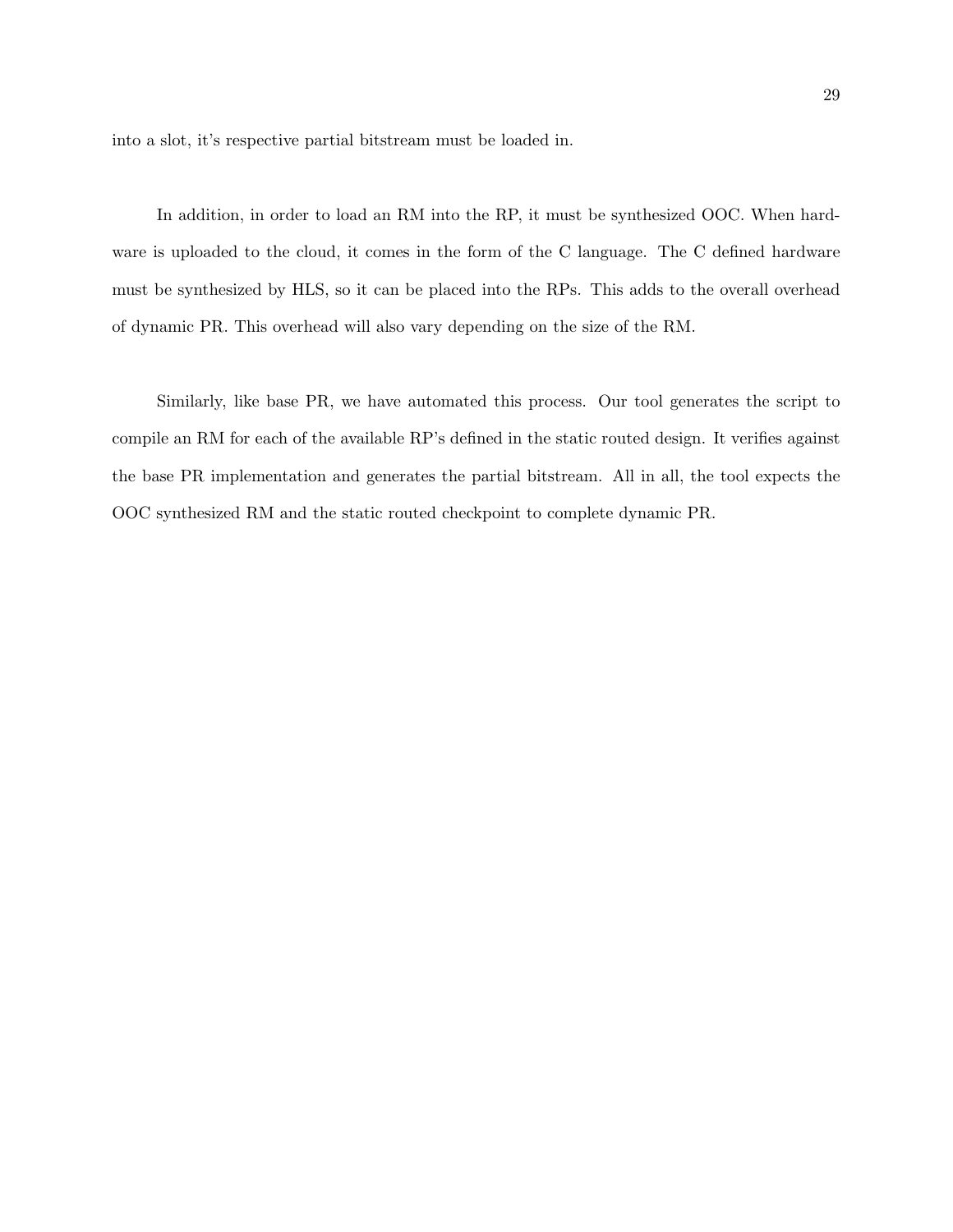## Chapter 6

#### Evaluation

By building tools to complete base and dynamic PR, we have the tools needed to support the cloud RTR deployment infrastructure shown in figure 5.1. We have implemented the cloud RTR approach and ran three experiments to answer two fundamental questions. The first question is, how many RPs will be available to the developer/user? Throughout this paper, we refer to N RPs and never an actual fixed amount. The second question is, is the brute-force method practical? What throughput is achievable using the brute-force RM compilation method and can this throughput handle daily RM uploads? In this section, we describe the three experiments and the answers to the two fundamental questions.

#### 6.1 How many RPs will be available to the developer?

So far in this work, we have not described how many RPs will be available to the developers/users. This is a very difficult question to answer without a reference, therefore, we developed a hardware module to gain insight on its resource utilizations. Using this information, we determined how many reference hardware modules can be placed onto the fabric. With this information, we learned more about how many and where to place RPs.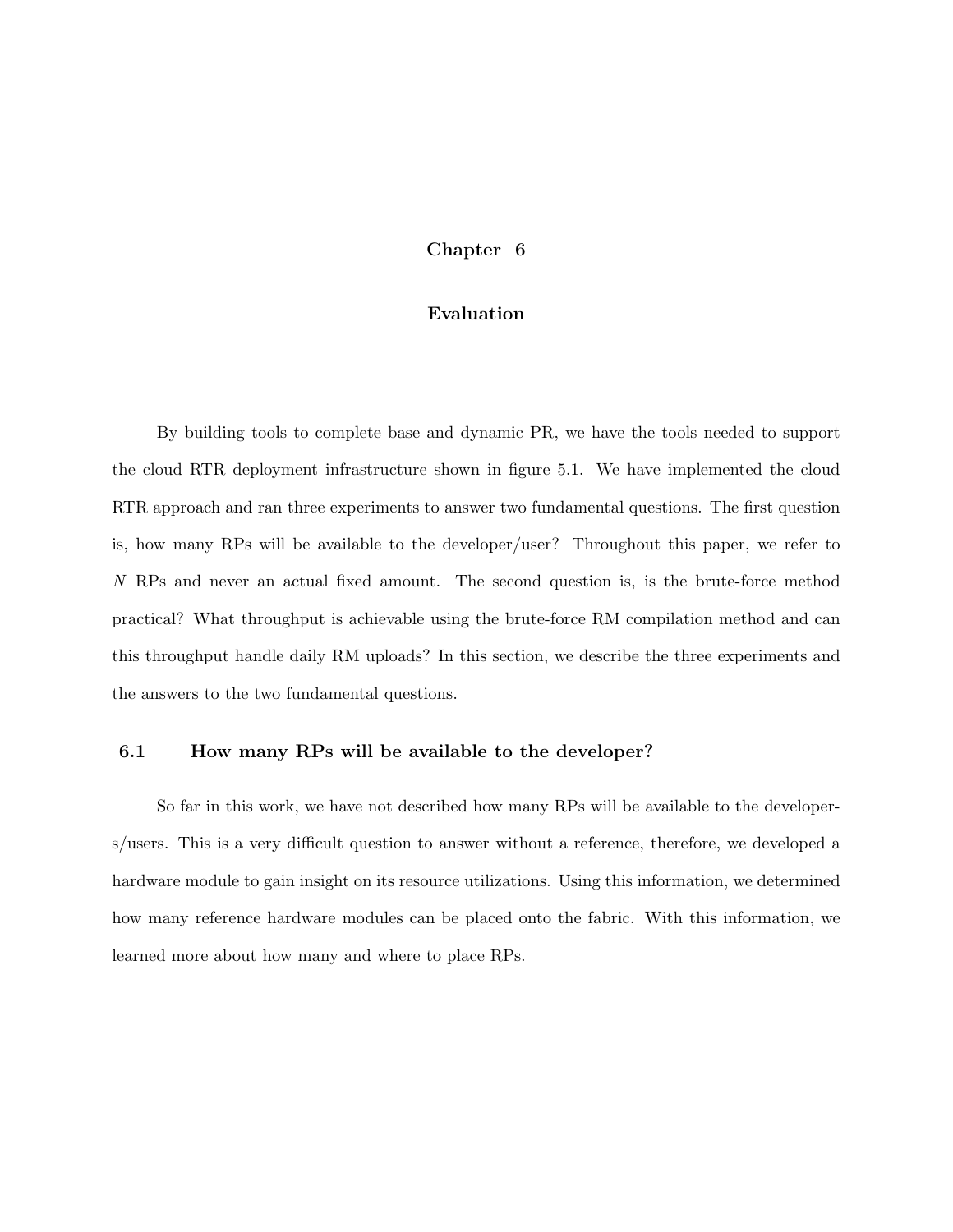#### 6.1.1 Experiment 1

#### 6.1.1.1 Experiment 1 Setup

The first experiment is aimed at determining how many RPs can be placed on an entire FPGA using a reasonably useful hardware design. We developed an FFT hardware with the following characteristics:

- 1024 samples/frame
- single channel
- 16-bit data width

We placed as many FFT's on the FPGA fabric to get an idea of how many RPs can be accommodated for reasonable hardware designs uploaded by developers. An FFT hardware module is a very useful hardware module for digital signal processing. It is also a common benchmark used when testing for performance and power reduction [3]. We manually execute the base PR approach described in section 5.2.3. We instantiated eight black boxes with our FFT's interface. We synthesized the design and floor planned RPs for each of the black boxes. Note that instantiating eight boxes is an educated guess. At this point, we do not know how many FFT's can be placed. We will not know until the FFT is loaded into each black box and RPs are allocated based on the resource requirements for the FFT. We then do this and exhaust all available resources on the FPGA.

#### 6.1.1.2 FPGA Resources

FPGA resources can be broken down into the following categories:

- Slice Logic
- BRAM
- DSP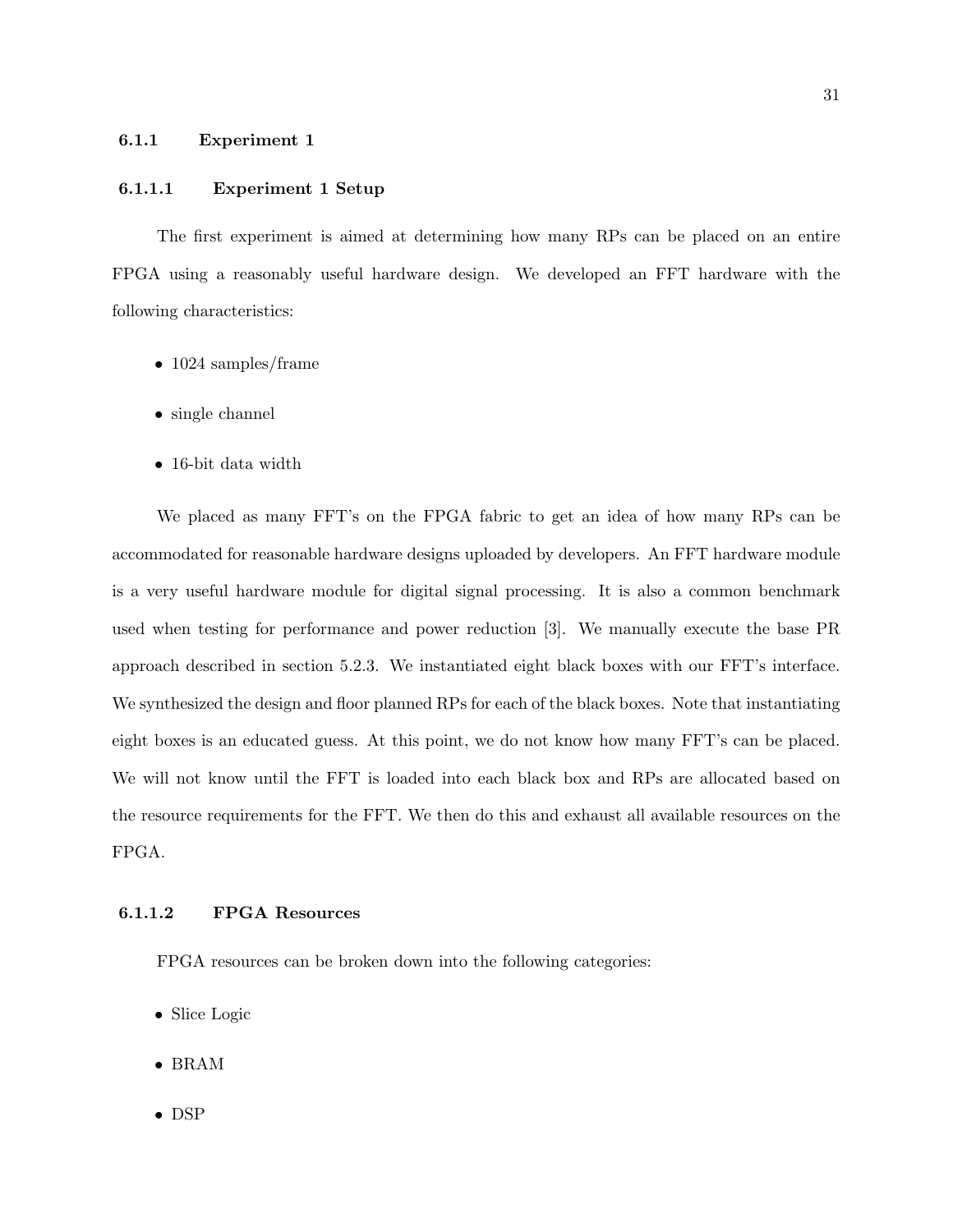Table 6.1 shows the amount of resources available for each category. Each slice is comprised of look-up tables (LUT), multiplexers (Muxes), adder logic, and registers. Memory is comprised of block RAM tiles. Each tile contains two 18 Kb RAM components. Also, there are also DSP components specifically designed for signal processing applications.

| Site Type              | Available |
|------------------------|-----------|
| Slice LUTs             | 53200     |
| LUT as Logic           | 53200     |
| LUT as Memory          | 53200     |
| Slice Registers        | 106400    |
| Registers as Flip Flop | 106400    |
| Registers as Latch     | 106400    |
| F7 Muxes               | 26600     |
| F8 Muxes               | 13300     |
| Block RAM Tile         | 140       |
| RAMB36/FIFO            | 140       |
| RAMB18                 | 280       |
| DSPs                   | 220       |

Table 6.1: Slice Logic Resource

All three types of resources are utilized by the FFT. This limits the placement for the RPs to areas on the FPGA with all three resources. Figure 6.1 shows the layout of FPGA. The red columns are the BRAM components, the green columns are the DSP components, and the blue are the slice components. When allocating RPs, as done in figure 5.3, the block must encapsulate enough of all three resources to satisfy the requirements for the FFT. If it does not, a design rule check will fail and give an error.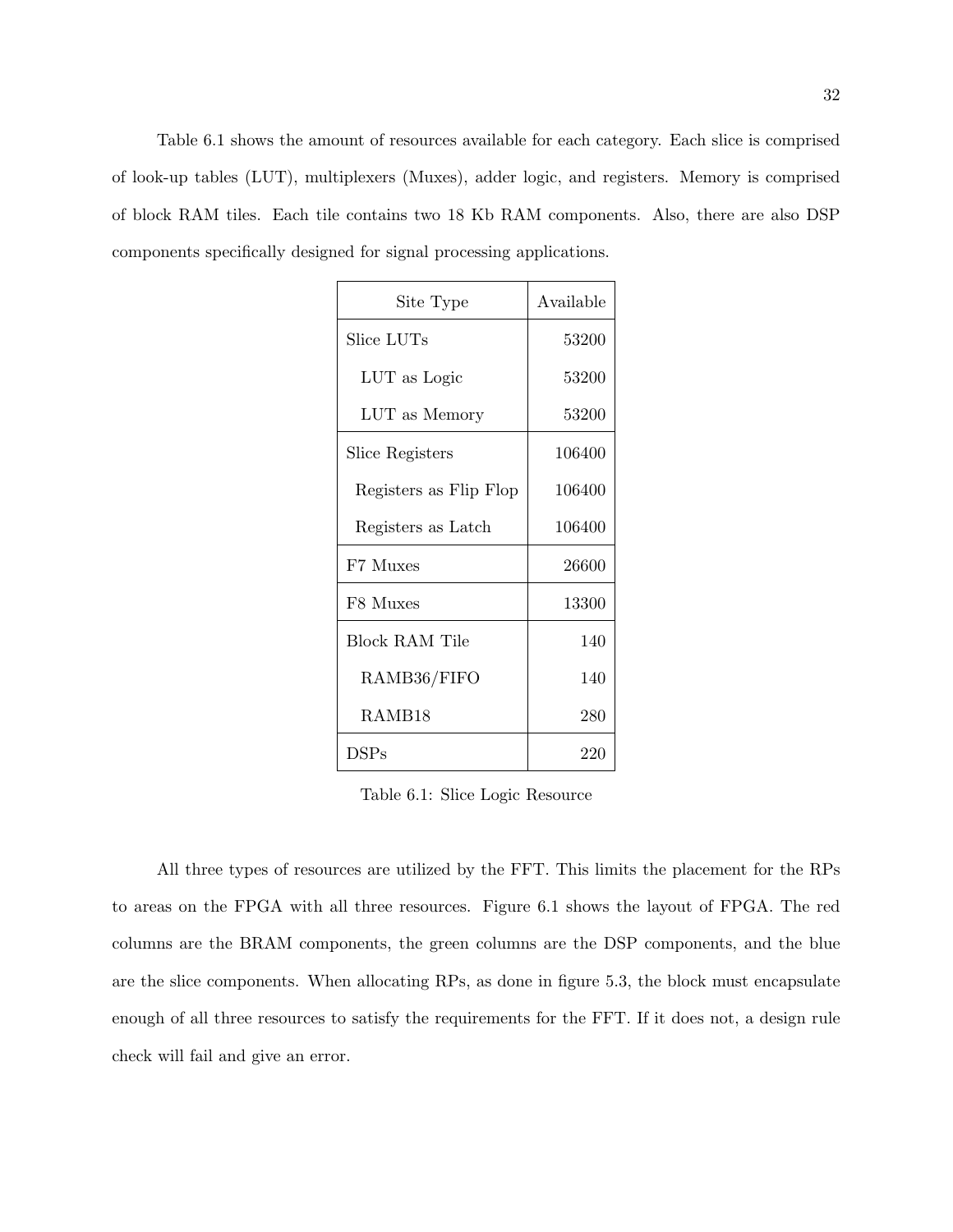

Figure 6.1: Zynq FPGA resources layout

Table 6.2 shows all the resources required by the FFT. Based on these values, we have a rough idea on how large the RP's must be to accommodate the FFT. Keeping in mind the clock boundaries, FFTs do not require spanning multiple clock boundaries. They can be safely placed within a single clock boundary and widened until they have the correct amount of resources. The clock boundaries are the colored horizontal lines in figure 6.1. They serve as a constraint to how to place the RPs vertically.

We discussed earlier the need for hardware support for RMs. We introduced the need for reset hardware and a DMA for each RM. This suggests that as the number of RMs grow, the number of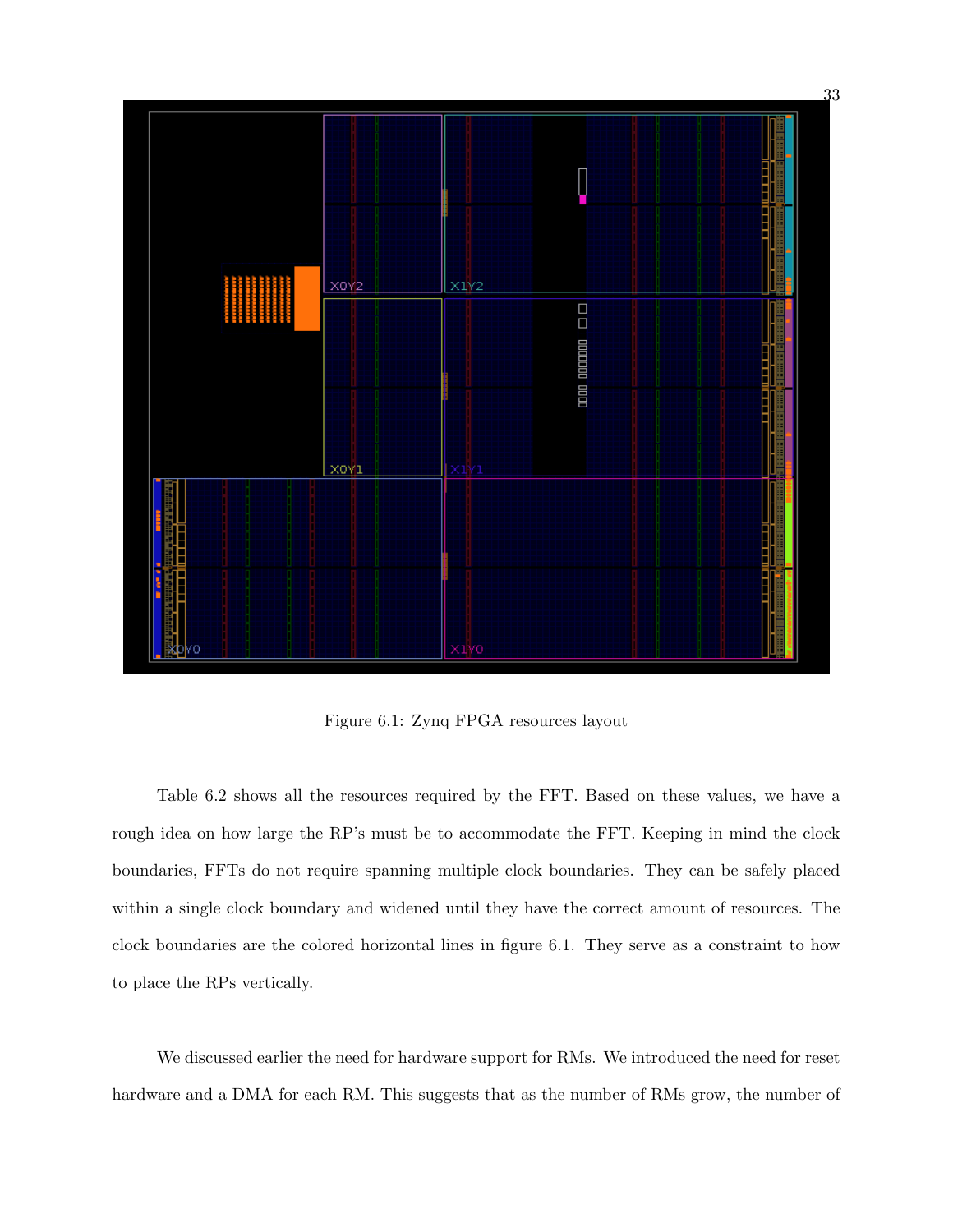reset and DMA modules grow. We measured their resource utilizations and we have better idea on the number of FFTs that can be placed as RPs. Tables 6.3 and 6.4 show the resources required by the reset and DMA hardware, respectively. The reset block hardly uses any resources, therefore, it is negligible. The DMA uses 2.21 % of the Slice LUTs, 1.51 % of Slice Registers, and 1.42 % of the BRAM. We must add these utilizations to the FFT, since they are added for each RM.

Note that the resource utilizations for the DMA and reset hardware are more accurate than the FFT resource utilizations. When laying out RPs, they are based on the synthesized estimates of the FFT. Synthesized estimates overestimate the usage of the slice resources. We present the FFT's synthesized estimates because this is what floor planning is based on. The DMA and reset utilizations presented were measured after optimization, placement, and routing of the netlist.

| Site Type              | Used | Available | Util $%$     |
|------------------------|------|-----------|--------------|
| Slice LUTs             | 3258 | 53200     | 6.12         |
| LUT as Logic           | 2055 | 53200     | 3.86         |
| LUT as Memory          | 1203 | 53200     | 6.91         |
| Slice Registers        | 5018 | 106400    | 4.71         |
| Registers as Flip Flop | 5018 | 106400    | 4.71         |
| Registers as Latch     | 0    | 106400    | 0.00         |
| F7 Muxes               | 66   | 26600     | 0.24         |
| F8 Muxes               | 32   | 13300     | 0.24         |
| <b>Block RAM Tile</b>  | 1.5  | 140       | 1.07         |
| RAMB36/FIFO            | 0    | 140       | $\mathbf{0}$ |
| RAMB18                 | 3    | 280       | 1.07         |
| DSPs                   | 12   | 220       | 5.45         |

Table 6.2: Synthesis resource utilization for FFT RM.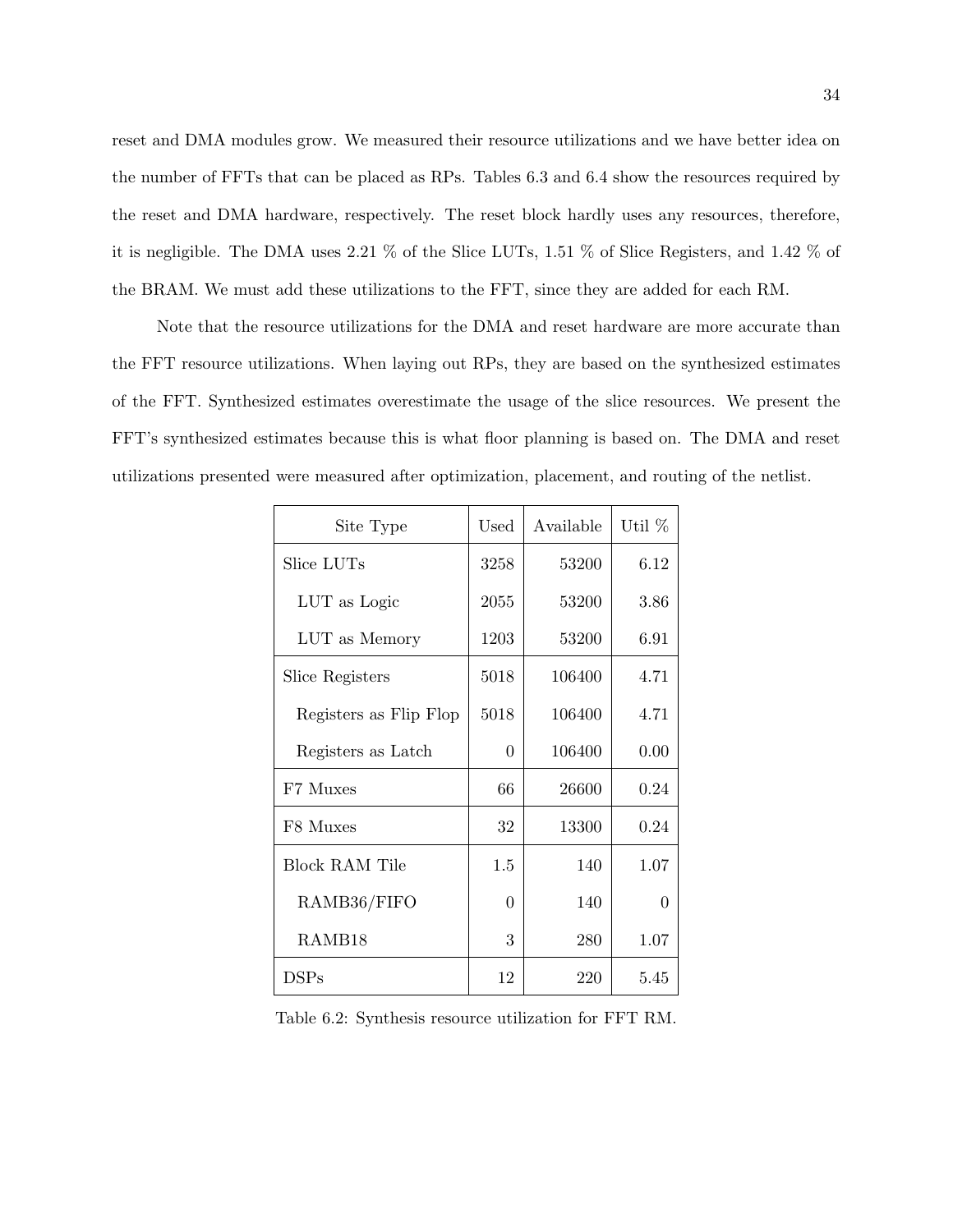| Site Type              | Used     | Available | Util $%$ |
|------------------------|----------|-----------|----------|
| Slice LUTs             | 40       | 53200     | 0.07     |
| LUT as Logic           | 40       | 53200     | 0.07     |
| LUT as Memory          | 0        | 53200     | 0.00     |
| Slice Registers        | 72       | 106400    | 0.06     |
| Registers as Flip Flop | 72       | 106400    | 0.06     |
| Registers as Latch     | 0        | 106400    | 0.00     |
| F7 Muxes               | 0        | 26600     | 0.00     |
| F8 Muxes               | $\theta$ | 13300     | 0.00     |
| <b>Block RAM Tile</b>  | $\theta$ | 140       | 0.00     |
| RAMB36/FIFO            | 0        | 140       | 0        |
| RAMB <sub>18</sub>     | $\theta$ | 280       | 0.00     |
| DSPs                   | 0        | 220       | 0.00     |

Table 6.3: Implementation resource utilization for reset hardware.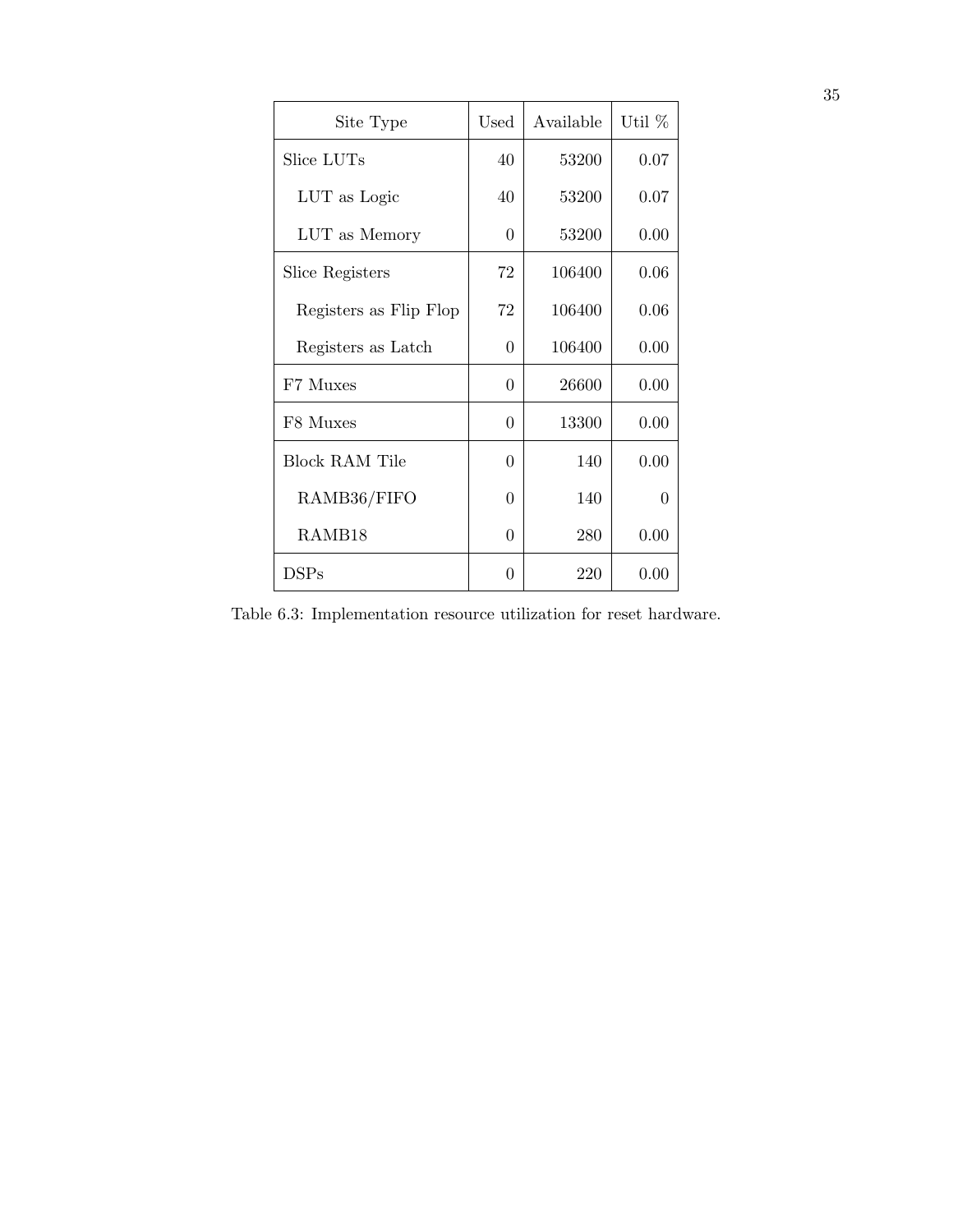| Site Type              | Used           | Available | Util $%$ |
|------------------------|----------------|-----------|----------|
| Slice LUTs             | 1178           | 53200     | 2.21     |
| LUT as Logic           | 1139           | 53200     | 2.14     |
| LUT as Memory          | 39             | 53200     | 0.22     |
| Slice Registers        | 1612           | 106400    | 1.51     |
| Registers as Flip Flop | 1612           | 106400    | 1.51     |
| Registers as Latch     | 0              | 106400    | 0.00     |
| F7 Muxes               | 0              | 26600     | 0.00     |
| F8 Muxes               | 0              | 13300     | 0.00     |
| Block RAM Tile         | $\overline{2}$ | 140       | 1.42     |
| RAMB36/FIFO            | $\overline{2}$ | 140       | 1.42     |
| RAMB18                 | $\theta$       | 280       | 0.00     |
| DSPs                   | 0              | 220       | 0.00     |

Table 6.4: Implementation resource utilization for Direct Memory Access (DMA) hardware.

Figure 6.2 shows the FFT's placed onto the FPGA as reconfigurable modules. The purple outlines are the resource boundary for each FFT. The blue are the routed resources used by that FFT. Anything blue outside of the purple outlines are the resources used by the static design. At this point it is clear to see that a majority of the FPGA resources are being used up. There are 8 purple boxes, meaning 8 FFTs have been accommodated into this design.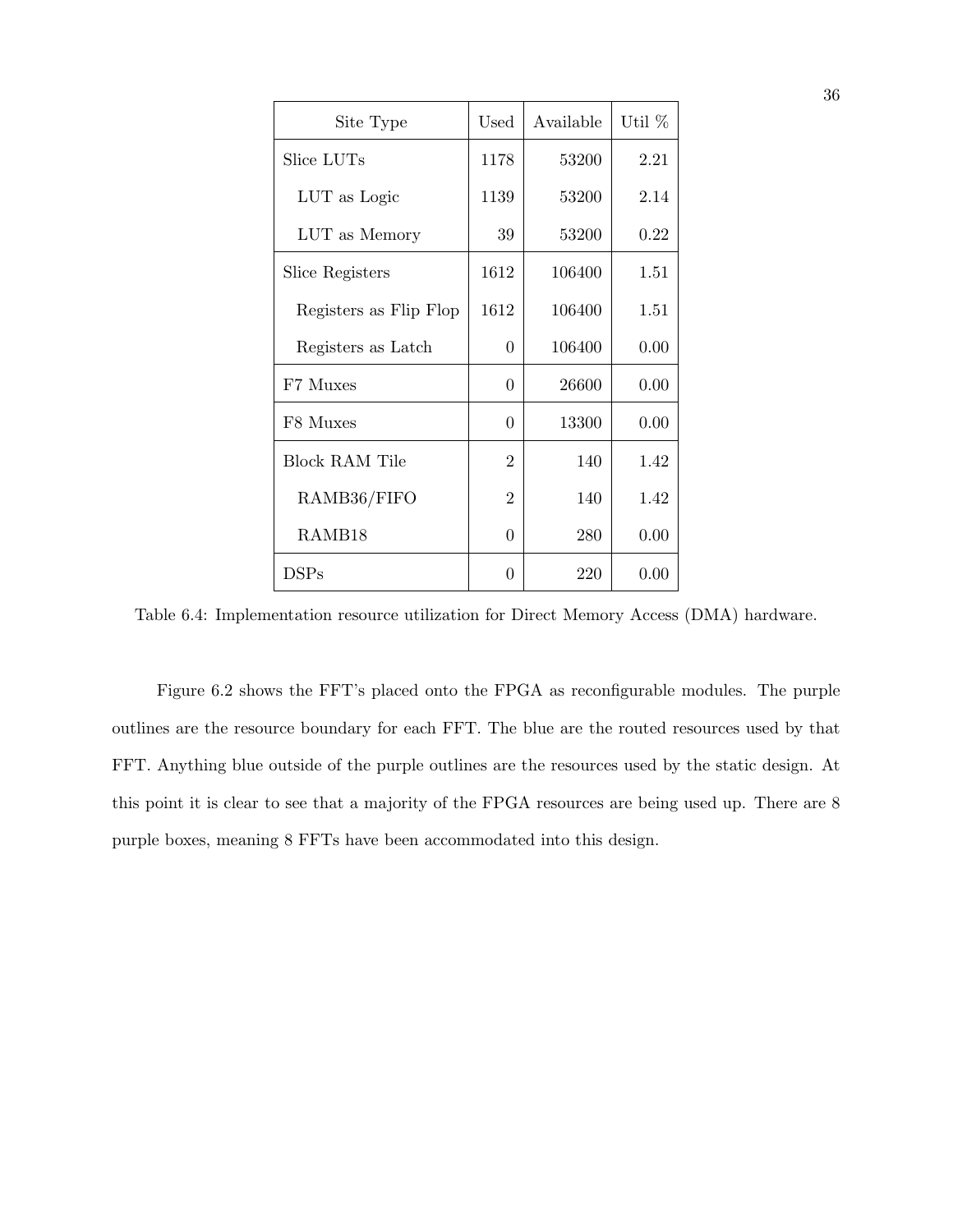

Figure 6.2: Zynq FPGA resources layout filled with FFT hardware modules.

#### 6.1.1.3 Discussion

Experiment 1 has lead to development of a few design rules to consider when allocating RPs. We recommend that the phone manufacturer allocate all three resources to all RPs. This ensures that each slot can accommodate a wide variety of designs. Since the design is not known at compile-time, they must anticipate a diverse set of hardware and allocate all types of resources to accommodate the hardware diversity. We also recommend using less and larger RPs. We do not anticipate that a phone will be utilizing eight applications that utilize eight different hardware designs. It is more likely that there will be less amount of applications at one time using hardware, such as, two or three. With this realization, reducing the number of RPs and increasing their area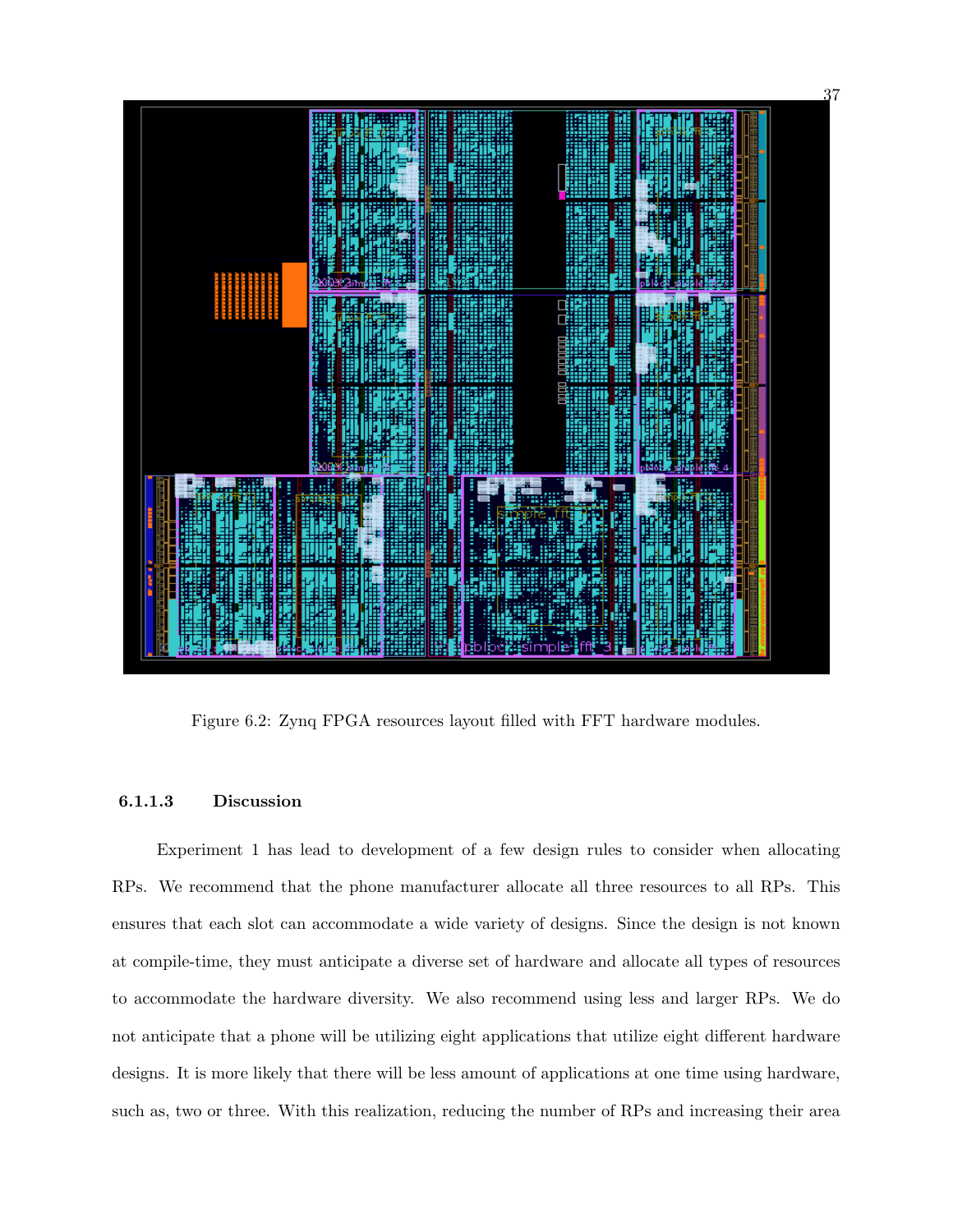suggests larger hardware designs can be accommodated with out reducing functionality requirements.

In addition, the less RMs that are placed, the less overhead incurred by adding DMA hardware blocks. Area of the FPGA can be conserved using less RPs and more area of the FPGA can be dedicated to the RM. Based on the resource utilizations, the slices seem to be the most sought. The DMA modules primarily use slices and using less of them frees this resource. It also possible that DSPs and BRAM can be a bottleneck, specifically because of their location on the FPGA. Since they are so close to each other, large RPs would consume BRAM and DSP components that it might not even use. This waste can potentially limit the number of RPs that can be placed on the FPGA and the types of designs that can loaded in the partitions.

## 6.2 Is the brute-force compilation method practical?

In order to achieve general RTR, we are using a cloud deployment model to brute-force compile every loaded RM into every RP in the static design(s). If brute-force compilation takes too long, it is not practical to implement the cloud RTR deployment model. We must determine how much mobware can be serviced each day and compare to the actual mobile uploads to an application cloud such as Google's Play Store.

#### 6.2.1 Experiment 2

#### 6.2.1.1 Experiment Setup

The second experiment is aimed at determining the elapsed time, CPU time, and memory usage for brute-force compilation of RMs during the base PR automated tool flow. Since we have determined we can have up to eight RPs with the FFT, we test brute-compilation for 2 to 8 RPs. We use the same FFT from the first experiment as our RM for base PR.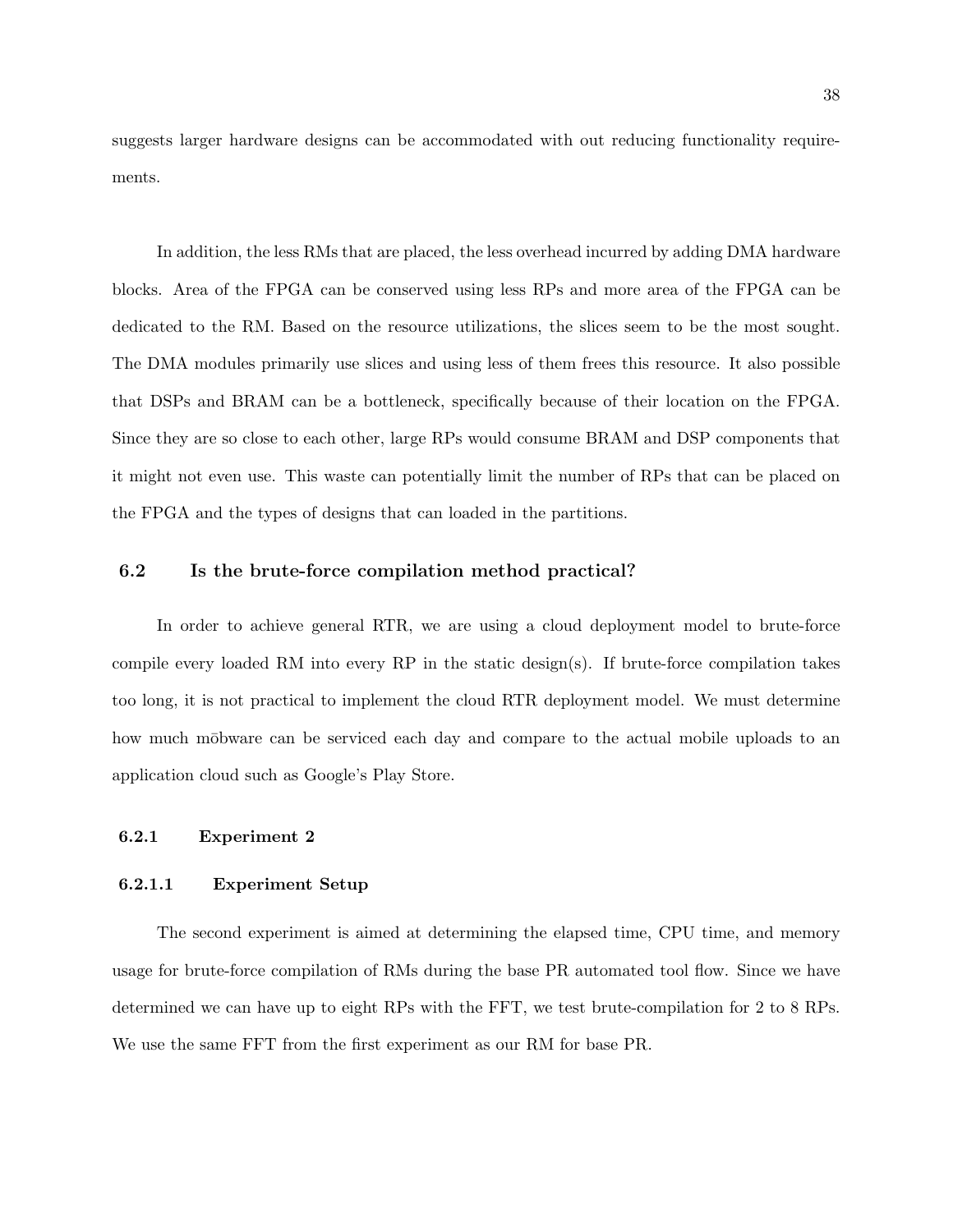For this experiment we use the following hardware:

• Intel Xenon CPU 2.1 GHz (6 cores with 48 GB RAM)

| $\#$ of RPs     | Elapsed Time (m:s) | CPU Time(m:s) | Memory Usage (MB) | Tcl Generation (s) |
|-----------------|--------------------|---------------|-------------------|--------------------|
| 2               | 7:55               | 11:48         | 1986              | 0.128              |
| 3               | 11:56              | 18:19         | 2088              | 0.127              |
| $\overline{4}$  | 16:03              | 22:27         | 2187              | 0.127              |
| $\overline{5}$  | 22:15              | 29:37         | 2300              | 0.128              |
| $6\phantom{.}6$ | 28:39              | 38:10         | 2391              | 0.123              |
| 7               | 36:00              | 45:59         | 2477              | 0.128              |
| $8\phantom{1}$  | 46:03              | 60:14         | 2584              | 0.128              |

#### 6.2.1.2 Results

Table 6.5: Execution times and memory usage for base PR compilation.

## 6.2.1.3 Discussion

Table 6.5 shows the execution times and memory usage required to compile an FFT RM into 2 to 8 RPs. Memory usage is in the range of 1.9 to 2.6 GB. Our system has 48 GB of RAM, which is more than enough memory to accommodate the base PR tool flow, no matter the number of RPs. Since at most 2.6 GB is needed for base PR, memory usage will not be a bottleneck of the execution of base PR in the cloud. Also, the process of generating the Tcl scripts that automate the base PR process is negligible. It takes less than a second to generate the scripts for up to 8 RPs, therefore, automation will not affect the elapsed time of base PR.

Similarly, table 6.5 shows the elapsed and CPU times for base PR. The Vivado tool that executes base PR is primarily single threaded, however, it spawns multiple threads during execution when work can done parallel, such as, when completing design rule checks. The multi-threaded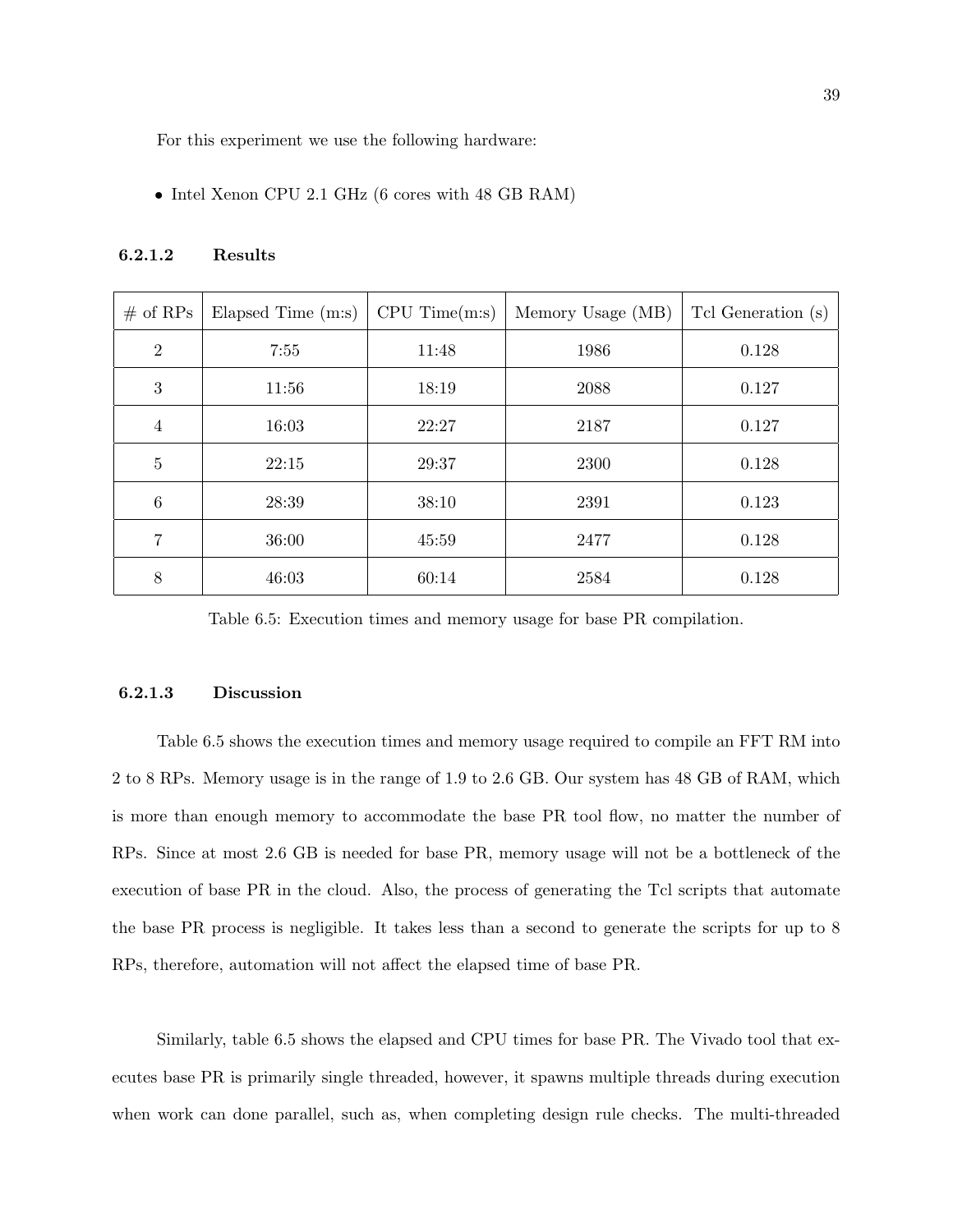element of Vivado has a significant impact on elapsed time, as shown in table 6.5. For 8 RPs, more than eight minutes was shaved off the elapsed time. Even for two RPs, more than 3 minutes are shaved off. This time is precious and can be used towards compiling more RMs.

Elapsed time is the strongest indicator for the viability of base PR, however, there is a lot of flexibility in how long base PR can take. As discussed earlier, base PR is not executed many times. It needs to only run once to obtain the static routed design for dynamic PR. If there are updates to the static design, which happens infrequently, then it would need to be run again. 46 minutes of compilation time a few times a year is not a significant cost. A low cost for compilation of RMs of most of the FPGA resources suggest that 46 minutes is roughly the cost for compiling over the entire area of the FPGA. If the number of RPs were reduced, but their areas were increased, it should roughly take 46 minutes to compile.

Figure 6.3 shows the elapsed times of base PR for 2 to 8 in bar graph form. Notice that the trend is mostly linear, with the largest gap between 7 to 8 RPs. During the process of base PR, we noticed most of the time was consumed by routing each of the RMs. The more FPGA resources used, the more contention there is for routing resources. We also noticed that depending on where the RPs are placed, routing contention can increase or decrease for the same amount of area. For example, when executing base PR for 4 RPs, the elapsed time went past an hour. We then moved one of the RPs to a new location and the time went down to approximately 12 minutes. If RPs are optimally placed, routing can significantly be reduced. Since routing is the longest task, reducing its elapsed time would significantly reduce the overall elapsed time.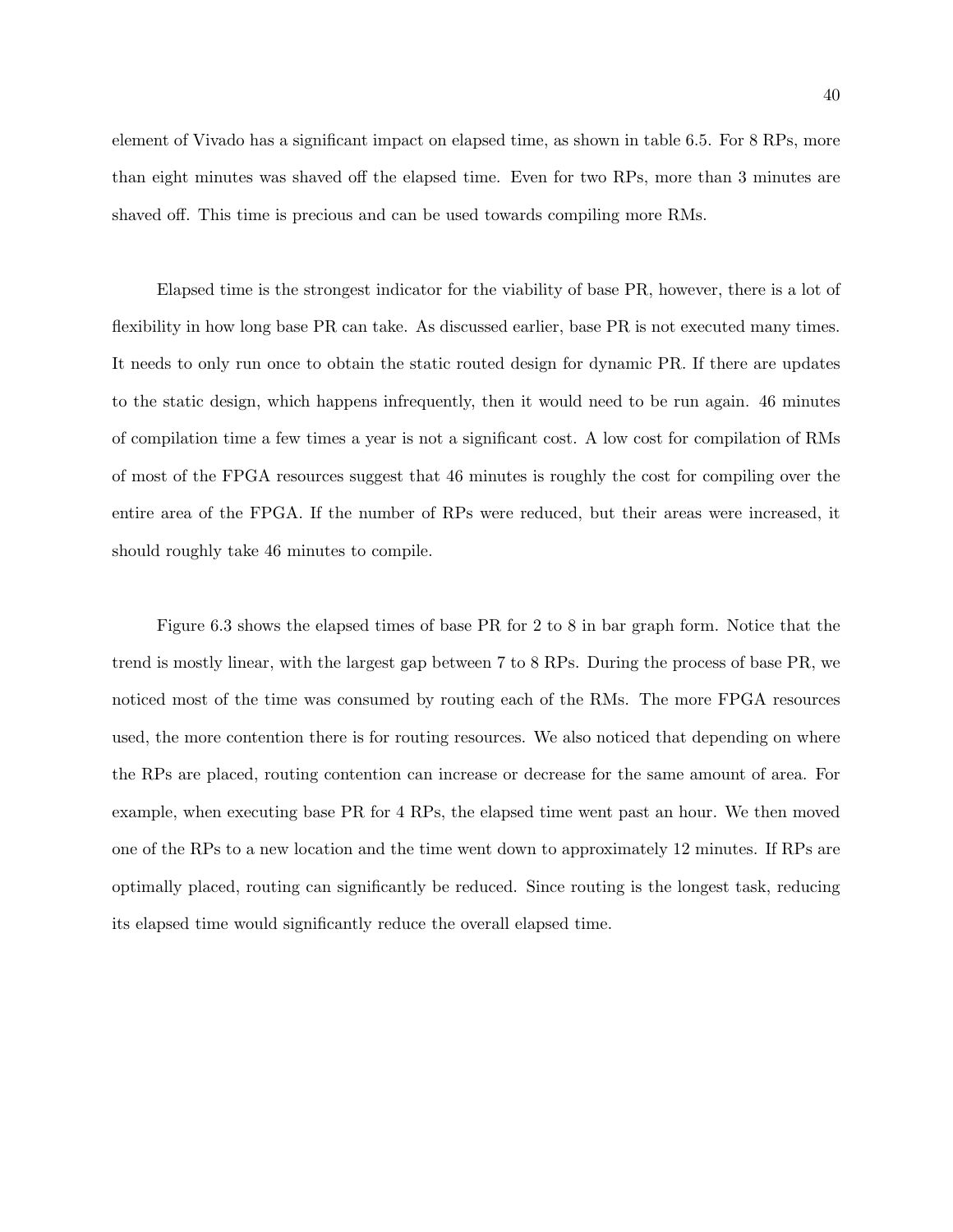

Figure 6.3: Execution times for performing base PR for 2 to 8 RPs.

## 6.2.2 Experiment 3

#### 6.2.2.1 Experiment Setup

The third experiment is aimed at determining the elapsed time, CPU time, and memory usage for brute-force compilation of RMs during the dynamic PR automated tool flow. Since we have determined we can have up to eight RPs with the FFT RM, we test brute-compilation for 2 to 8 RPs. We use the same FFT from the first experiment as our RM for dynamic PR. We also measure the execution times for synthesis and memory usage required to convert the C defined FFT into an IP and synthesized. Dynamic PR is the tool flow that is continuously run, therefore, the overhead of its compilation will dictate if it is sustainable.

For this experiment we use the following hardware:

• Intel Xenon CPU 2.1 GHz (6 cores with 48 GB RAM)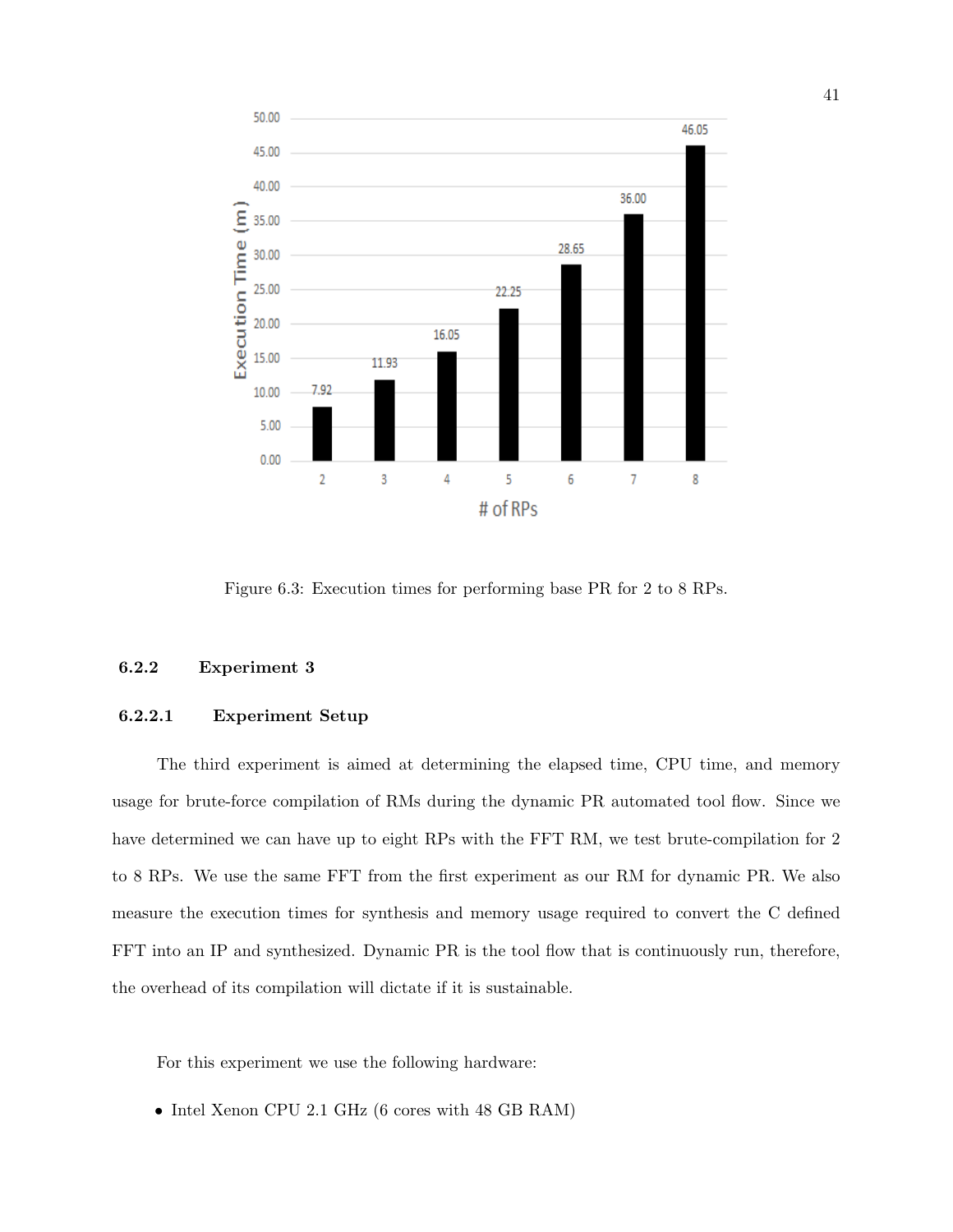## 6.2.2.2 Results

|       |        | Elapsed Time(s) $\vert$ CPU Time (s) $\vert$ Memory Usage (MB) |
|-------|--------|----------------------------------------------------------------|
| 48.56 | 61.532 |                                                                |

Table 6.6: HLS synthesis execution times and memory usage of C defined FFT.

|     | Elapsed Time(s)   CPU Time (s)   Memory Usage (MB) |
|-----|----------------------------------------------------|
| 177 | 1316                                               |

Table 6.7: Vivado synthesis execution times and memory usage of FFT IP.

| $\#$ of Slots   | Elapsed Time (m:s) | CPU Time(m:s) | Memory Usage (MB) | Tcl Generation (s) |
|-----------------|--------------------|---------------|-------------------|--------------------|
| $\overline{2}$  | 8:13               | 11:29         | 2445              | 0.128              |
| 3               | 11:14              | 15:34         | 2532              | 0.127              |
| $\overline{4}$  | 15:19              | 21:05         | 2656              | 0.127              |
| $\overline{5}$  | 20:32              | 27:32         | 2811              | 0.127              |
| $6\phantom{.}6$ | 24:57              | 33:26         | 2987              | 0.127              |
| $\overline{7}$  | >120:00            | > 120:00      | 3088              | 0.122              |
| 8               | >120:00            | >120:00       | 3201              | 0.127              |

Table 6.8: Execution times and memory usage for dynamic PR compilation

#### 6.2.2.3 Discussion

Every time a C defined hardware module is uploaded to the cloud, it must be converted into an IP. Once an IP, it can be synthesized by Vivado and is loadable in RPs. Table 6.6 shows the elapsed time, CPU time and memory usage for synthesizing and exporting a C defined FFT in HLS. Not much memory is required for this process, therefore, it is negligible. Like Vivado, HLS utilizes multiple threads when work can be distributed. It reduces time by roughly 12 seconds, which is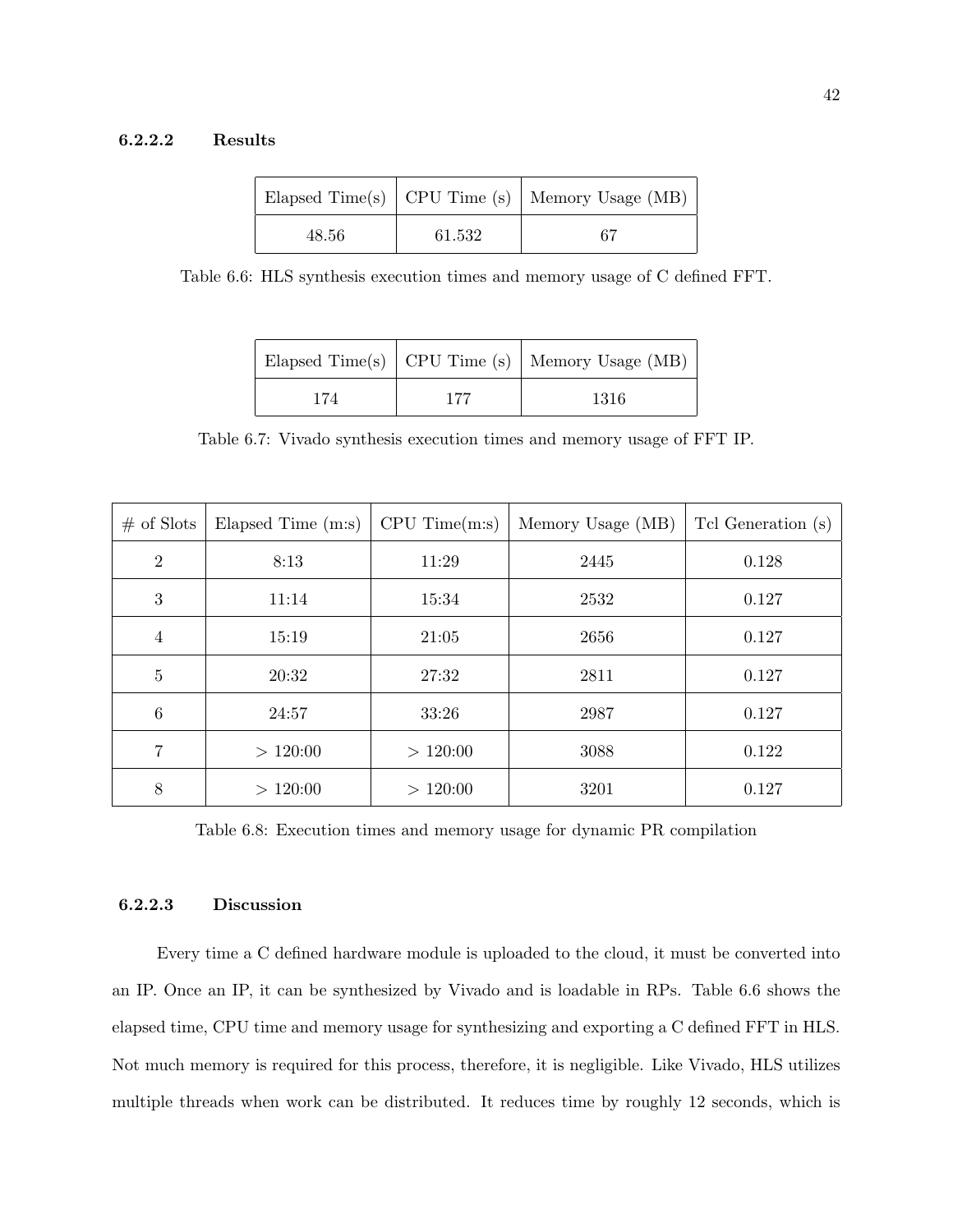significant since the entire process only takes 49 seconds. The elapsed time is short, however, it cannot be ignored. We must add this time to the total overhead of dynamic PR.

After HLS has synthesized and exported the IP, Vivado synthesizes the IP OOC. Table 6.7 shows the elapsed time, CPU time and memory usage for synthesizing the exported IP in Vivado. This process required 1.32 GB of memory usage. More than enough memory is available and, like base PR, memory will not be a bottleneck. As mentioned earlier, Vivado can utilize multiple threads, however, it did not help much with reducing the elapsed time. Synthesis of the FFT IP took 174 minutes and this will also have to be added to the overall overhead of dynamic PR, since every new C device loaded to the cloud must go through this process.

Table 6.8 shows the execution times and memory usage required to compile an FFT RM into 2 to 8 RPs. Memory usage is in the range of 2.4 to 3.2 GB, which is 0.6 GB more than what is required by base PR. Even though it takes more memory than base PR, the 48 GB RAM available is still more than enough to accommodate the memory requirement. Memory still will not be a bottleneck. Also, the process of generating the Tcl scripts that automate the dynamic PR process still remains negligible. It still takes less than a second to generate the scripts for up to 8 RPs, therefore, automation will not affect the elapsed time of dynamic PR.

Similarly, table 6.8 shows the elapsed and CPU times for dynamic PR. The multi-threaded element of Vivado has a significant impact on elapsed time, as shown in table 6.8. For 6 RPs, more than eight minutes was shaved off the elapsed time. Even for 2 RPs, more than 3 minutes are shaved off. Since dynamic PR is run every time a new RM is introduced, time is very precious. Reducing elapsed time will increases the number of RMs that can be serviced each day.

Elapsed time is the strongest indicator for the viability of dynamic PR, unlike base PR, there is no flexibility in the execution of this tool flow. The longer dynamic PR takes, the less RMs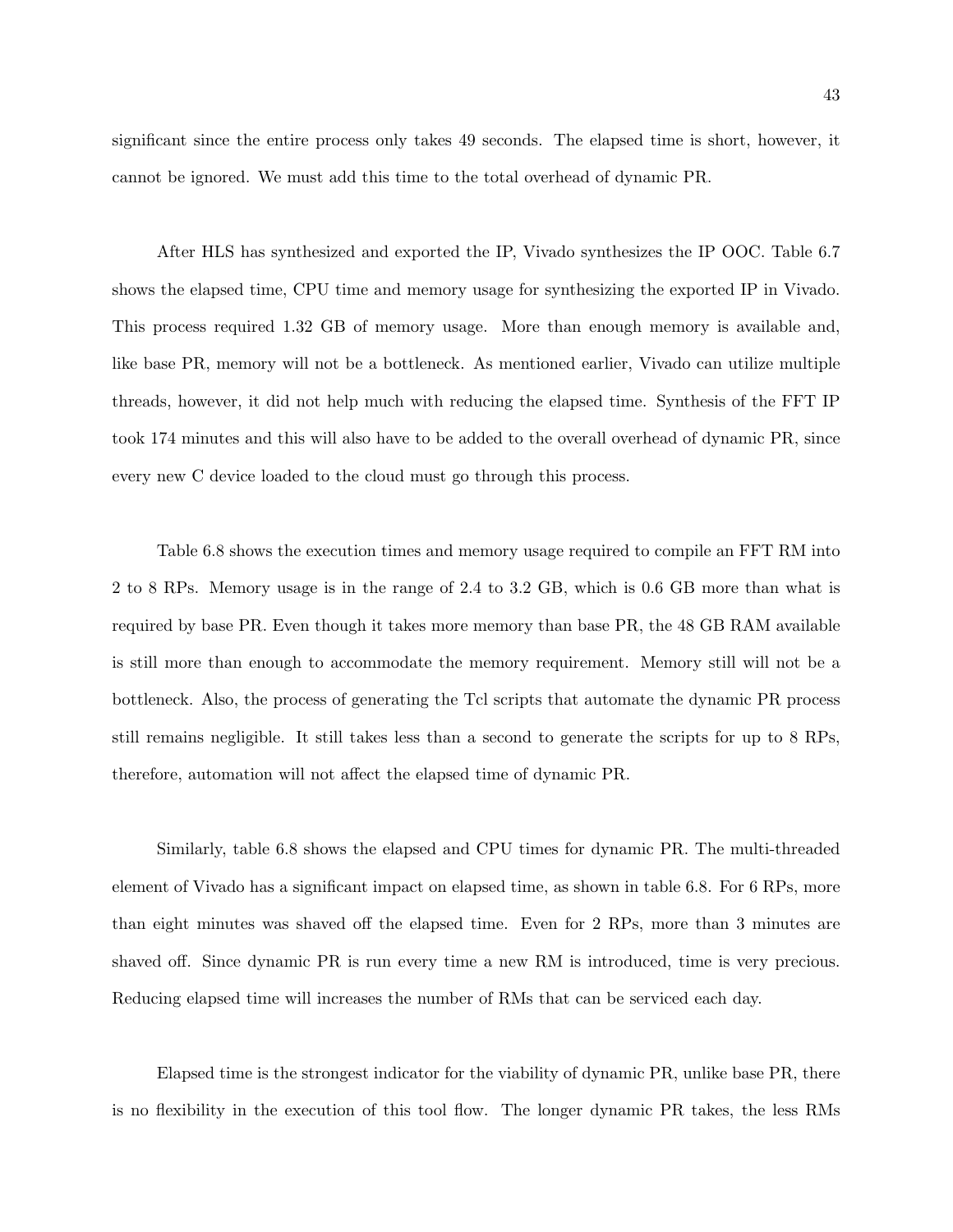that can be serviced. If the elapsed time is too large, then the entire cloud RTR approach is not feasible. The elapsed times for 7 and 8 RPs are listed as greater than 120 minutes, as shown in table 6.8. Routing the resources for 7 to 8 RPs takes a significant amount of time because the nets are fighting for routing resources. It is likely a result of locking down the static design. There are much less routing resources and this causes great contention of those resources when routing the RMs. The contention becomes too great and the FPGA takes too much time to route the nets. Based on this, it is wise to only use up to 6 RPs of the FPGA, which is approximately 80% of the FPGA. Using too much area of the FPGA increases the time for routing to complete and it reduces the tool's throughput.

Even with a limit of 6 RPs (i.e. 80% of the FPGA), the elapsed time to compile 6 RPs is approximately 25 minutes. This is a promising result, in that many RMs can be serviced in a 24 hour period. Figure 6.4 shows the execution times of dynamic PR for 2 to 6 RPs in graph form. The elapsed times for dynamic PR execution was very similar to base PR. It has a linear trend and takes slightly less time. Even though there is a verification step in dynamic PR, routing of the static design in base PR is more expensive. At this point, we have determined the latency for dynamic PR and can calculate its throughput. Using its throughput, we can compare to workloads and conclude if it can service these workloads. With this information, we can determine if the brute-force method is practical.

In addition, not all RPs are created equal. Depending on where RPs are floor planned, the time to route resources can vary, just like in the base PR tool flow. To mitigate this issue, we could use a larger FPGA. By introducing an FPGA with more resources, routing contention would be much less. We could accommodate larger designs and spend less time on routing. It would also be advantageous to experiment with different slot placements to optimize the time to route the resources. We also hope to investigate the way resources are routed to find ways of reducing compilation time. All in all, the time for dynamic PR seem reasonable. With these results, we can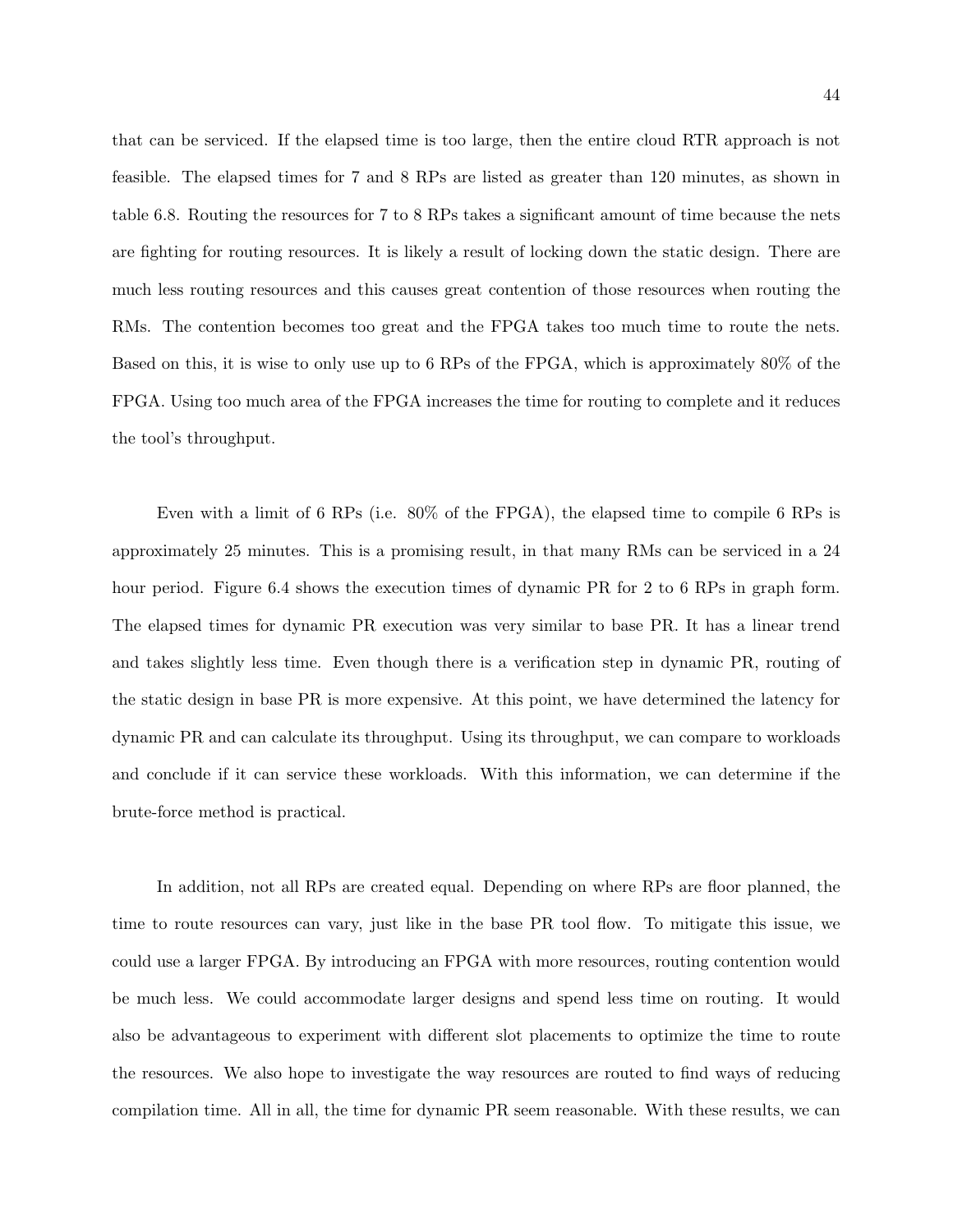



Figure 6.4: Execution times for performing dynamic PR for 2 to 6 RPs.

## 6.2.3 Cloud RTR Resource Requirements

Using the results from experiment 3, we can determine the daily throughput for compiling mobware. Also, by making assumptions about application production each month, we can determine how many machines would be required to sustain our cloud RTR deployment model. The company AppFigures was kind enough to provide the Google Play Store application upload figures for the entire year of 2014. Table 6.9 shows the number of applications in the Google Play Store as of December 2014. Also, based on the numbers provided by AppFigures, we calculated an average monthly growth in uploaded applications to be 6.10%. Using this average monthly app growth, we extended it to April 2015. For the month of April in 2015, 104,187 applications are predicted to be uploaded into the Google Play Store. Based on the anticipated number of applications that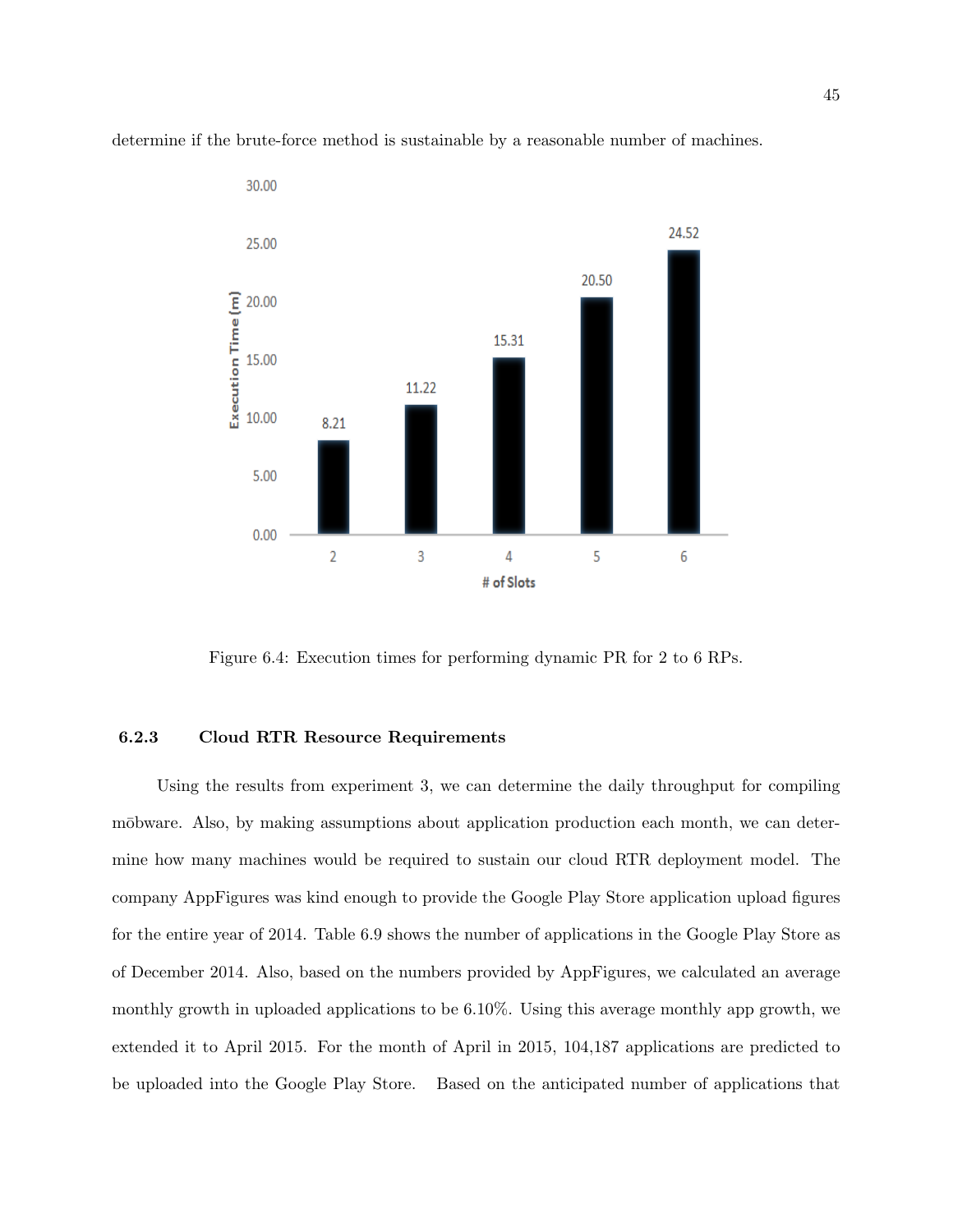| <b>Google Play Store Figures</b>     |              |  |  |
|--------------------------------------|--------------|--|--|
| Number of Apps as of Dec 14          | 1.43 Million |  |  |
| Average Monthly App Growth           | 6.10 $%$     |  |  |
| Number of Apps uploaded for April 15 | 104,187      |  |  |

Table 6.9: Google Play Store app upload figures provided by AppFigures.

will be uploaded in the month of April, we can make assumptions on the percentage of applications that will use moto per month. With this assumption, we can compare it to the throughput of our machine and extrapolate the number of machines required to service the uploaded mobware each day. Table 6.10 shows the latency for compiling a single application. Using these numbers we calculated the daily throughput, which is shown in table 6.11. We are able to service a maximum of 121 RMs per day for 2 RPs and a minimum of 51 RMs per day for 6 RPs.

| $#$ of RPs     | Execution Time (m) | RM Synthesis Execution Tim (m) | Total Execution Time (m) |
|----------------|--------------------|--------------------------------|--------------------------|
| $\overline{2}$ | 8:21               | 3.71                           | 11.92                    |
| 3              | 11:21              | 3.71                           | 14.93                    |
| 4              | 15:31              | 3.71                           | 19.02                    |
| 5              | 20:50              | 3.71                           | 24.21                    |
| 6              | 24:52              | 3.71                           | 28.23                    |

Table 6.10: Compilation components for dyamic PR and RM synthesis.

| $#$ of RPs | Execution Time (m) |
|------------|--------------------|
| 2          | 121                |
| 3          | 96                 |
|            | 76                 |
| 5          | 59                 |
| հ          | 51                 |

Table 6.11: Daily throughput of apps compiled per day.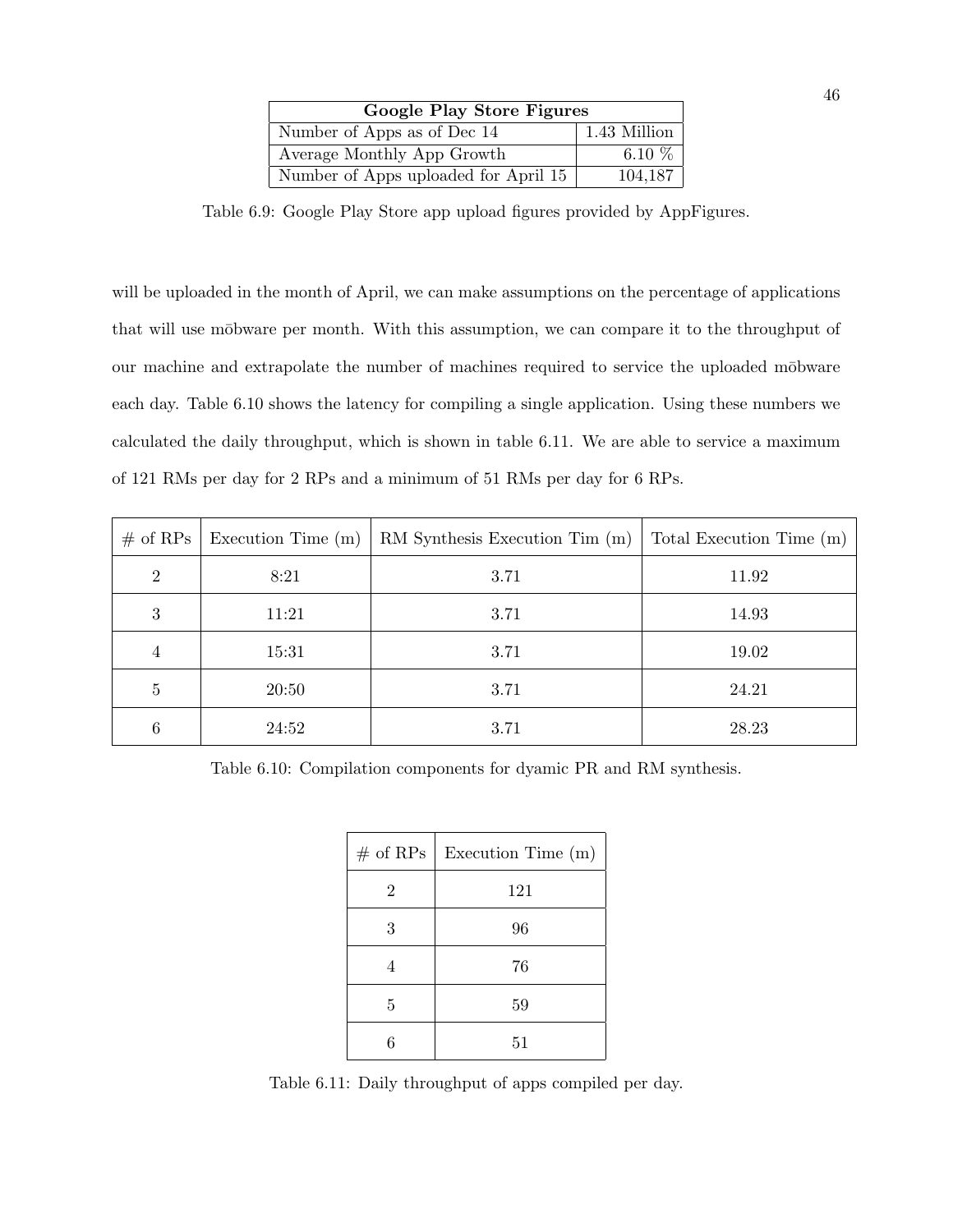Using the calculated throughput, we can determine if the brute-force approach is sustainable for the current app market. To do so, we must make two assumptions. The first assumption is percentage of apps that will utilize the re-programmable hardware. We choose three values, 0.1%, 1%, and 10%. We do not anticipate more than 10% of applications uploaded by developers would use mobware. Using this assumption, we can determine how many apps of the 104,187 uploaded to the play store in April would need to be compiled. From this number, we can easily determine how many hardware modules per day will need to be compiled and compare this value to our throughput. The second assumption is the number of phone variants. We have discussed earlier that there are many phone manufactures that will define the static design for their phone's FPGA. This suggests that the RM will have to be compiled for each phone variant. For this assumption, we assume from 1 to 1000, with each interval increased by a factor of 10.

Table 6.12 shows the number of machines required to service monthly demands for compiling mobware, when 2 RPs are used. As discussed earlier, we choose a broad scale of the percentage of monthly apps that require RMs to be compiled (i.e. 0.1%, 1%, and 10%). Table 6.12 shows the number of RMs uploaded each day based on the percentage of applications that require hardware. For example, if 0.1% of applications for the month of April require RMs to be compiled, 4 (rounded 3.47) apps would be uploaded each day. A single machine compiling these RMs on a static routed design with 2 RPs can handle 121 RMs per day, as shown in Table 6.11. If there was only one phone architecture, only one machine would be needed to compile the 4 apps. Table 6.12 shows a broad spectrum of scenarios. The most expensive scenario is 1000 phone architectures and 10 % of the applications uploaded for the month of April utilize mobware. For this scenario, 2875 machines would be needed to accommodate the workload.

Table 6.13 makes the same assumptions, however, a static routed design of 6 RPs is considered. More RPs means longer compilation time, as shown in table 6.11. When the static design has 6 RPs, it's throughput is 51 RMs per day. Since the throughput is much less, more machines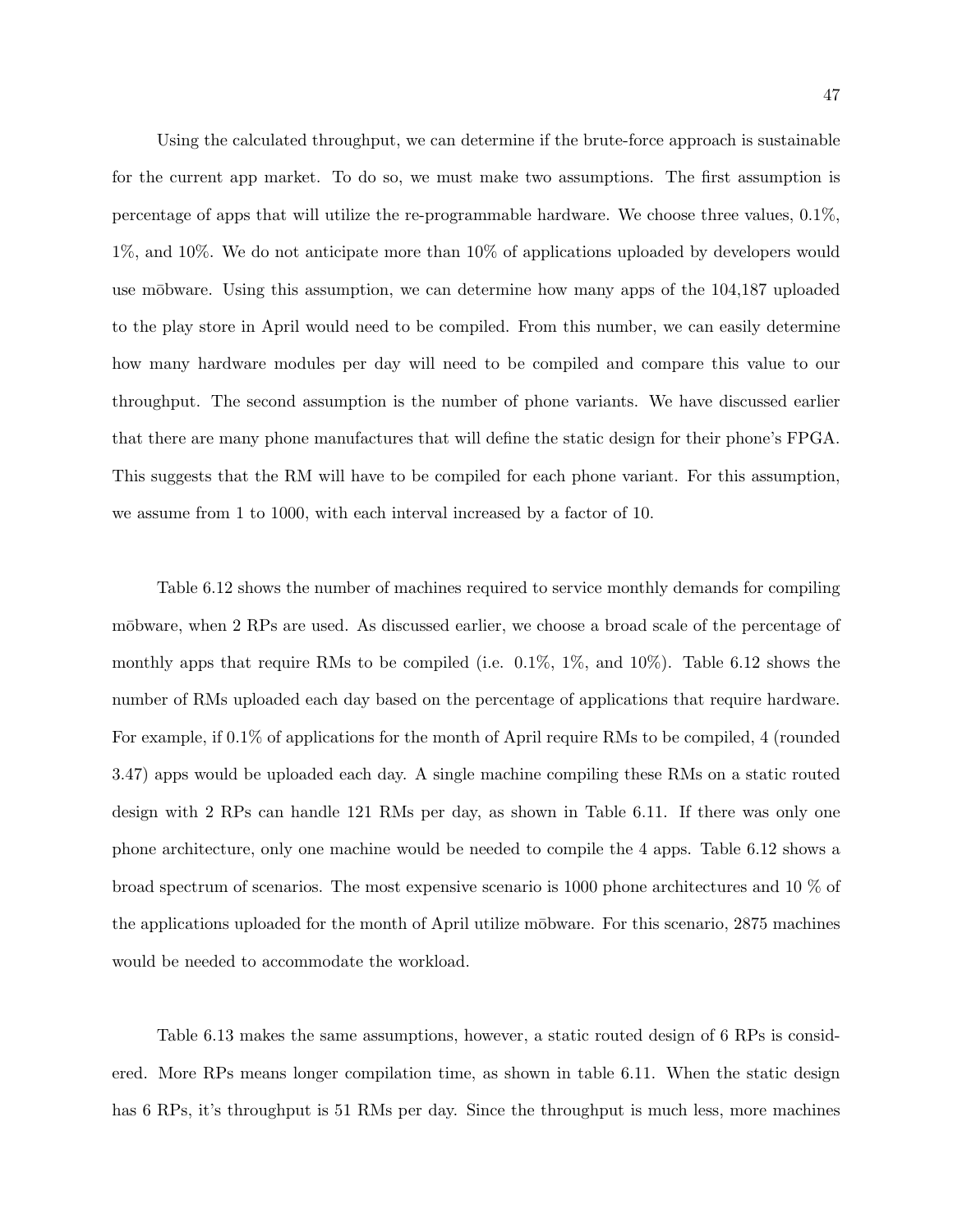are required to accommodate the different scenario workloads. For the worst case of 1000 phone variants and 10% of application uploads need RMs compiled, 6809 machines are needed. With this many machines, we would expect work to be offloaded by the phone manufactures. This would relieve the computational burden on the cloud compiler. Even so, 6808 machines is a reasonable number of machines to accommodate such a large amount of phone variants and applications that use mōbware.

| 2 Slots Requirement        | % of April Apps that Use Hardware     |        |         |
|----------------------------|---------------------------------------|--------|---------|
|                            | 0.1                                   | 1      | 10      |
|                            | $\#$ of Apps Uploaded per Day         |        |         |
|                            | 3.47                                  | 34.71  | 347.28  |
| $#$ of Phone Architectures | # of Machines Required to Compile RMs |        |         |
| 1                          | 0.03                                  | 0.29   | 2.87    |
| 10                         | 0.29                                  | 2.87   | 28.75   |
| 100                        | 2.87                                  | 28.75  | 287.48  |
| 1000                       | 28.75                                 | 287.48 | 2874.78 |

Table 6.12: Compilation components for dyamic PR and RM synthesis for 2 RPs.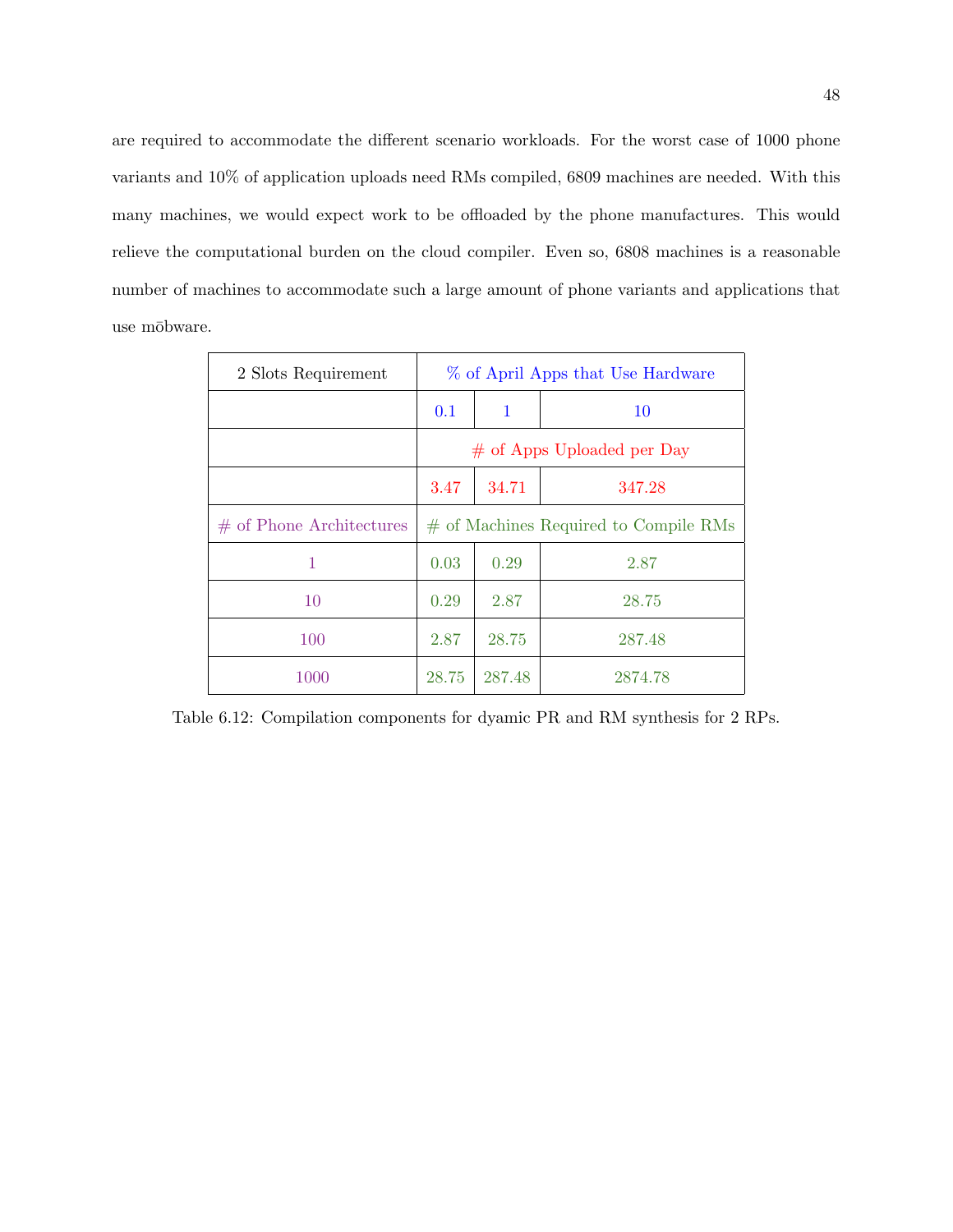| 6 Slots Requirement        |                                       | % of April Apps that Use Hardware |         |  |
|----------------------------|---------------------------------------|-----------------------------------|---------|--|
|                            | 0.1                                   | 1                                 | 10      |  |
|                            | $#$ of Apps Uploaded per Day          |                                   |         |  |
|                            | 3.47                                  | 34.71                             | 347.28  |  |
| $#$ of Phone Architectures | # of Machines Required to Compile RMs |                                   |         |  |
| 1                          | 0.07                                  | 0.68                              | 6.81    |  |
| 10                         | 0.68                                  | 6.81                              | 68.08   |  |
| 100                        | 6.81                                  | 68.08                             | 680.83  |  |
| 1000                       | 68.08                                 | 680.83                            | 6808.31 |  |

Table 6.13: Compilation components for dyamic PR and RM synthesis for 6 RPs.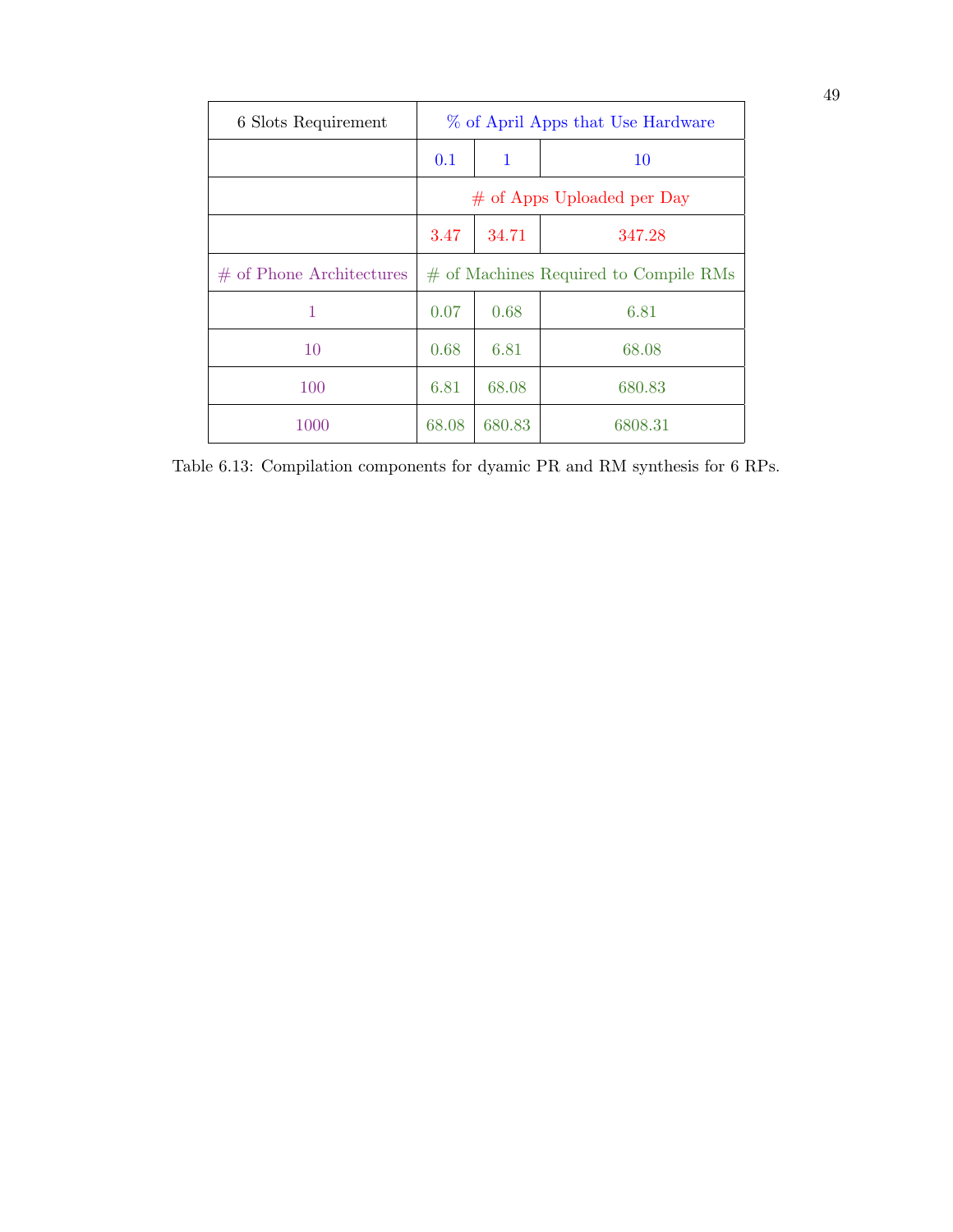## Chapter 7

#### Future Work

All experiments previously were solely based on an FFT hardware module. To gain better insight on how large and how many RPs should be allocated onto the FPGA, we must run experiment 1 with different hardware modules, such as, AES, FIR filter, and QAM hardware modules. By studying their resource demands, we can better layout RPs and accommodate a wide variety of hardware modules. Similarly, we would like to add inter-module communication to reduce the burden of fixed RP numbers. For example, imagine that an AES hardware module is too large to fit into any of the allocated RPs. The AES hardware module can be split into two modules and connected using inter-module communication.

Also, we previously discussed routing as the most expensive activity during compilation of an RM. We also discussed that routing time varied based on RP location and RM size. By experimenting with RP placement and testing compilation time for the hardware modules described above, we can determine the optimal way to place RPs to reduce compilation time. We must also learn how routing resources are allocated and how we can improve floor planning to reduce routing resource contention.

In addition, we would like to explore altering the deployment model. Currently, we are expecting the phone manufacturer to provide the static design and the number of RPs that will be allocated onto the FPGA. It is very likely that the phone manufacturer would not be concerned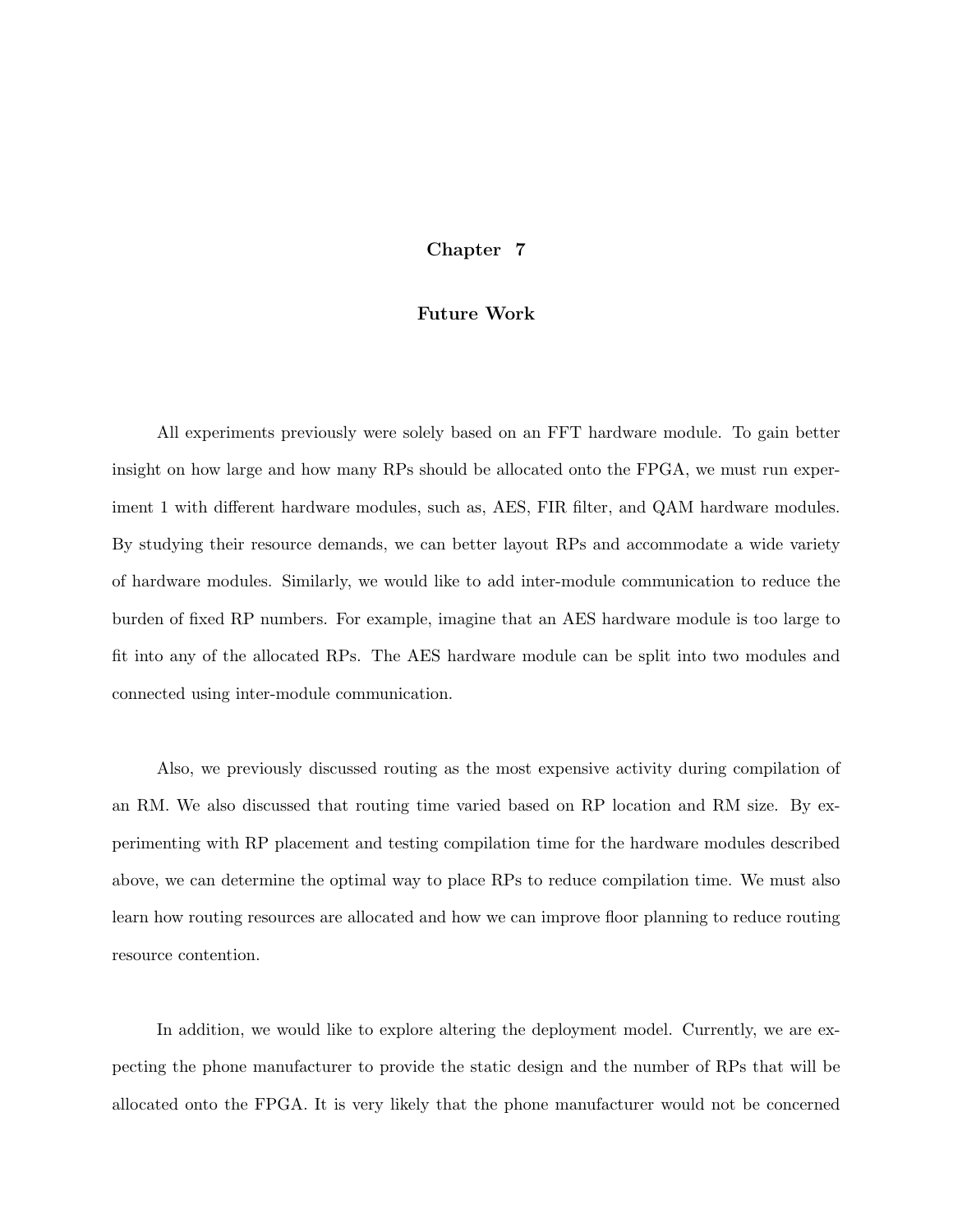with what the static design looks like. As long as the phone has access to the resources of the PL and other I/O, they are content. This would allow us to define the static design, but provide different variants depending on the needs of the phone manufacturer. By providing standardized static designs and module allocations, we can significantly reduce the number of phone variants. With less phone variants, the time for compilation reduces and so does the number of required machines.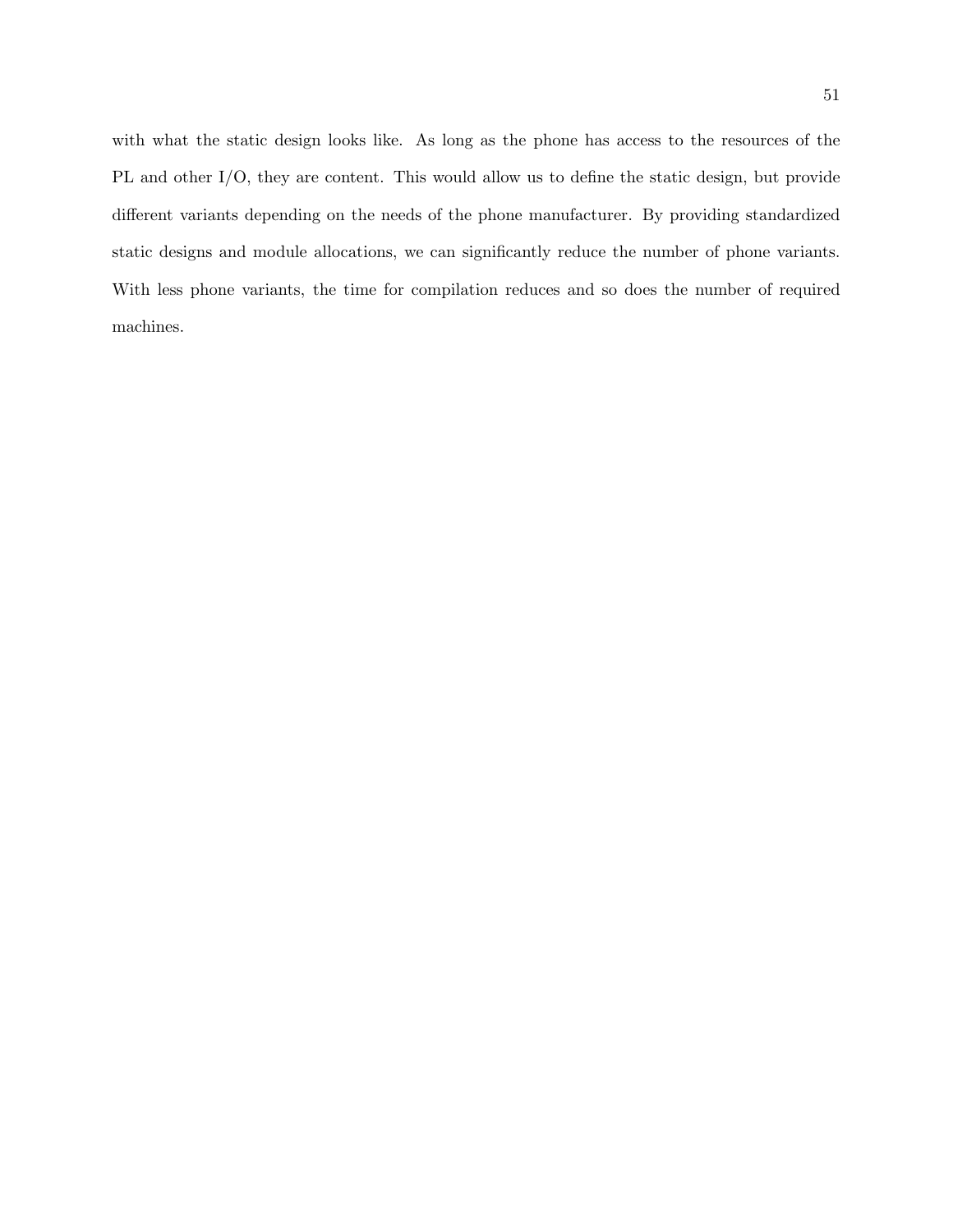## Chapter 8

## Conclusion

We have introduce a cloud-based RTR deployment model for mobware, giving applications access to these hardware modules. We leverage this deployment model to brute-force compile all RMs using Xilinx's partial reconfiguration technology. Also, by using a cloud deployment model, we can compile the RMs of the developers onto the static design of the phone manufacturer and deploy it to users. We placed as many FFTs onto the FPGA to determine how large and how many RPs should be placed onto the FPGA. We also built a cloud system environment and measured execution times of compilation of RMs when uploaded to a cloud. Using these measured execution times, we determined the throughput of our cloud deployment system and used application upload figures to determine the machines required to accommodate our deployment system.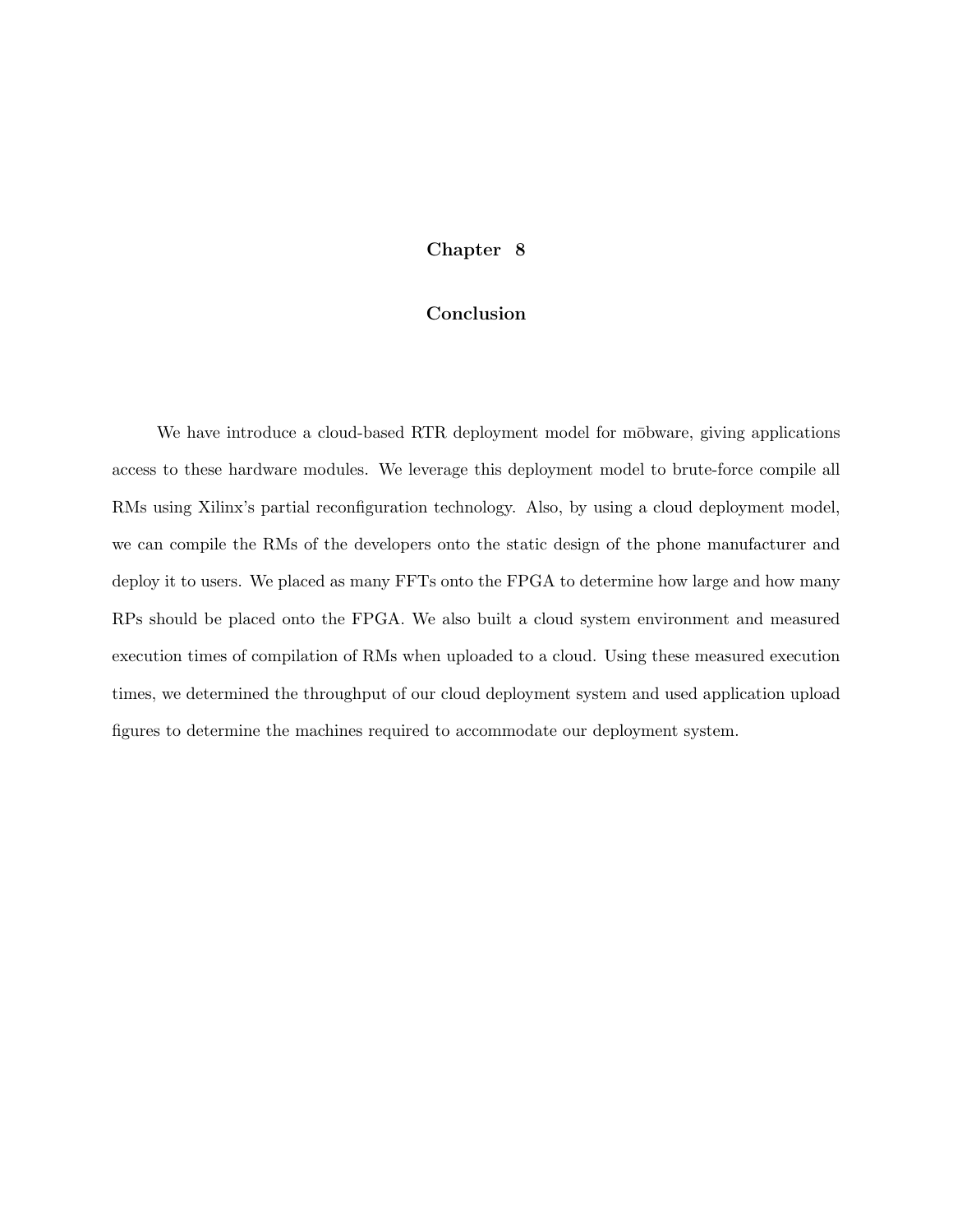## Bibliography

- [1] P. Possa, D. Schaillie, and C. Valderrama, "Fpga-based hardware acceleration: A cpu/accelerator interface exploration," in IEEE International Conference on Electronics, Circuits and Systems (ICECS), 2011.
- [2] S. Che, J. Li, J. W. Sheaffer, K. Skadron, and J. Lach, "Accelerating compute-intensive applications with gpus and fpgas," in Symposium on Application Specific Processors (SASP), 2008.
- [3] C. Cullinan, C. Wayant, T. Frattesi, and X. Huang, "Computing performance benchmarks among cpu, gpu, and fpga," MathWorks. 2013.
- [4] J. Nunez-yanez and A. Beldachi, "Run-time power and performance scaling with CPU-FPGA hybrids," pp. 55–60, 2014.
- [5] P. Athanas, J. Bowen, T. Dunham, C. Patterson, J. Rice, M. Shelburne, J. Suris, M. Bucciero, and J. Graf, "Wires on demand: Run-time communication synthesis for reconfigurable computing," in Proc. International Conference on Field Programmable Logic and Applications (FPL), 2007.
- [6] C. Conger, R. Hymel, M. Rewak, A. George, and H. Lam, "Fpga design framework for dynamic partial reconfiguration," in Proceedings of Reconfigurable Architectures Workshop (RAW), 2008.
- [7] S.Guccione, D. Levi, and P. Sundararajan, "Jbits: Java-based interface for reconfigurable computing," in Proc. Conf. on Military and Aerospace Application of Programmable Devices and Technology, 1999.
- [8] E. Keller, "Jroute: A run-time routing api for fpga hardware," in IPDPS Workshops, ser. Lecture Notes in Computer Science, vol. 1800, 2000.
- [9] T. Frangieh, R. Stroop, P. Athanas, and T. Cervero, "A modular based assembly framework for autonmous reconfigurable systems," in Reconfigurable Computing: Architectures, Tools and Applications, ser. Lecture Notes in Computer Science, 2012.
- [10] R. K. Soni, N. Steiner, and M. French, "Open source bitstream generation," in Proc. IEEE Symposium on Field-Programmable Custom Computing Machines (FCCM), 2013.
- [11] D.Koch, C. Beckhoff, and J. Teich, "Recobus-builder a novel tool and technique to build statically and dynamically reconfigurable systems for fpgas," in Proc. Field Programmable Logic and Applications (FPL), 2008.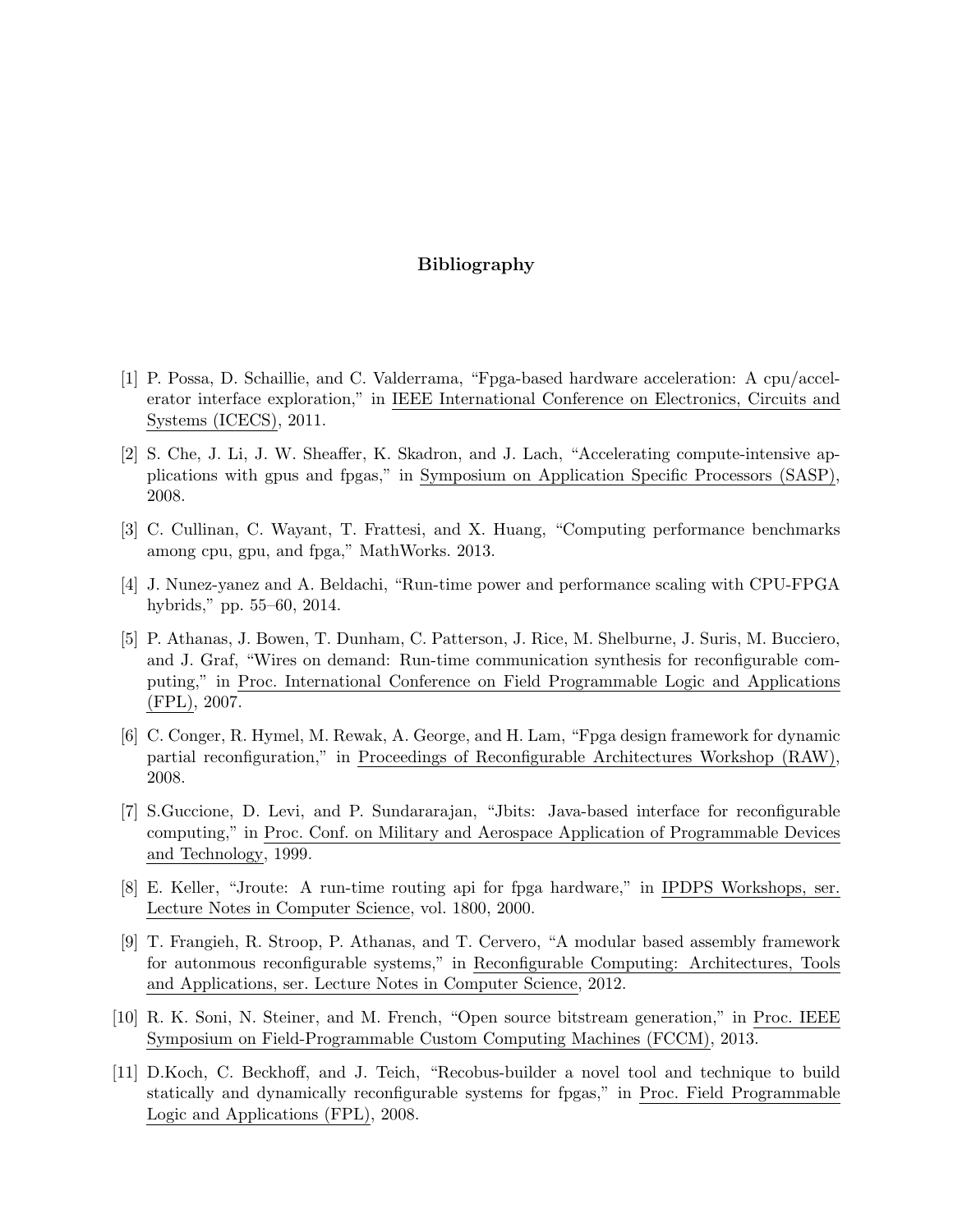- [12] M. Majer, J. Teich, A. Ahmadinia, and C. Bobda, "The erlangen slot machine: A dynamically reconfigurable fpga-based computer," in VLSI Signal Processing Systems, 2007.
- [13] C. Patterson, P. Athanan, M. Shelburne, J. Bowen, J. Suris, T. Dunham, and J. Rice, "Slotless module-based reconfiguration of embedded fpgas.," in ACM Trans. Embedd. Comput. Syst, October 2006.
- [14] T. Frangieh, R. Stroop, P. Athanas, and T. Cervero, "A modular-based assembly framework for autonomous reconfigurable systems," Lecture Notes in Computer Science (including subseries Lecture Notes in Artificial Intelligence and Lecture Notes in Bioinformatics), vol. 7199 LNCS, pp. 314–319, 2012.
- [15] S. Singh and P. James-Roxby, "Lava and JBits: From HDL to Bitstream in Seconds," The 9th Annual IEEE Symposium on Field-Programmable Custom Computing Machines (FCCM'01), 2001.
- [16] "Achieve power-efficient acceleration with opencl on altera fpgas."
- [17] M. Klein, "Power consumption at 40 and 45 nm," Xilinx. 2009.
- [18] S. Liu, R. Pittman, and A. Forin, "Energy reduction with run-time partial reconfiguration," Fpga, no. September, 2010.
- [19] D. A. Patterson and J. L. Hennessy, "Computer organization and design," 2009.
- [20] E. Horta, J. Lockwood, and D. Parlour, "Dynamic hardware plugins in an fpga with partial run-time reconfiguration," in Proceedings of the 39th conference on Design automation, June 2002.
- [21] "Vivado high-level synthesis."
- [22] "Zynq-7000 all programmable soc."
- [23] E. L. Horta, J. W. Lockwood, and S. Louis, "PARBIT : A Tool to Transform Bitfiles to Implement Partial Reconfiguration of Field Programmable Gate Arrays ( FPGAs )," 2001.
- [24] "Xilinx partial reconfiguration."
- [25] "Axi reference guide."
- [26] "Vivado design suite."
- [27] "Zed board."
- [28] "Vivado high-level synthesis user guide."
- [29] "Partial reconfiguration user guide."
- [30] "Enable software programmable digital pre-distortion in cellular radio infrastructure."
- [31] S. Kestur, J. D. Davis, and O. Williams, "BLAS Comparison on FPGA,CPU and GPU,"
- [32] E. L. Horta and J. W. Lockwood, "Automated method to generate bitstream intellectual property cores for virtex fpgas," in Proc. International Conference on Field Programmable Logic and Applications (FPL), 2004.